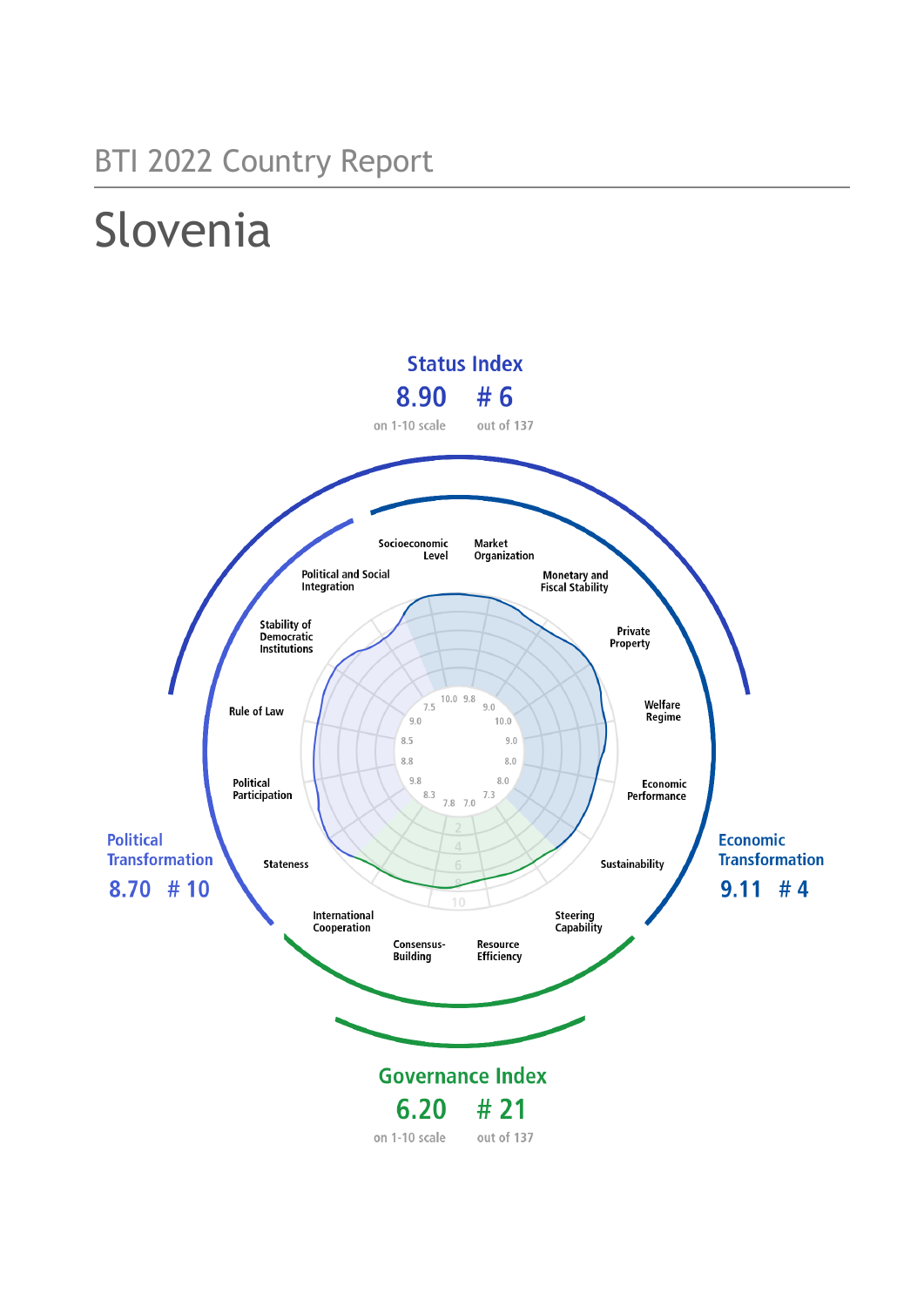This report is part of the **Bertelsmann Stiftung's Transformation Index (BTI) 2022**. It covers the period from February 1, 2019 to January 31, 2021. The BTI assesses the transformation toward democracy and a market economy as well as the quality of governance in 137 countries. More on the BTI at [https://www.bti-project.org.](https://www.bti-project.org/)

Please cite as follows: Bertelsmann Stiftung, BTI 2022 Country Report — Slovenia. Gütersloh: Bertelsmann Stiftung, 2022.

This work is licensed under a **Creative Commons Attribution 4.0 International License**.

#### **Contact**

Bertelsmann Stiftung Carl-Bertelsmann-Strasse 256 33111 Gütersloh Germany

**Sabine Donner** Phone +49 5241 81 81501 sabine.donner@bertelsmann-stiftung.de

**Hauke Hartmann** Phone +49 5241 81 81389 hauke.hartmann@bertelsmann-stiftung.de

**Claudia Härterich** Phone +49 5241 81 81263 claudia.haerterich@bertelsmann-stiftung.de

#### **Sabine Steinkamp** Phone +49 5241 81 81507 sabine.steinkamp@bertelsmann-stiftung.de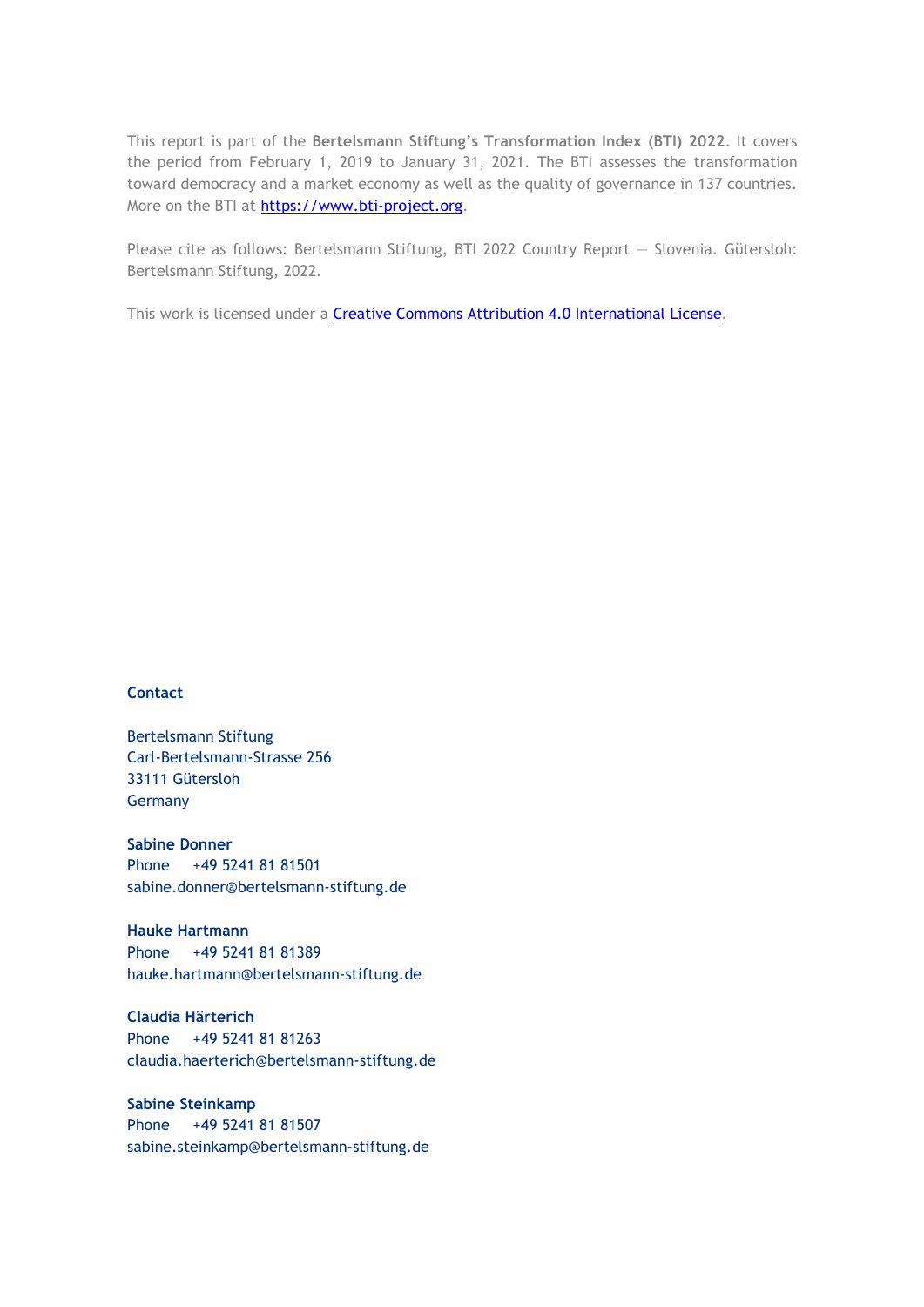#### **Key Indicators**

| Population                         | M     | 2.1  | <b>HDI</b>                     | 0.917 | GDP p.c., PPP $\ S$          | 40124          |
|------------------------------------|-------|------|--------------------------------|-------|------------------------------|----------------|
| Pop. growth <sup>1</sup><br>% p.a. |       | 0.6  | HDI rank of 189<br>22          |       | Gini Index                   | 24.6           |
| Life expectancy                    | vears | 81.3 | UN Education Index             | 0.910 | $\%$<br>Poverty <sup>3</sup> | 0.0            |
| Urban population %                 |       | 55.1 | Gender inequality <sup>2</sup> | 0.063 | Aid per capita $S$           | $\blacksquare$ |
|                                    |       |      |                                |       |                              |                |

Sources (as of December 2021): The World Bank, World Development Indicators 2021 | UNDP, Human Development Report 2020. Footnotes: (1) Average annual growth rate. (2) Gender Inequality Index (GII). (3) Percentage of population living on less than \$3.20 a day at 2011 international prices.

## Executive Summary

The period between 2019 and 2021 was marked by two ideologically different governments. In 2019, the prime minister was Marjan Šarec from the newly established List of Marjan Šarec. His only political experience was on the local level, as the mayor of Kamnik. Šarec only managed to build a minority government that had difficulties introducing policies since it had to adapt its measures to suit the party supporting it, the socialist The Left. The coalition also suffered from several ministerial resignations. A lack of political experience on the national level led Marjan Šarec to resign due to numerous challenges that the minority government was not able to overcome. The period of Šarec's government was marked by inexperience, a lack of political support and untapped opportunities in the EU.

The right-wing coalition led by the Slovenian Democratic Party (SDS) of Janez Janša was more stable than Šarec's as it commanded a comfortable majority until mid-December 2020 when the smallest of the coalition parties formally left the coalition, which then became a minority cabinet supported by the nationalist Slovenian National Party. However, the opposition parties worked hard to find a path toward a no-confidence vote while the public expressed its dissatisfaction with the government in protests.

The right-wing government presided over backslidings on democracy and governance. This included in particular: 1) a deteriorating relationship with civil society, whose access to decisionmakers was further limited; 2) violations of the rule of law, especially regarding the annulment of the independent cultural worker status, the (temporary) termination of funding for Slovenian Press Agency and not publishing government decisions in the Official Journal; 3) the freedom and independence of media becoming jeopardized; 4) increasing repression by the state and police by issuing more fines to protesters and attempting to pass some of the powers of the police on to the military.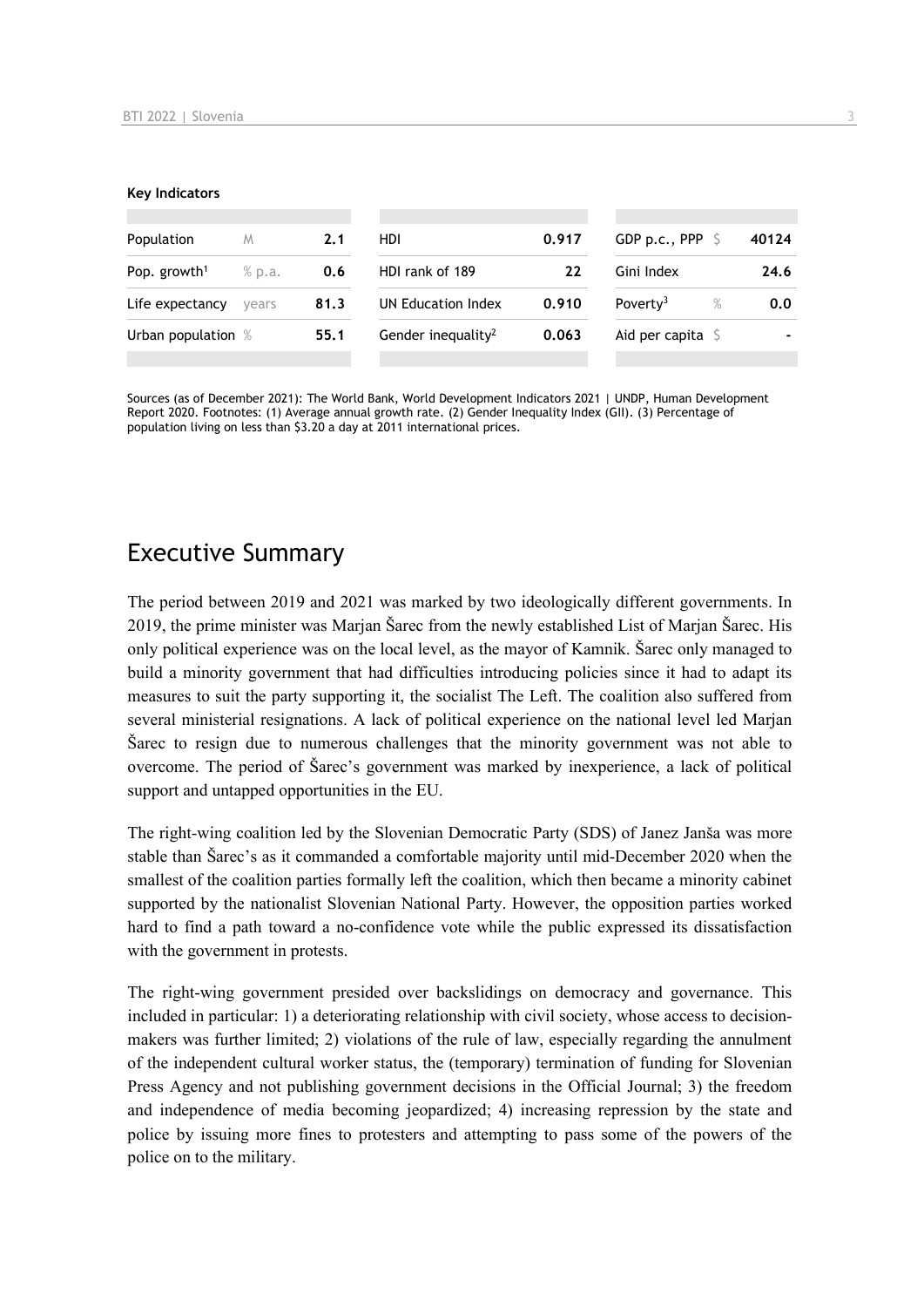Janša's government assumed office just a day after a pandemic emergency was declared. Dealing with the pandemic was left to the new government. During the first wave, support for government measures was relatively high, probably connected to the rather low number of infected citizens and deaths. Nevertheless, the measures triggered protests against authoritarian attitudes and the spread of the government's politics of fear during the lockdown. During the second wave, which began in the fall after the holiday season, the number of infected increased exponentially. This inevitably led to restrictions on the movement and gathering of people, as well as the shutting down of some of the services. By the end of October 2020, schools were shut down, a ban was placed on crossing municipal borders and a 9PM to 6AM curfew was introduced. At the time of this writing (January 2021), none of these measures had been lifted or modified. Temporary shutdowns of services took place, but the level of infections and hospitalization did not decrease. Feelings that the measures were failing and weekly or even daily changes in restrictions made most citizens dissatisfied and unsupportive of government measures. The government tried to win public support by adopting seven packages of anticoronavirus acts that supported different sectors of economy and various vulnerable groups. The measures were unsystematic and largely seen as populist acts with detrimental effects on the public debt. Thus, austerity measures, especially in the public sector, are expected to be adopted in the near future.

## History and Characteristics of Transformation

On December 23, 2020 Slovenia celebrated its 30th anniversary since the vote on independence from the Socialist Federative Republic of Yugoslavia. In December 1990, 93.2% of voters participated in the referendum with 95% supporting an independent and autonomous Slovenia. Acting on the results of the vote, the Slovenian Assembly enacted the Basic Constitutional Charter on the Independence and Autonomy of the Republic of Slovenia and the Declaration of Independence on June 25, 1991, which laid the foundation for Slovenian independence. Quickly thereafter, Slovenia sought membership in various international organizations, joining the Organization for Security and Co-operation in Europe (OSCE) in 1992, the Council of Europe in 1993, the European Union and NATO in 2004, the Schengen area and European Monetary Union in 2007, and it became a full member of the OECD in 2010.

Slovenia's new constitution introduced a parliamentary political system with a formally weak president. The bicameral parliament consists of the National Assembly (the lower house) and the National Council (the upper house), the latter of which represents local and functional interests but carries only limited power. The power of the National Council to issue suspensive vetoes was abolished through constitutional amendments introduced in 2013. The country's proportional representation electoral system with a 4% electoral threshold has so far allowed between seven and nine parties to enter the parliament, while governing coalitions need to involve several parties, often from different ideological backgrounds.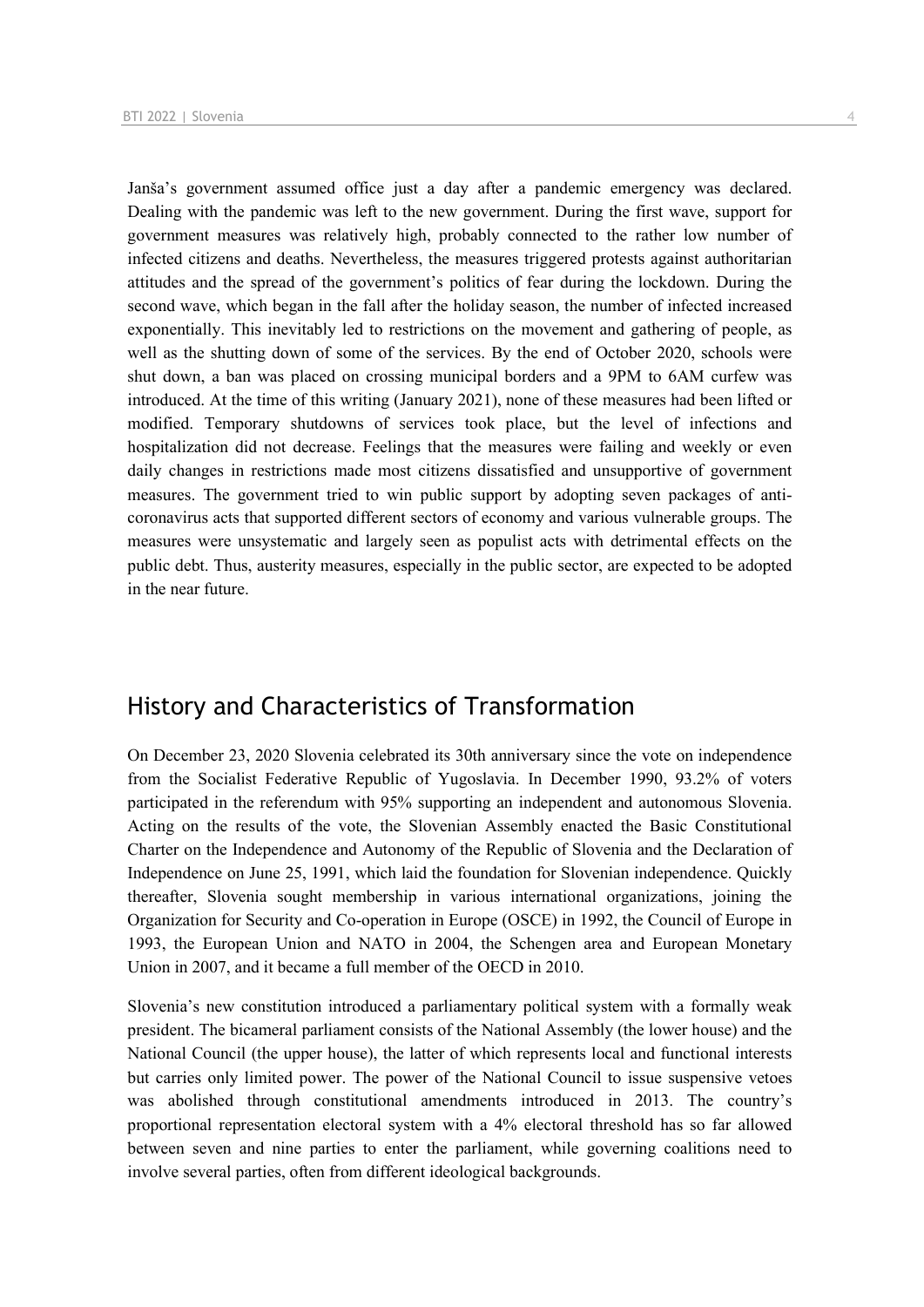Slovenia's first government (1990-1992) was led by Lojze Peterle from the Christian

Democratic Party, which formed the DEMOS coalition that consisted of seven non-communist parties. The following 12 years were dominated by the center-left Liberal Democracy of Slovenia (LDS) and Janez Drnovšek, who served as prime minister from 1992 to 2002. LDS formed ideologically heterogeneous coalitions. From 2004 to 2008, the so-called Spring parties, led by Slovenian Democratic Party (SDS) and Janez Janša as prime minister, brought a change to politics with their center-right orientation. Following a decline of LDS, the Social Democrats, led by the popular Borut Pahor (president of Slovenia since 2012), shifted politics again to the left by forming a center-left government (2008-2012).

Since 2011, Slovenia has experienced turbulent political times with three consecutive early elections and new parties built around well-known public figures winning the elections against established political parties and experienced politicians. In 2011, Positive Slovenia, a party led by Ljubljana Mayor Zoran Janković – who is also a well-known entrepreneur – won a majority of votes. Due to Janković's weak national-level experience and accusations of corruption, he proved unable to build a governing coalition. Instead, he returned to local politics, while the runner-up Janša-led SDS, ran government in 2012 and 2013. After a series of unpopular and autocratic political decisions and due to accusations of corruption, his government faced a nonconfidence vote which ushered in Alenka Bratušek from Positive Slovenia as leader of the government for 2013 and 2014. Due to her disagreements with Janković, she established her own party for the elections in 2014. She managed to enter the National Assembly, but Positive Slovenia was not able to repeat its success. A few months before the 2014 elections, Miro Cerar, a constitutional lawyer and professor, created his own party – the Party of Miro Cerar, which was later renamed as the Party of Modern Center (SMC). Although a political newcomer, his party won an unprecedented 35% of votes in the 2014 election. As a newly established party, SMC did not have the capacity to fill all political positions in the government and were unable to meet the heightened expectations of voters. Although SMC re-entered parliament in 2018, their support was decimated. After the failure of the party in 2019 European Parliament elections, Cerar resigned as party leader and later, due to the disagreements over the party joining the government of Janša, also resigned from the party. In 2014, United Left, a coalition of three parties with a more far-left political agenda, entered the National Assembly with 6% of votes and, after a merger of two parties of the coalition into the Left, increased its support in the 2018 elections. In 2018, the most successful newcomer was former comedian and mayor of Kamnik Marjan Šarec as the front man for the List of Marjan Šarec (LMŠ) party. LMŠ came in second with 13% of the votes and led a minority coalition from 2018 to 2020 of five center-left parties, with the Left as a supporting party.

Slovenian political crises have been intensified by the economic and financial crises that took place between 2008 and 2013, the migrant crisis of 2014-2016 and, most recently, by the health crisis that has been present since 2020. The political elite's failure to manage these crises, its involvement in numerous corruption affairs, the economic empowerment of elites through these crises, and the processes of privatization have decimated public trust in political institutions, especially in the National Assembly and the country's political parties. This is probably the main reason for the success of new parties led by political newcomers (on the national level) who have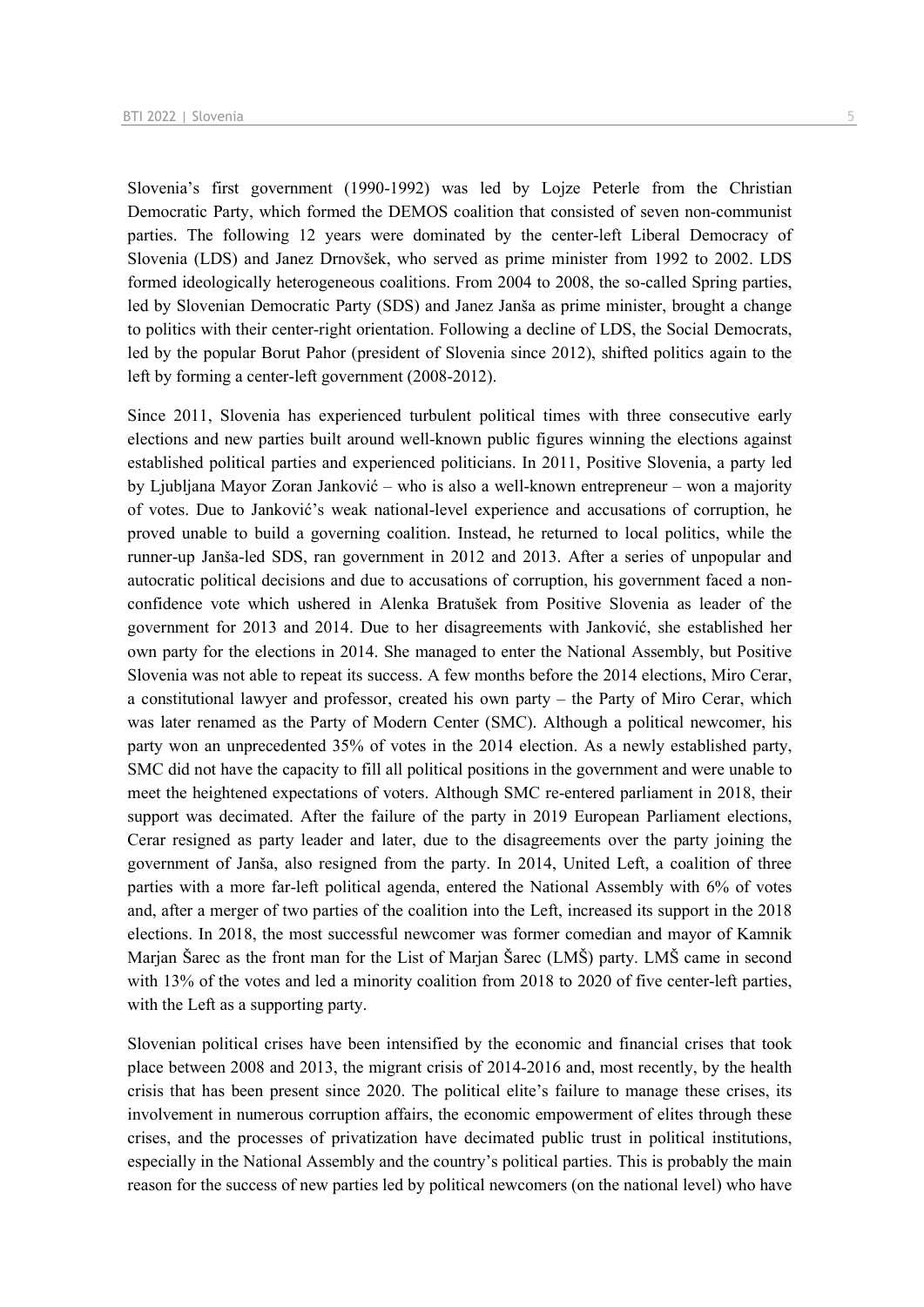moved away from the traditional cleavage in Slovenian politics between collaborators and opponents of occupation forces during World War II. This cleavage nonetheless remains prominent and is manifest in the intensifying division over social democratic and neoliberal economic policies.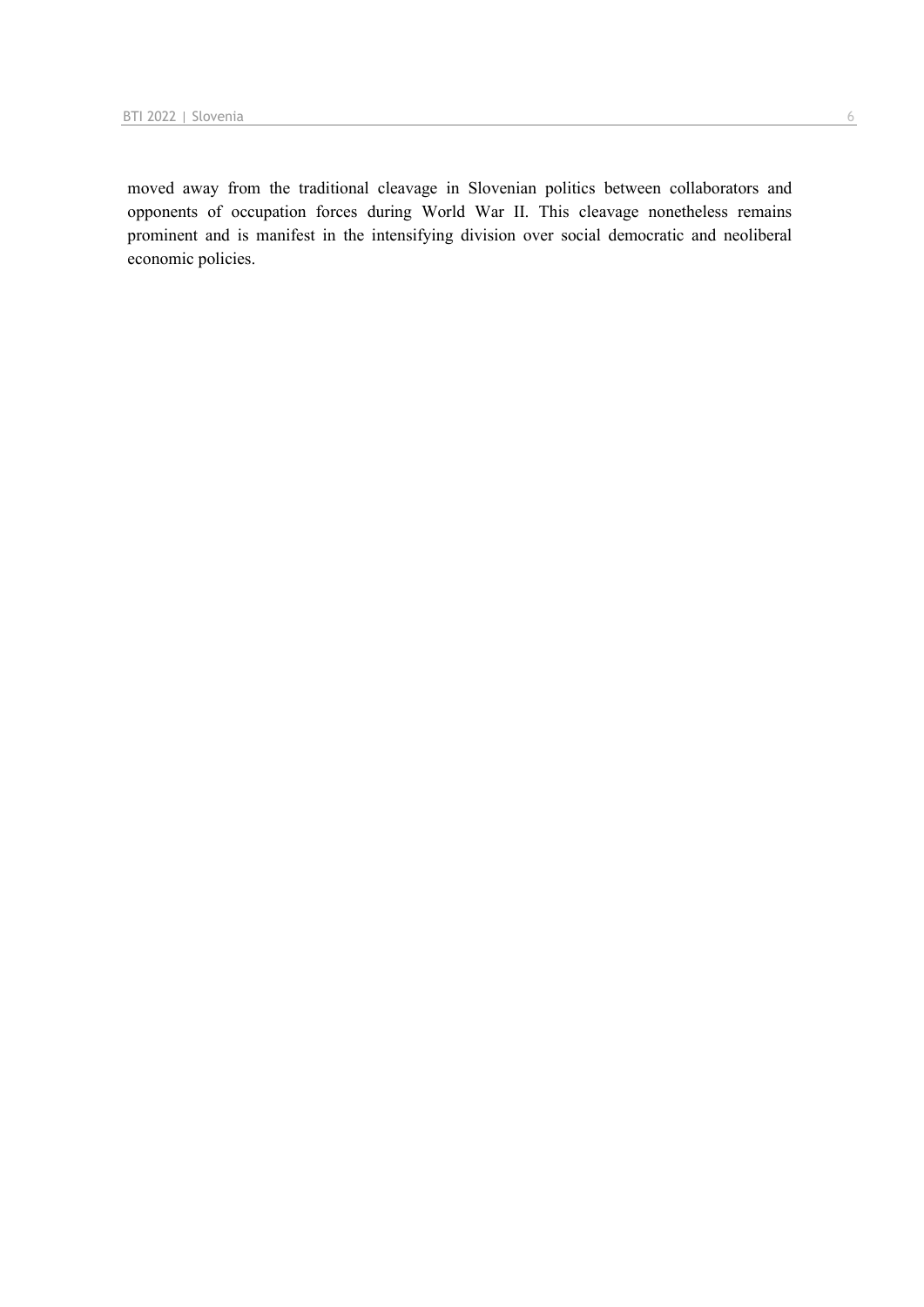The BTI combines text analysis and numerical assessments. The score for each question is provided below its respective title. The scale ranges from 1 (worst) to 10 (best).

## Transformation Status

## I. Political Transformation

#### **1 | Stateness**

In Slovenia, there is no competition with the state's monopoly on the use of force. However, Štajerska varda (Styrian Guard) – founded in 2018 as an attempt to establish the Country of Štajerska, whose leader, Andrej Šiško, was accused of calling for violent change of the constitutional order and sentenced to eight months in prison – reappeared in 2020. In May 2020, the guard marched into the police station in a small town Slovenska Bistrica and demanded an explanation from the police commander about some actions taken against the guard. The whole event was broadcast on Facebook. The center-right government, especially the ministers of Defense and the Interior, at first displayed a lukewarm position toward the guard. In September 2020, parliament voted to restrict the activities of village guards.

The majority of the population accepts the nation-state as legitimate. Two minorities, Hungarian and Italian, are recognized and have special rights in terms of access to education, media news, communication with public administration in the local area in their language, and a seat is reserved for each municipality in the National Assembly. Municipalities with an autochthonous Roma population (20 of 212) have reserved seats in local councils. The Roma have full citizenship rights but face significant problems in day-to-day life. The Roma community is often subject to social exclusion, discrimination, segregation and poverty, with the greatest difficulties regarding living conditions, education, employment and health. Worryingly, only around 2% of Roma are employed and most of them depend on social assistance or the informal economy. In 2020, mayors of eleven municipalities in southeastern Slovenia warned of problems with violence and crime that stem from the situation of the Roma community and urged the government to find systemic solutions (especially improved implementation of existing legislation) relating to Roma issues. Other minorities, such as German and other citizens from former Yugoslavian nations, lack any special status.

#### **Question** Score



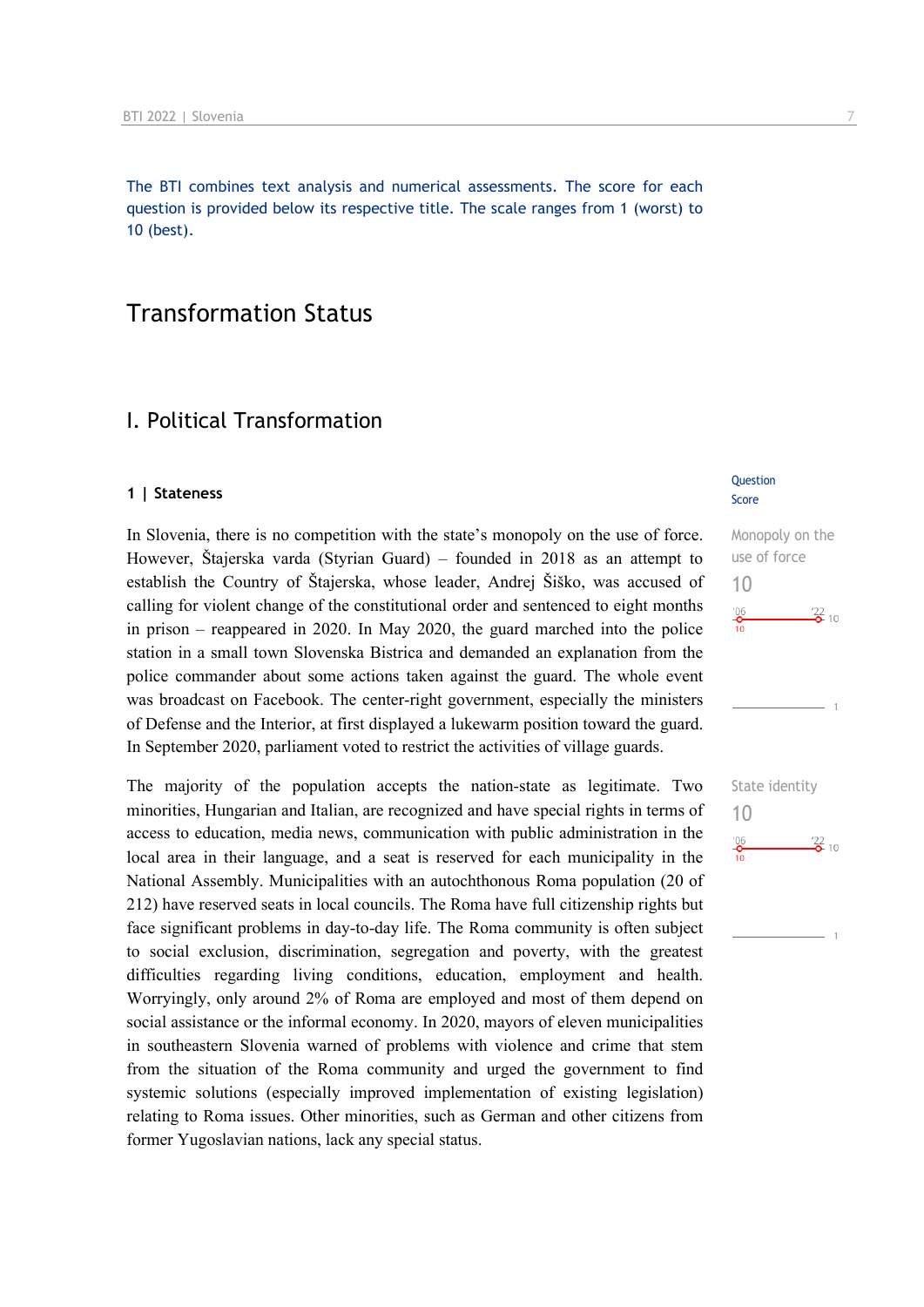Slovenia is a secular country where religious dogmas have little influence over politics. According to the last census (2002), most Slovenians are Catholic (57.8%), 10% are atheists, 2.4% Muslims and 2.3% Orthodox; the remaining 27% are believers of undetermined status or refused to answer. Data from the Slovenian Public Opinion in 2020 suggests a higher share of atheists (32.7%).

In 2020, 54 churches and religious communities were registered in Slovenia. The Catholic Church remains an important interest group and has significant impact when a right-wing government is in office. In December 2020, the church was permitted to conduct services despite the COVID-19 pandemic, if it followed the recommendations of the National Institute of Public Health. Additionally, the sixth and seventh packages of COVID-19 measures adopted in 2020 included financial assistance for partial payment of social contributions and basic income (about  $\epsilon$ 700) for priests, nuns and other religious officials.

The Catholic Church also has an indirect role and presence in education, health care and welfare. Public attention and criticism continue to be drawn to the actions of anti-abortion groups backed by the church. In September 2020 a March for Life presented a declaration that advocated the protection of human life from conception to natural death.

The issue of financing private schools – mostly run by the Catholic Church – has not been resolved since the 2020 Constitutional Court ruling, a third in two decades. It ruled that the state is obliged to fully finance only the mandatory part of the standard curriculum but not the extended program (supplementary classes, morning care, cultural and sports events, religious and cultural classes and spiritual days in Catholic schools). The issue has partly been related to the impact of religious dogmas on legal order in Slovenia.

The Slovenian state has a differentiated administrative structure that provides all basic public services throughout the country. Slovenia has no administrative regions or provinces; 212 municipalities serve as local governments. Some basic administrative functions are performed by 58 decentralized administration units, while 12 statistical regions have been introduced at the regional level. In 2020, when the government wanted to limit the gathering and movement of citizens and monitor the spread of coronavirus through the country, the statistical regions also served administrative purposes. In this respect, during the lockdown, some different measures were taken in different regions (e.g., which shops and services remained open).

During the spring lockdown, many public services slowed down or were interrupted, and medical procedures were postponed. Only emergency dentists were available. Personal doctors were accessible only via email or telephone. While cancer treatments continued, the cancer diagnosis rate dropped drastically. Wedding ceremonies were canceled; technical permits for cars were extended; many

Basic administration 10 $^{106}_{-0}$  $\frac{22}{2}$  10

No interference of religious dogmas



9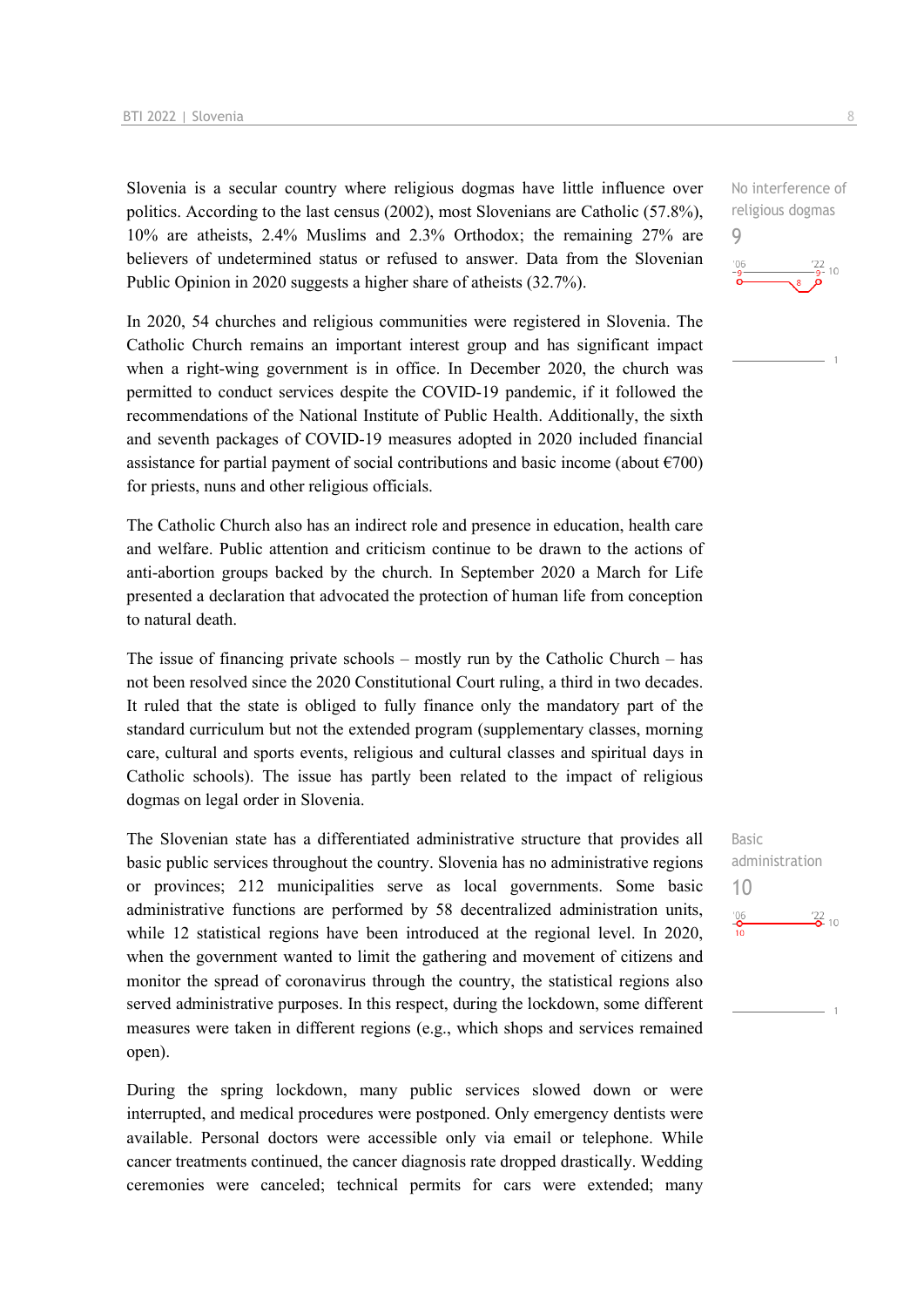administrations and ministries worked from home; the activity of courts was limited as courts were closed; regular sessions of the National Assembly were canceled in March and April, etc. During the fall lockdown, most of these institutions introduced remote work protocols involving communication via email, telephone, and online meetings as well as measures designed to prevent people from gathering. The majority of activities resumed as usual with some adaptations.

#### **2 | Political Participation**

In Slovenia, there are no constraints on free and fair elections. Parliamentary, presidential and local elections are regularly conducted, and voters are registered automatically to vote. Numerous polling stations allow voters easy access without waiting in line. Voting is organized also in hospitals, prisons and homes for the elderly. Citizens can vote from abroad in person at a diplomatic consulate or via mail. Polling procedures, vote counting, verification of results and resolution of complaints are conducted in a transparent and impartial manner. The Election Campaign Act obliges public television to give equal access to all parties to participate in debates. Private television stations can decide who to invite to debates.

For parliamentary elections, Slovenia uses a proportional representation system with a 4% electoral threshold. The country is divided into eight districts that are, in turn, divided into 11 sub-districts. Following the Constitutional Court ruling in 2018 to implement redistricting to account for population changes, the deputies of the leading SDS Party filed an amendment to the election act in December 2020. Two earlier attempts to abolish sub-districts and the introduction of a preference vote were unsuccessful in March and December 2020, respectively.

In November 2020, Prime Minister Janez Janša sent a letter to EU leaders in which he claimed that the 2014 parliamentary elections were stolen from his party while he was imprisoned. Later, he was acquitted of the charges against him.

In Slovenia, democratically elected political representatives have the effective power to govern. No individual or group holds de facto veto power. The National Council, an upper house of parliament, can issue suspensive vetoes to laws passed by the National Assembly but these can be overridden by the National Assembly with an absolute majority. Suspensive vetoes were used 10 times in  $2019 - 2020$ ; out of these, three were not overturned. It takes 40,000 voters to demand a nationwide referendum. Twenty-two different referendums have occurred in Slovenia, but there were none in 2019 – 2020.

Free and fair elections 10  $^{206}_{-0}$  $\frac{22}{2}$  10

 $\overline{1}$ 

Effective power to govern 10 $^{06}$  $\frac{22}{2}$  10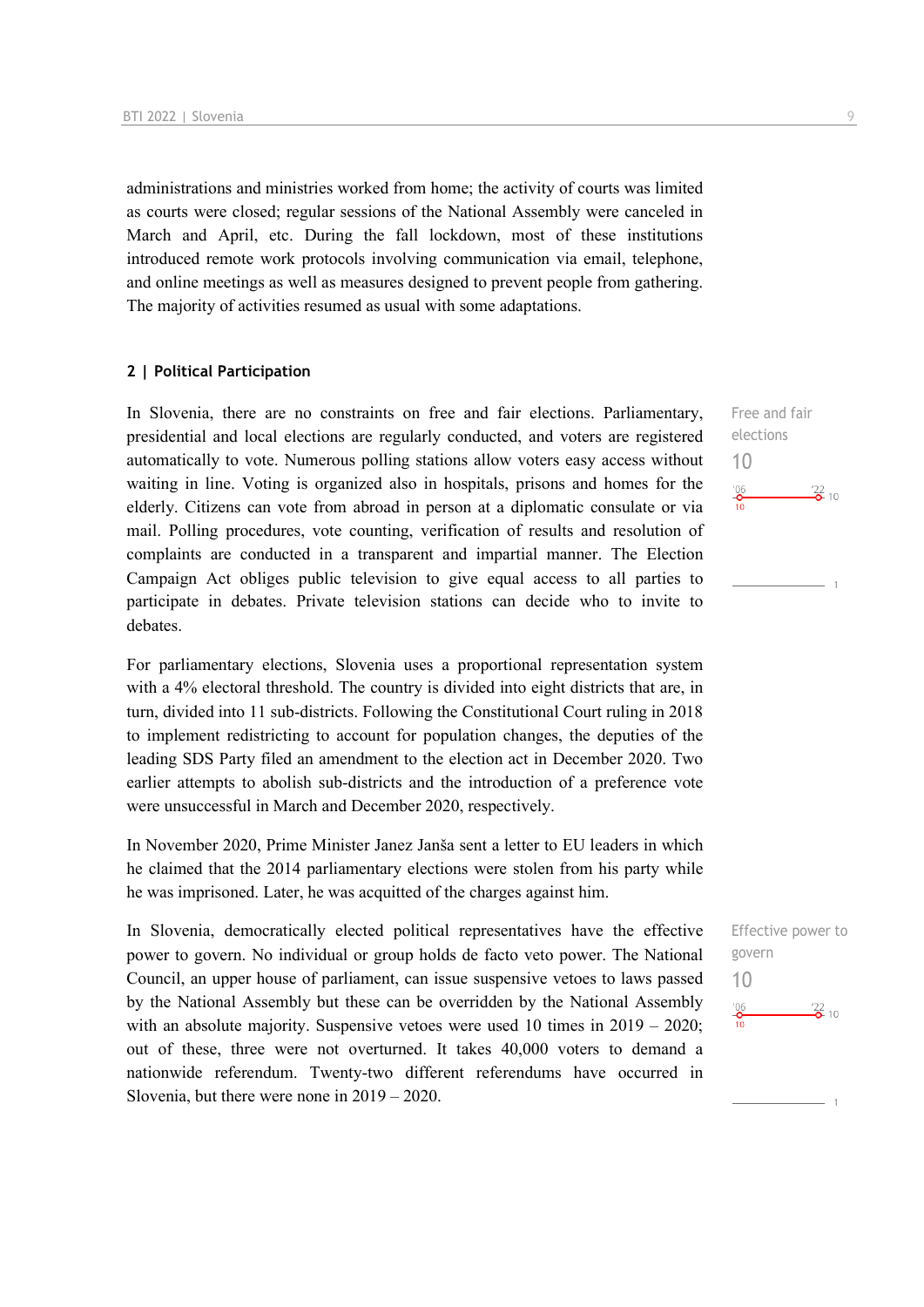The constitution ensures freedom of association and assembly. Protest activities have increased since spring 2020. At first, they were mainly connected to dissatisfaction with the government's COVID-19 policies, but they also targeted the autocratic rhetoric of Janez Janša's right-wing government formed in January 2020. The protests started soon after the new government was sworn in  $-$  first involving individual actions, placing candles or feet cut out of paper in front of the National Assembly or protests from balconies. Once the restrictions were lifted in spring, people started to gather in cities. Most Friday protests started on bicycles to ensure social distancing among the protesters and continued on foot during the summer. Still, the minister of Interior warned that gathering is not allowed and protesters will be identified via social media.

The protests lasted all summer and in autumn, when the pandemic situation worsened, moved back to bicycles. Eventually, mass protests ceased, but innovative activities such as protests in cars and protest walks by a handful of organizers continued. Many protesters were identified and fined, for example, for vandalism for writing slogans on streets, or for walking in groups of five, thus violating restrictions on gatherings. Protesters argued that the pandemic-induced limits on gathering were used against them in an exploitative way. Many complained that the police particularly targeted and penalized them. For example, in December 2020, only a handful of protesters gathered. They walked through the center of Ljubljana, like people going to look at Christmas lights, but since they carried placards, they were identified as protesters and were later fined by the police. During the November protest in cars, the protesters were stopped and their cars checked; they received fines for violating traffic regulations. In November 2020, Jaša Jenull, one of the more recognizable protesters even filed a criminal complaint with the Specialized State Prosecutor's Office, alleging that the police had abused his official position in proceedings against him.

Formally, in Slovenia groups are free from unwarranted state intrusion and interference in their affairs. In 2019, the climate for establishing and running civil society organizations was positive and stable. There were even improvements in financial viability and advocacy dimensions. The overall income of the sector increased, new consultative bodies were established, and cooperation between civil society organizations (CSOs) and the local government improved (USAID, 2019). In 2020, the situation drastically changed when the Janša government, hostile to the non-governmental sector, came to power. Shortly thereafter, civil society organizations were subject to various attacks, including efforts to undermine NGOs working with migrants, and the notification that CSOs must clear out their offices within the Ministry of Culture. Even so, CSOs were eligible for the same measures to lessen the negative effects of the pandemic as businesses, mostly due to the skilled lobbying carried out by the umbrella organization, CNVOS.

Association / assembly rights 8 $\frac{22}{10}$  10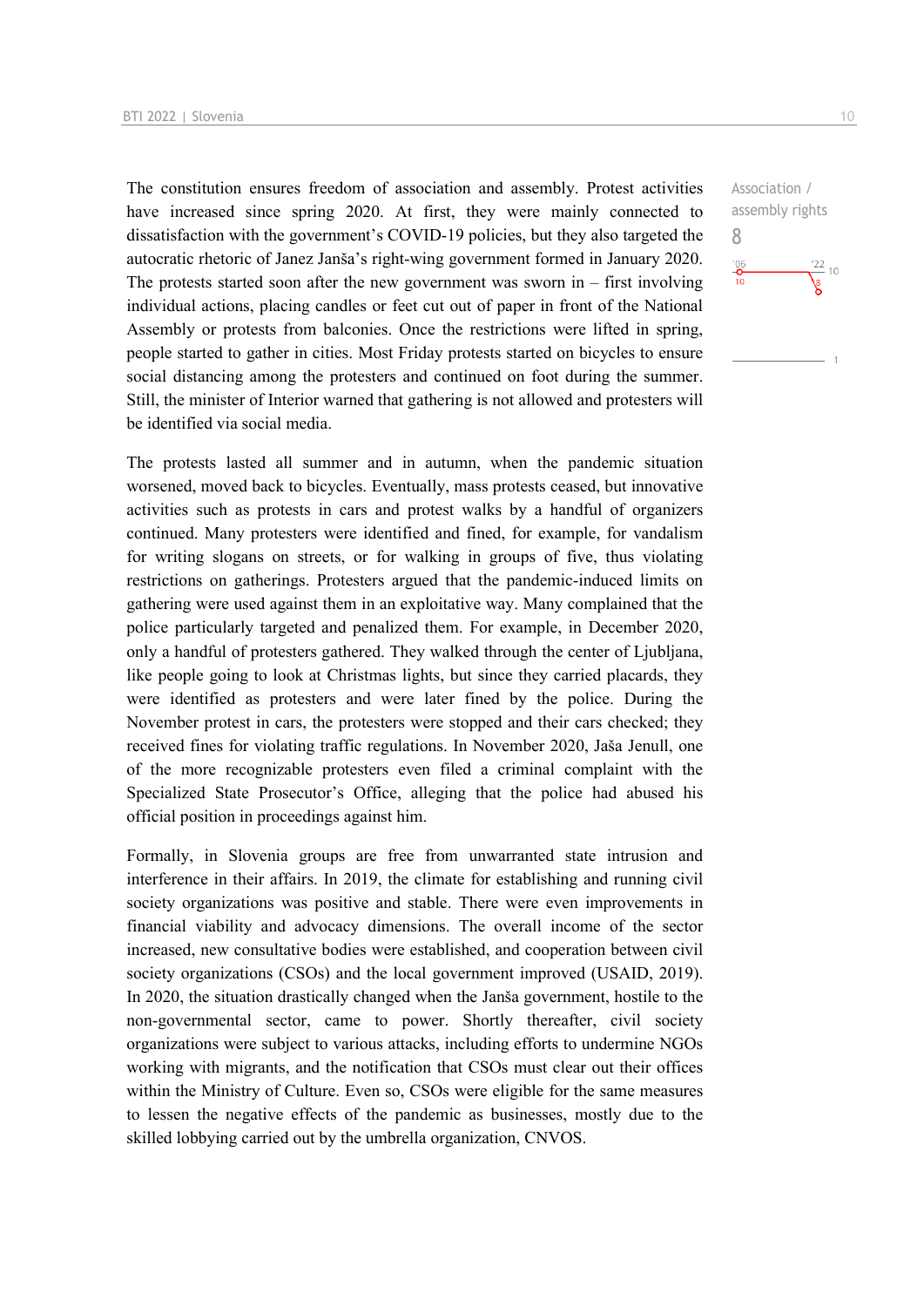The Slovenian constitution guarantees freedom of expression and freedom of the press. However, both faced challenges in 2020. The Friday protesters who chalked protest slogans on the streets were fined for violating public order. Furthermore, protesters were criminalized for using the political slogan "Smrt Janšizmu!" – a modification of "Death to Fascism!" and a comment on the politics of Prime Minister Janša. Protesters claimed that they only threatened Janša's politics. The slogans were thereafter changed to "Stop Janšizmu" and "Izklop (Off) Janšizmu." In September, Ljubljana District Prosecutor's Office decided that using the slogan "Smrt Janšizmu!" is not a crime and dismissed the criminal charges by Ljubljana police.

Additionally, the leading governing party, the SDS, pressed charges against a respected sociologist, Rudi Rizman, who, in February 2020, expressed concerns over Janša's authoritarian views and funding from the Fidesz regime in Hungary (MMC, 2020). The SDS demanded Rizman to retract his words and, since he failed to do so, filed a lawsuit demanding repeal of the statement and  $\epsilon$ 8,000 in damages. The case was not yet resolved at the end of the review period.

In April 2020, the Council of Europe Commissioner for Human Rights named Slovenia as one of the countries where journalists are pressured by the state and there is unacceptable interference with the public's right to information. In its reply, the government accused most of the Slovenian media of communist origins, denying the existence of the vibrant media landscape created since the country's transition to democracy.

During the spring COVID-19 lockdown, the government held press conferences without journalists present, which meant no one could ask them questions. During the fall lockdown, the media participated through videoconferencing. Each outlet was allowed only one pre-prepared question, which often resulted in repeated questions.

The freedom of public media was jeopardized by government-proposed amendments to the Media Act, the Slovenia Radio and Television (RTVSLO) Act and the Slovenian Press Agency (STA) Act. The amendments drastically reduced funding for RTVSLO and envisaged stronger regulation of STA, which would significantly affect its independence. The public debate only lasted five days, drawing critique from experts at home and abroad, after which it was extended. In July 2020, a protest was organized against the amendments. Some coalition parties later distanced themselves from the plans, making the changes unlikely to pass.

The government communications office (UKOM) stopped funding the STA for October and November 2020 after its director refused to hand over some requested documentation, claiming this constituted state interference in its editorial policy. According to the law, the state must ensure the institutional autonomy and editorial independence of the STA and adequate funding for the full, smooth functioning of the public service.

 $\frac{22}{10}$ 

Freedom of expression

7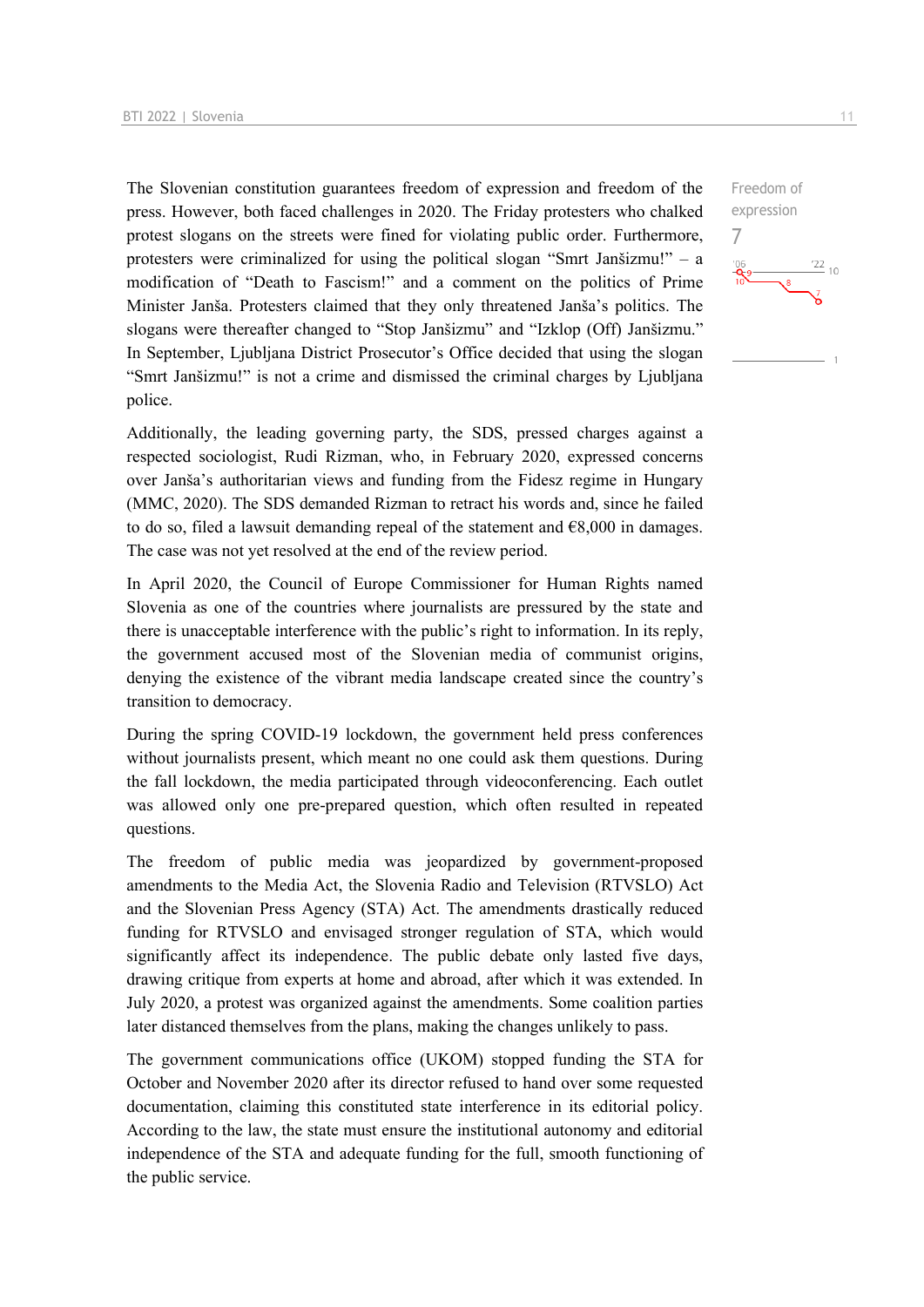The SDS, the main governing party, has over the years consolidated its own media system, including a TV station and news portal, Nova 24 TV, and a weekly magazine, Demokracija. The media system is partly funded by Hungarian companies close to Prime Minister Viktor Orbán. In February 2020, the National Investigation Office conducted pre-trial proceedings regarding the financing of some media outlets close to the SDS. In October 2020, Telekom Slovenia sold Planet TV and the news portal siol.net to a Hungarian company, TV2 Media, and a Slovenian company, TV2 Adria. Its editorial politics were expected to become more favorable to SDS politics, but no obvious change had happened as of January 2021.

In 2020, some journalists were subject to attacks in various forms: statements by Prime Minister Janša that journalists on the RTV (public service broadcaster) lie, are overpaid and there are too many of them; several verbal attacks against TV Slovenia journalists and cameramen, by unknown and known perpetrators (e.g., the director of the Velenje Municipal Administration); damages to the property of the RTV Slovenia (slashed tires on vehicles, etc.); online harassments of journalists; the Supreme Court rejecting a defamation lawsuit by journalist Mojca Šetinc Pašek regarding an insulting tweet by the prime minister. All attacks on journalists are actively monitored and disclosed by the Slovenian Journalists' Association.

#### **3 | Rule of Law**

Slovenia's political system divides power between the legislative, executive and judicial branches, ensuring checks and balances. Independent courts and the Constitutional Court review legislation and administrative acts. Political actors have generally respected the rule of law, although, since 2020, the opposition has often accused the Janša government of no longer doing so. Some examples include: suspending funding for the Slovenian Press Agency, the unconstitutionality of several COVID-19 measures (not published in the Official Journal) and the termination of self-employed status for some artists (e.g., rap singer Zlatko Čordić who publicly protested against the government). In December 2020, the Administrative Court ruled that annulling the cultural self-employment status was unlawful, and the decision was overturned.

On March 12, 2020, a state of pandemic was declared; it lasted until May 14, 2020. The state of pandemic was declared again on October 18, 2020, and extended for another two months in January 2021. Most of the measures adopted by the government to prevent the spread of the virus were declared for a limited time (e.g., a week), and then extended when necessary. The Constitutional Court criticized the fact that extensions were only announced on social and other media instead of published in the Official Journal. A constitutional review of restricting freedom of movement between municipalities found that this was justified due to the health threats, but pre-emptively called on the government to impose such restrictions only

Separation of powers 9 $\frac{106}{10}$  $\frac{22}{9}$ - 10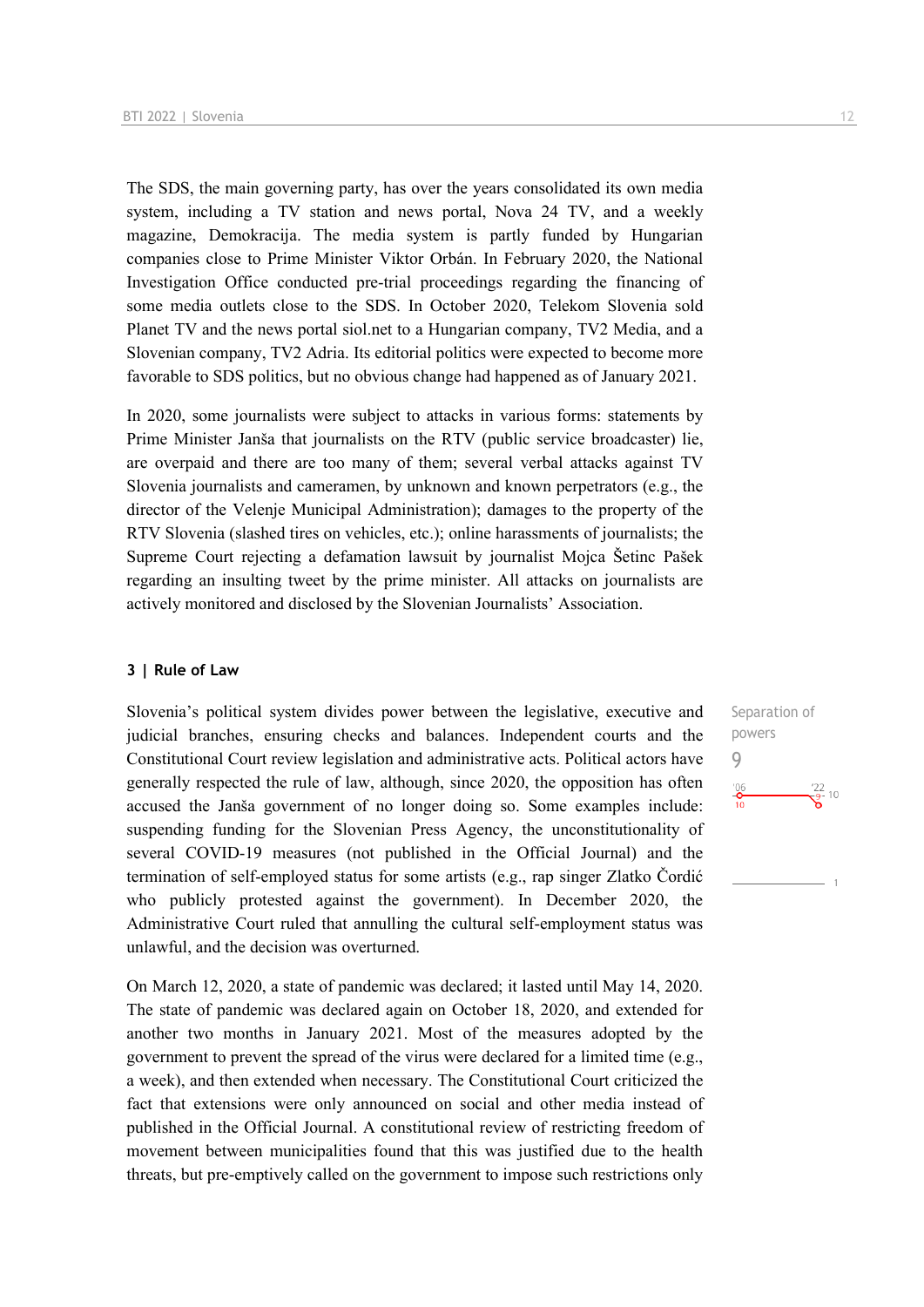if necessary. Government decrees to limit the spread of the virus were decided upon in cooperation with an expert advisory group, even though the government did not always follow the group's recommendations; parliament was not involved. During the spring pandemic, the National Assembly canceled all regular plenary meetings but maintained extraordinary sessions during which they could make decisions regarding urgent matters.

Slovenia features a nationwide system of courts, and the judiciary is generally free from interference from institutions and private interests. Judges are independent, hold a permanent mandate and are elected by the National Assembly after nomination by the Judicial Council, an independent, autonomous body.

However, recently the political elite has expressed frustration over court judgments (especially Constitutional Court judgments). The SDS and particularly Janez Janša have criticized the judicial system for years. In the first month of the pandemic, the Constitutional Court received over 50 petitions to assess the constitutionality of various government decrees and interventions. Prime Minister Janša repeatedly accused the court of using double standards that are "the death of the credibility of every institution, especially the judiciary and…Slovenia has the most politicized Constitutional Court so far" (STA, 2020).

In December 2020, the Constitutional Court decided that government decisions extending the decree on closing schools are not legally applicable since the government did not publish the decision in the Official Journal; this meant that no other government decree was in force at the time. In May 2020, the minister of foreign affairs sent a controversial letter to the European Justice Commissioner that criticized Slovenia's judicial system and drew attention to several Constitutional Court rulings that have not been implemented. He also warned that many lawsuits have taken an unreasonably long time and become moot.

In July 2020, the term of one judge expired and a new constitutional judge needed to be appointed. Upon the expiration of Constitutional Court judge's term, the president of Slovenia publicizes a call for proposals for possible candidates and nominates a candidate to the National Assembly from among the registered candidates. The president may also propose another candidate. The filling of the vacancy was challenging as no candidate acceptable for the parliamentary majority was found after three attempts.

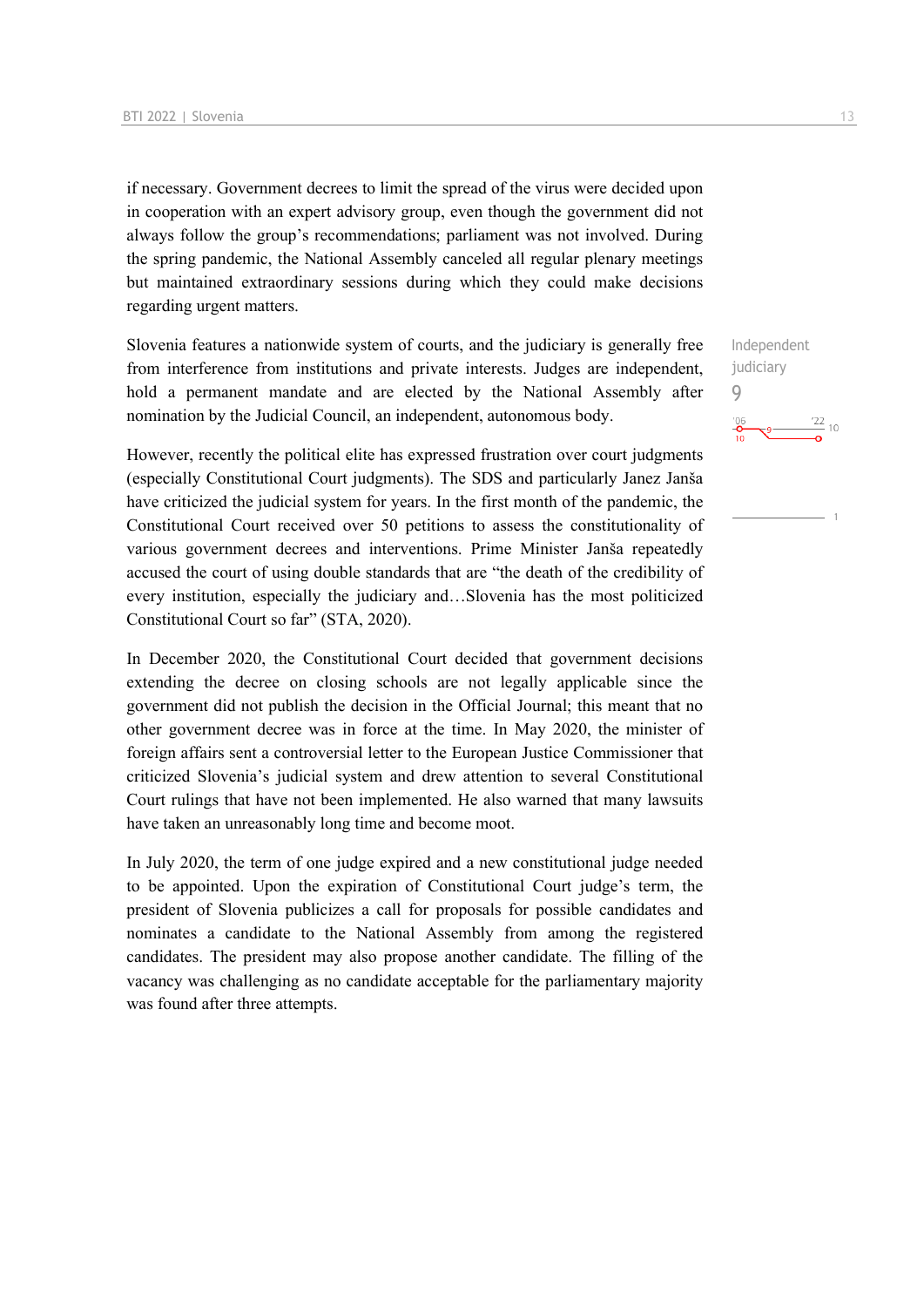Mechanisms to prosecute officeholders who break the law are in place, but in practice the performance of different supervisory institutions is rather weak and many political, legal and procedural loopholes exist.

In 2020, accusations of corruption in the procurement of personal protective equipment appeared when Ivan Gale, an employee at the Commodity Reserves Institute, disclosed on national television that he had been pressured by politicians. He lost his job despite public support for the disclosure and an investigation ensued against Minister of the Economy Zdravko Počivalšek. The minister of the interior felt responsible and asked to resign, but the prime minister refused the resignation request. Suspicion of misconduct also arose when the Ministry of the Interior became interested in open cases at the National Investigation Office, especially the investigation of Počivalšek.

In December 2020, the Court of Auditors prepared a draft report on the procurement of protective and medical equipment due to the COVID-19 pandemic. After Court of Auditors President Tomaž Vesel shared content from the draft report, he became the target of a smear campaign involving an alleged conflict of interest relating to his position as an adviser to the Union of European Football Associations, headed by Slovenian Aleksander Čeferin.

Another corruption scandal was connected to the chair of the Democratic Party of Pensioners of Slovenia (DeSUS) and Minister for Agriculture Aleksandra Pivec. Pivec allegedly accepted illegal gifts when accommodation for her and her sons were paid by the company, Vinakras, and the Izola municipality on work trips she made that were combined with leisure activities. The Commission for the Prevention of Corruption (KPK) investigated the case and found violations of integrity rules. Because of the accusations, DeSUS members of parliament forced Pivec to resign from the cabinet and the party.

In May 2020, Vice Governor of the Bank of Slovenia Marko Bošnjak resigned following the KPK's finding that he had not paid taxes on rental income. In October 2020, the government liberalized prices for petroleum products. Just before the decision was made public, Minister of Environment Andrej Vizjak bought stocks in the petrol company, Petrol. The Securities Market Agency initiated proceedings against Vizjak on suspicion of misuse of inside information.

Civil rights are codified by the constitution and legislation and are respected by state institutions. The institutions responsible for prosecuting human rights violations include the ombudsman, who remains widely respected by the public. In October 2020, representatives of the Friday protest movement submitted a request to the ombudsman to investigate the legality and proportionality of police actions. They noted several gross violations of human rights, including the disproportionate and illegal nature of the temporary general restriction ordinance and politically motivated police repression of protesters.

Prosecution of office abuse 8

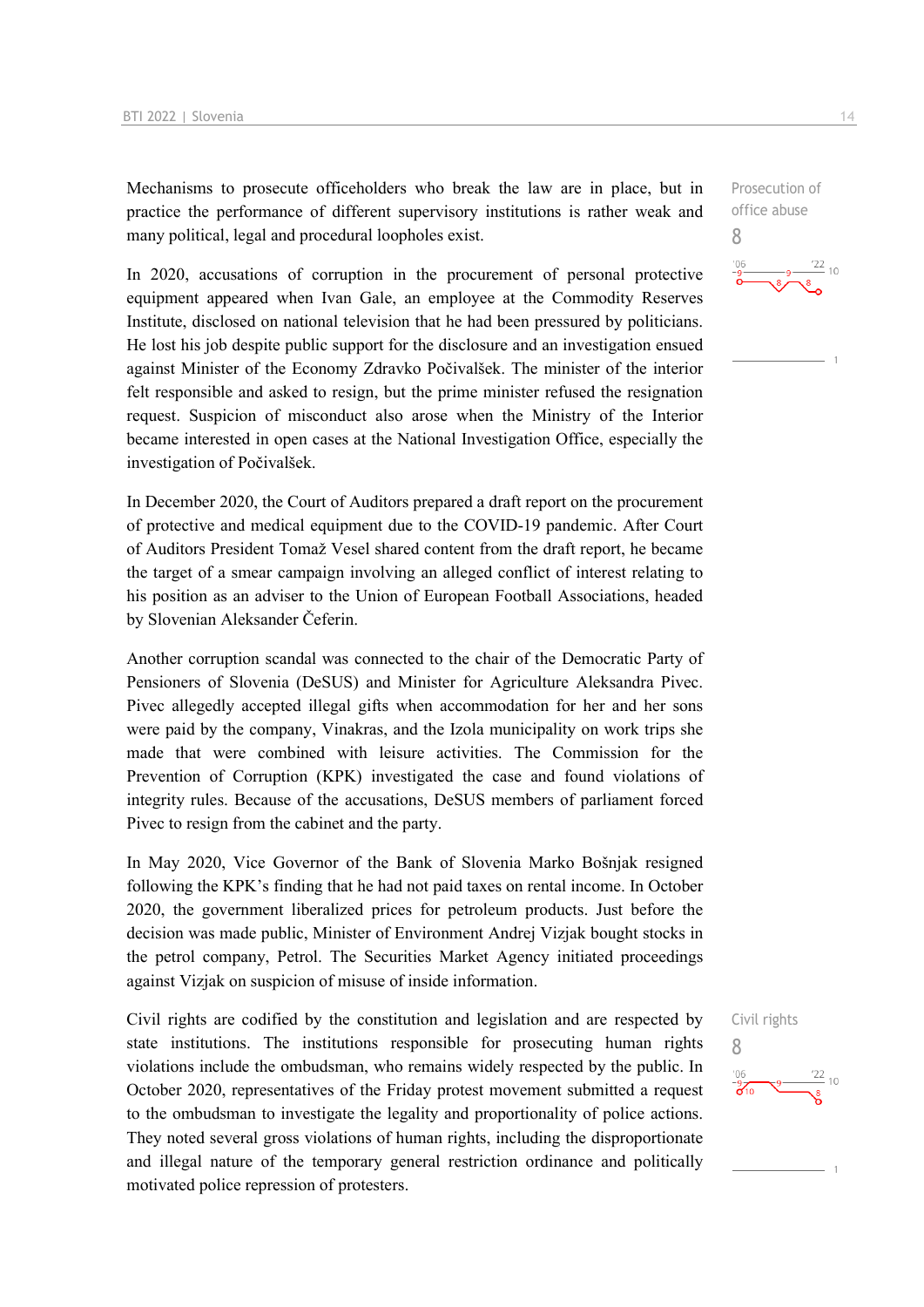Protesters perceived limitations on gathering and assembly due to the COVID-19 pandemic targeting them. In January 2021, a Legal Network for the Protection of Democracy was established by several NGOs in collaboration with several lawyers and law firms. The aim of the network is to provide legal advice and assistance to those fined for violations of controversial government decrees.

In September 2020, Greenpeace and the Civil Liberties Union for Europe published a report which states that Slovenia is among the EU member states which most disproportionately restricted freedoms during the COVID-19 pandemic. They pointed out that the Slovenian government has used the fight against the pandemic as an excuse to limit criticism of the government.

According to warnings from non-governmental organizations, Slovenia has contributed to one of the worst humanitarian crises in Europe by enforcing the mass return of asylum-seekers to neighboring Croatia. Since these are, in their opinion, illegal returns, Slovenia should immediately cease implementation of the agreement between the two countries.

In August 2020, several non-governmental organizations protested in front of the Center for Foreigners in Postojna against the poor living conditions there. These had reportedly caused some residents to refuse food and attempt suicide. The ombudsman responded that it is aware of the situation and will investigate it in detail, and present the findings once the investigation is completed. Shortly after the protest, the media platform, 24ur, reported that police officers had been ordered to restrict arrivals at the center of foreigners who expressed their intention to apply for international protection at police stations. One goal of this was to encourage asylum-seekers to withdraw their applications and return to their home countries.

#### **4 | Stability of Democratic Institutions**

Democratic institutions perform efficiently and effectively, but since the outbreak of coronavirus, some functions have been severely hampered. The work of all democratic institutions had to be adapted to the new circumstances. The National Assembly almost exclusively passed legislation according to a fast-track procedure, while many courts did not operate for a certain period of time, which will result in a renewed increase in court backlogs. Seven anti-coronavirus packages were adopted, but portions of them had little to do with coronavirus – including a change in construction legislation, which restricts conditions for involving NGOs in obtaining building permits, a proposal to abolish an NGO fund and a proposal that those who had been fined for violating a government decree following the Infectious Diseases Act should lose state aid, etc. Some of the proposals did not receive support in the National Assembly and others were challenged in the Constitutional Court.

Performance of democratic institutions 9 $\frac{106}{9}$   $\frac{9}{10}$   $\frac{22}{9}$  10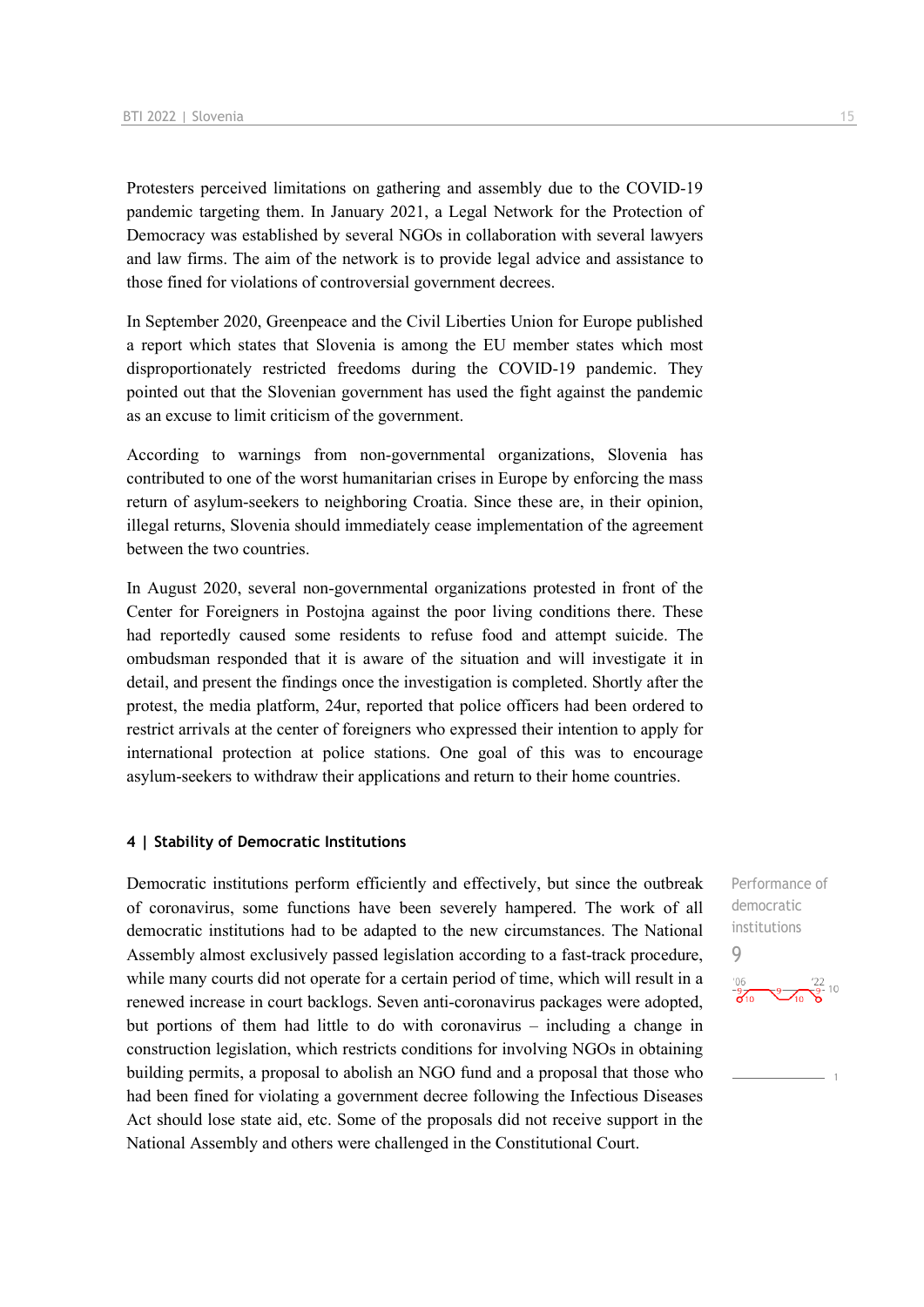In Slovenia, democratic institutions are generally accepted as legitimate. However, after the resignation of the minority government led by Marjan Šarec (LMŠ) that came in second in the national elections in 2018 and faced several resignations of ministers, the legitimacy of the new government headed by Janez Janša (SDS) was often rejected by civil society and opposition parties. After Šarec resigned, two center-left parties (the SMC and DeSUS) under new leadership showed a willingness to cooperate with the right-wing SDS, which espouses sympathies toward the Hungarian Prime Minister Viktor Orbán. In July 2020, Orbán even described Janša as the bravest anti-communist fighter in Europe. Janša's coalition was confirmed with 51 votes, while civil movements dismissed his restrictive and authoritarian tendencies, and the opposition sought support for a constructive vote of no confidence.

The opposition created an informal coalition, the Coalition of the Constitutional Arc (KUL), and agreed to support a technocratic prime ministerial candidate, Jože P. Damijan, an economist who had approached the opposition with the idea of forming a new coalition. Later, when Karl Erjavec was re-elected as the president of the DeSUS, the party left the government and joined the KUL Erjavec was then proposed as a new potential prime minister. He claimed that the country has been kidnapped by the authoritarian politics of Janša and the SDS, which are not committed to democratic institutions. In January 2021, he filed a motion of constructive no confidence with 42 signatures (short of the required 46, an absolute majority in the National Assembly).

During the COVID-19 pandemic, Janša's government was criticized by the opposition and CSOs for abusing the emergency to assert their ideas. On various occasions, controversial provisions were included in the anti-coronavirus legislative packages. The government especially tried to use its power to undermine watchdog institutions.

#### **5 | Political and Social Integration**

The Slovenian proportional representative system allows multiple parties to enter parliament (between seven and nine parties since 1992). From 1992 to 2011, the party system was stable and electoral volatility low. Since then, several early elections have been called by which new parties emerged with unfamiliar faces previously unknown to politics. Not only did established parties lose electoral support to the new parties, but newcomers lost support to even newer parties; electoral volatility reached its peak in 2014 (56.7%).

Slovenian voters have very low trust in political parties. According to the Slovenian Public Opinion survey, in 2018, 32.9% expressed absolutely no trust in political parties.

Party system 6 $\frac{22}{10}$ 

Commitment to democratic institutions 9  $\frac{106}{10}$  $\frac{22}{9}$  10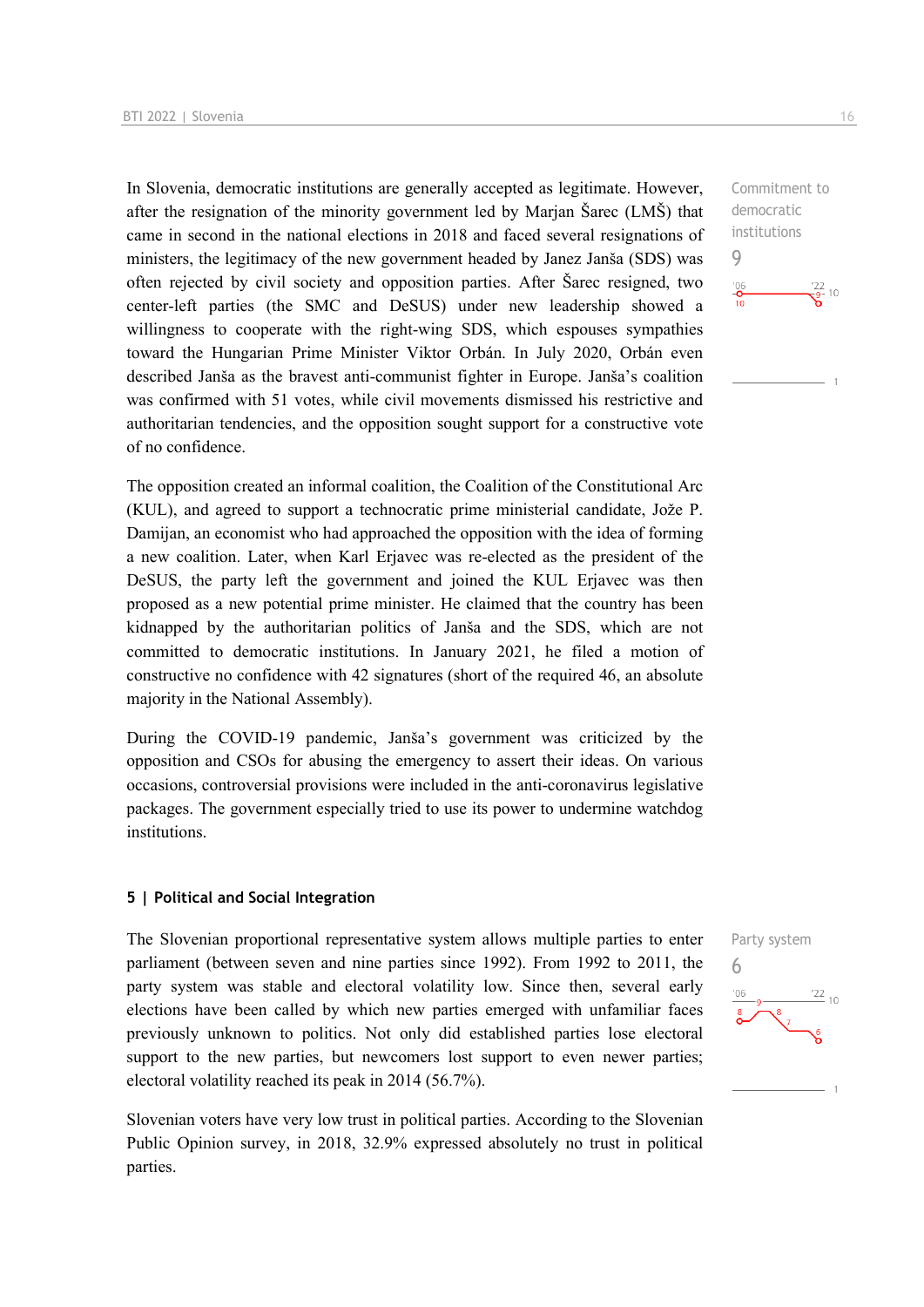The structure of political cleavage in Slovenia originates in the World War II division between partisans and the Home Guard. Although economic cleavage has increased since 2004, the libertarian-authoritarian cleavage remains the most important, and has become more entrenched since the last two elections. This has contributed to political instability, as government coalitions only ever have a weak parliamentary majority. At the same time, clientelism has increased, reflected in several political changes in relevant government institutions and agencies following changes in government coalitions.

The Slovenian interest group system quickly developed during the transition, with a stronger grassroots base and less dependence on international financial support than in many other post-socialist countries. As a result, interest groups are welldeveloped at the national and local levels and organizations are also active in EU policymaking. Although on some issues, interest groups take opposing positions, they cooperate as long as they can have access to decision-makers. The Slovenian interest group system has characteristics of neo-corporatism in that trade unions and employers' organizations regularly negotiate with the government via a tripartite body, the United Nations Economic Social Council. Despite a drop in membership, trade unions remain influential, especially in the public sector. In November 2019, the postal trade union organized a two-day strike. Employers and the trade union agreed on the method of employment in 2020, resulting in an increase in wages and in improved workplace health and safety.

In May 2020, a protest was organized in Velenje against announced mass layoffs in Gorenje company; later, the company received new orders and started instead to recruit new workers. In December 2020, police trade unions announced a strike, protesting the government's violation of the job evaluation agreement for uniformed professions. Interior Minister Aleš Hojs called the strike "unjustified and unfounded" and announced the disclosure of salaries of civil servants in the ministry, the police and the interior inspectorate, which included names of the civil servants.

The CNVOS is a national NGO umbrella network that serves as a national center for information, advocacy, training, advice and projects. Especially in 2020, its advocacy activities helped many NGOs. It lobbied for the inclusion of NGOs in pandemic measures intended for the economic sector, helped prevent termination of NGO funding, encouraged municipalities to pay NGOs in full even if they have failed to implement all contractual activities, and, above all, regularly informed NGOs of new measures and opportunities during the COVID-19 crises. According to the CNVOS, 27,986 active NGOs were registered in Slovenia on December 31, 2020, which is an increase over the previous year.

Interest groups 9 $\frac{106}{26}$  $S^9$   $\frac{22}{10}$  10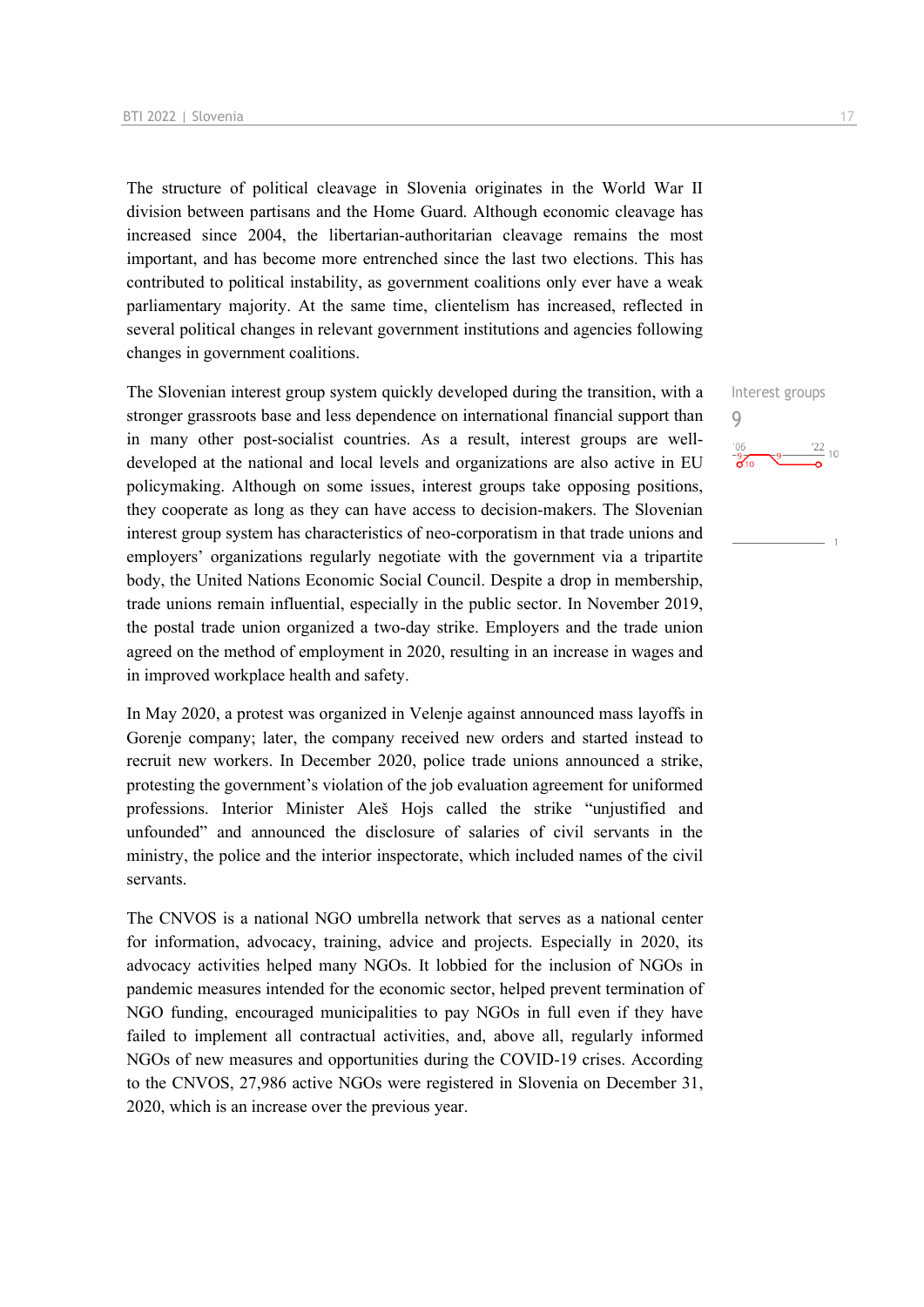According to Slovenian Public Opinion data for 2020, most citizens are dissatisfied with the performance of democracy in Slovenia: 22.3% expressed dissatisfaction and only 8.8% expressed satisfaction with the practice of democracy. However, the share of respondents who think that democracy is the best option when problems occur increased. In 2018, only 28% agreed with this statement, in contrast to 42.1% in late 2020. In 2020, 36.8% believed that a strong leader is needed in some problematic situations.

When it came to addressing the COVID-19 pandemic, respondents expressed trust in doctors and pharmacists the most (76%), followed by emergency services  $(68.4\%)$ , the police  $(54.3\%)$  and the army  $(46.7\%)$ . Trust in the government was considerably lower (31.6%), reflecting the overall low level of trust in government.

Nearly 28,000 NGOs were active in Slovenia at the end of 2020. The share of people employed by NGOs has been slowly increasing and amounted to 0.89% of the workforce in 2018. However, nearly all NGOs have no employees – on average, each NGO employs only 0.33 people, a slight increase compared to 2018 (0.29).

According to the 2020 Slovenian Public Opinion survey, the share of respondents who thought that people can be trusted decreased from 13.6% in 2018 to 12.6% in 2020, while the share of those who thought that one needs to be careful increased from 18% to 23.5%. The share of public financing in the revenue of NGOs increased from 35.6% in 2017 to 36.3% in 2018.

A sense of solidarity and trust among citizens has been observed in many permanent or ad hoc actions that help underprivileged social groups to improve the quality of their lives. In 2019, a charity action raised  $64$  million in a week for a child born with a rare genetic disease who needed expensive medication and treatment in the United States. Ninna Kozorog, a doctor and president of the Humanitarček Charity Association that helps the homeless and elderly in particular, became the Woman of the Year 2019.

During the COVID-19 pandemic, the role of the charity organizations and voluntary work increased. Especially during the spring lockdown, when there was a shortage of personal protective equipment, volunteers produced fabric masks for entire communities. Volunteers also did shopping for the elderly to help them avoid unnecessary contact. ICT equipment was donated to schoolchildren for at-home learning by individuals, NGOs and companies. During the autumn pandemic, the socioeconomic situation worsened, and various charity organizations and initiatives provided families with food and even clothes.



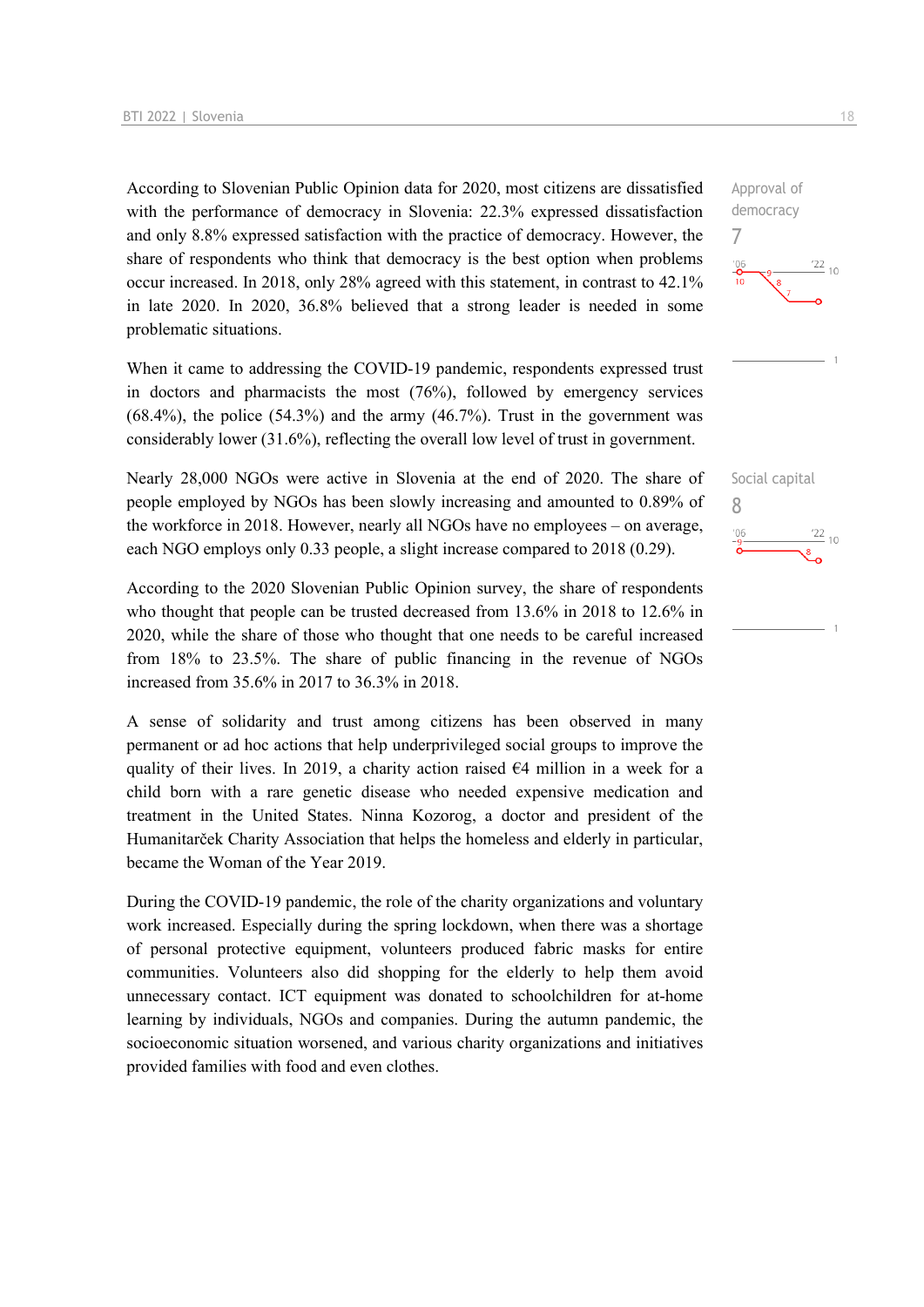## II. Economic Transformation

#### **6 | Level of Socioeconomic Development**

Some important socioeconomic improvements occurred between 2015 and 2019 after the 2009 – 2013 crises as the result of the improving economic situation. However, NGOs and experts have drawn attention to the fast-deteriorating situation since the beginning of the COVID-19 pandemic, even though the effects are not yet reflected in the economic data, mostly due to measures and benefits the government has taken.

In 2019, 12% of the population was at risk of poverty (1.3% lower than in 2018), while the risk of social exclusion was 14.8% (-1.3%). The at-risk-of-poverty rate for children also decreased from 11.7% in 2018 to 10.5% in 2019 (UNICEF). The majority of people living below the poverty line were retired people and a large difference was identified between men (30,000) and women (60,000). In addition, 40% of unemployed individuals live below the poverty line. Without social transfers, the rate of poverty would be 22%. Some regional differences in poverty levels persist, (e.g., 21.4% in the east and 9.6% in the northwest in 2019).

Slovenia has a very low level of income inequality (the Gini index was 24.2% in 2017). The level of social exclusion is not determined significantly by religion, gender or ethnicity. Other data confirm Slovenia's relatively low socioeconomic barriers. In 2019, the Human Development Index (HDI) was 0.917, with the overall loss in HDI due to inequality 4.6% (down from 5.6% in 2017), and the Gender Inequality Index at 0.063 (up from 0.054 in 2017). Finally, 0% of the population lived on less than \$3.20 a day in 2017.

| <b>Economic indicators</b> |      | 2017    | 2018    | 2019    | 2020    |  |
|----------------------------|------|---------|---------|---------|---------|--|
|                            |      |         |         |         |         |  |
| <b>GDP</b>                 | S M  | 48469.1 | 54137.1 | 54178.9 | 53589.6 |  |
| GDP growth                 | $\%$ | 4.8     | 4.4     | 3.3     | $-4.2$  |  |
| Inflation (CPI)            | $\%$ | 1.4     | 1.7     | 1.6     | $-0.1$  |  |
| Unemployment               | $\%$ | 6.6     | 5.1     | 4.5     | 5.2     |  |
|                            |      |         |         |         |         |  |

## **Ouestion** Score

Socioeconomic barriers 10  $\frac{106}{0}$  $\frac{22}{2}$  10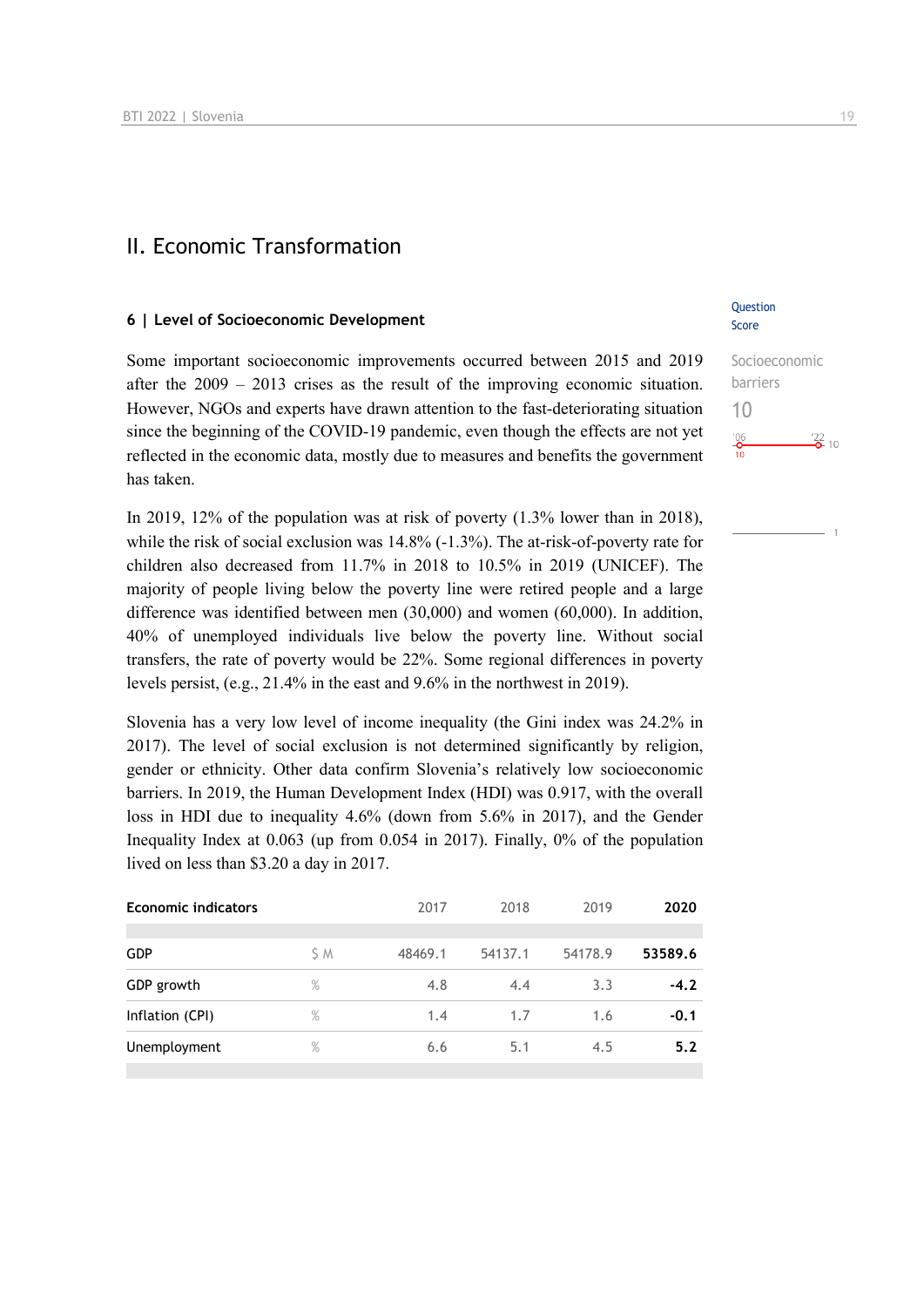| <b>Economic indicators</b> |          | 2017   | 2018   | 2019                     | 2020   |
|----------------------------|----------|--------|--------|--------------------------|--------|
|                            |          |        |        |                          |        |
| Foreign direct investment  | % of GDP | 2.5    | 2.8    | 4.0                      |        |
| Export growth              | $\%$     | 11.1   | 6.2    | 4.5                      | $-8.7$ |
| Import growth              | %        | 10.7   | 7.1    | 4.7                      | $-9.6$ |
| Current account balance    | \$ M     | 3034.8 | 3170.2 | 3049.5                   | 3748.5 |
|                            |          |        |        |                          |        |
| Public debt                | % of GDP | 74.1   | 70.3   | 65.6                     | 79.8   |
| <b>External debt</b>       | \$ M     |        |        |                          |        |
| Total debt service         | \$ M     |        |        |                          |        |
| Net lending/borrowing      | % of GDP | $-0.1$ | 0.9    | 0.6                      |        |
| Tax revenue                | % of GDP | 18.3   | 18.5   | 18.3                     |        |
| Government consumption     | % of GDP | 18.5   | 18.3   | 18.3                     | 20.6   |
| Public education spending  | % of GDP | 4.8    | 4.9    | $\overline{\phantom{a}}$ |        |
| Public health spending     | % of GDP | 5.9    | 6.0    |                          |        |
| R&D expenditure            | % of GDP | 1.9    | 2.0    | $\overline{\phantom{a}}$ |        |
| Military expenditure       | % of GDP | 1.0    | 1.0    | 1.1                      | 1.1    |

Sources (as of December 2021): The World Bank, World Development Indicators | International Monetary Fund (IMF), World Economic Outlook | Stockholm International Peace Research Institute (SIPRI), Military Expenditure Database.

#### **7 | Organization of the Market and Competition**

In general, Slovenia complies with EU regulations governing the distribution of state subsidies to ensure market-based competition. Price-setting is mainly determined by market forces and the Association of Consumers (an influential NGO) also helps to ensure this. In addition, Slovenia ensures the freedom to launch and withdraw investments, and there is no discrimination based on ownership or size. Prices are fully liberalized since the government liberalized the prices for petroleum products in October 2020.

The financial administration continues to tackle the gray economy. In 2019, it collected  $E17.6$  billion in general government revenues, which is 5.7% more than in 2018. The informal sector is estimated to be about 10% of the economy (Statistical Office of the Republic of Slovenia) However, the long lockdown due to the second wave of COVID-19, which started in autumn 2020, will probably lead to growth in the gray economy.

Market organization 10 $\frac{22}{2}$  10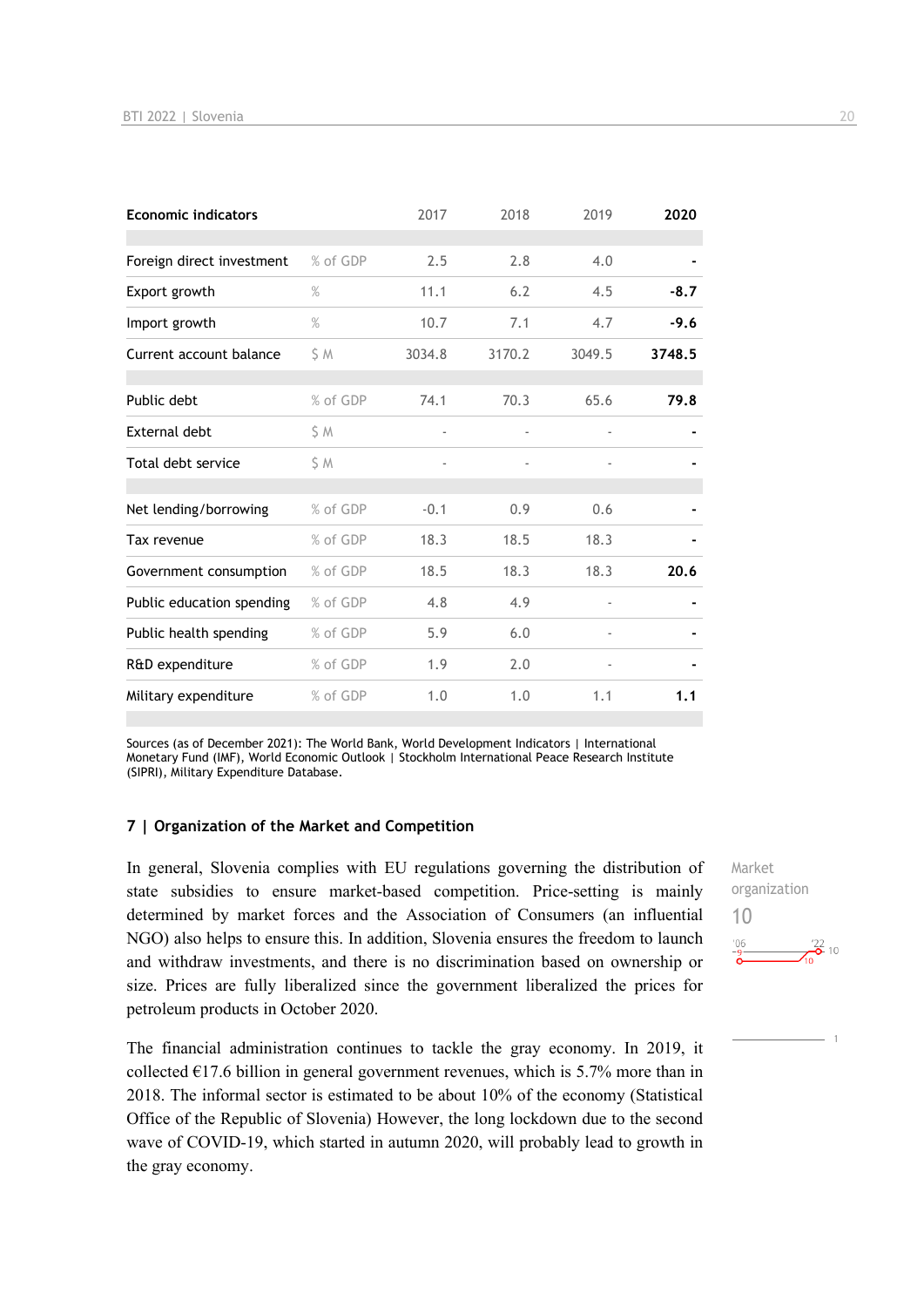According to the World Bank's 2020 Doing Business report, it is quite easy to establish a business in Slovenia. It takes eight days, three procedures and no costs, placing the country at rank 41st out of 190 in the sub-index "starting a business."

The Slovenian Competition Protection Agency deals with monopolization and concentration, and ensures non-discrimination. It was reorganized in 2013 and now serves as an independent administrative authority. With the amendment of the Agriculture Act, in 2019, the agency has taken on new competencies in regulating relations in the food supply chain. The Slovenian Competition Act is modeled after European Commission competition rules and applies to all sectors and all undertakings. In 2019, the agency handled 54 administrative cases, slightly fewer than in 2018.

In accordance with the statistics on restrictive practices in 2019, the agency handled six cases of potential cartel agreements and six of abuse of a dominant position, with only two decisions issued. This suggests rather weak implementation of the antitrust law.

State aid in Slovenia is mostly intended for environmental protection and energy saving measures (37.9% of all state aid in 2018), followed by employment aid (21.4%). State aid was mostly paid as subsidies, followed by aid granted in the form of a reduction in social security contributions or tax exemptions. In 2018, state aid in Slovenia increased both in absolute terms and as the share of GDP: €481.64 million in state aid (1.1% of GDP) was paid, which is 12.7% higher than in 2017. For the second year in a row, aid for research, development and innovation increased the most in absolute terms  $(+621.52 \text{ million compared to } 2017)$ ; aid for agriculture ( $+ \in 15.49$  million) and regional aid ( $+ \in 9.89$  million) were also significantly higher. The increase is mainly due to better use of European Structural and Investment Funds 2014 – 2020.

Slovenia joined the EU in 2004 and has followed its relatively liberal trade system. According to the World Bank, Slovenia's simple mean tariff rate was 2.35% in 2018. The most important destination of exports was other EU member states. In 2019, Slovenia exported most goods to Germany (18.9%), Italy (11.6%) and Croatia (8.6%). The primary destination of export outside the EU was Switzerland (6.7%). It also imported most goods from Germany (16.1%), Italy (14.0%), Austria (10.0%), Switzerland (8.6%) and Croatia (5.0%). In 2019, Slovenia exported 73.7% of total exports to EU member states and imported 73.0% of total imports from these countries.

Competition policy 9  $^{106}$  $\frac{22}{5}$ - 10

Liberalization of foreign trade 10 $\frac{106}{2}$  $\frac{22}{2}$  10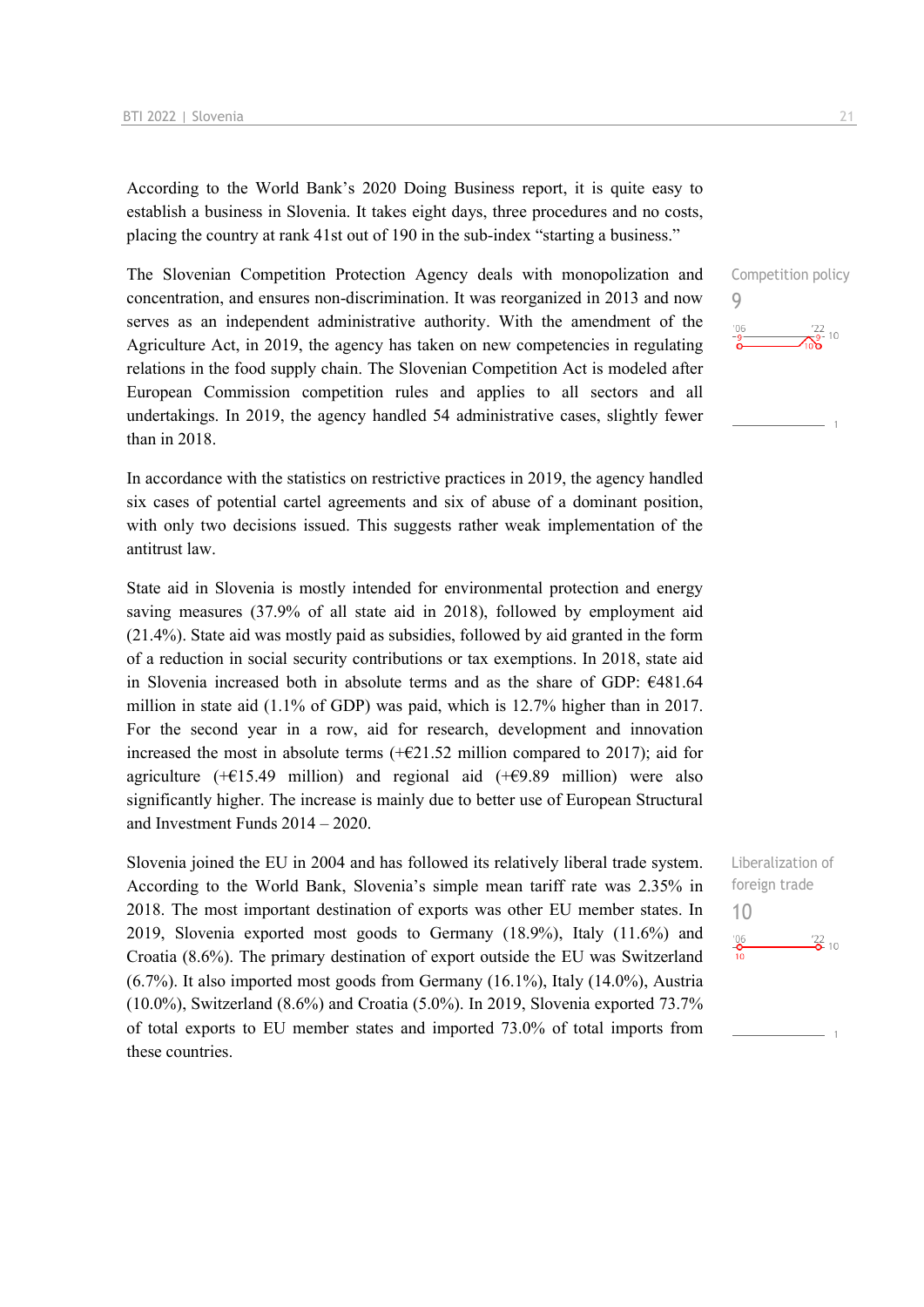The Slovenian banking system has been a highly debated topic for several years, mostly because of the impending privatization of NLB, the largest bank in Slovenia. The government committed to selling the bank in exchange for the European Commission's approval of state aid equaling  $\epsilon$ 1.56 billion for the bank in late 2013, when Slovenia barely avoided an international bailout. Slovenia assured the European Commission that the privatization of NLB would occur in 2016, but conditions were unfavorable at the time and the first phase of its privatization was completed at the end of 2018. In 2019, Slovenian State Holding (SDH) finally completed the privatization by selling its 10% share. Following that, the state remains the largest shareholder in NLB with 25% of shares. Before the partial privatization of NLB, the state-controlled about 40% of the banking sector, with foreign banks and investors owning most of the rest. The government also put Abanka up for sale. It was acquired by the previously privatized NKBM in February 2020. Société Générale withdrew from the SKB bank that was sold to the Hungarian bank OTP in 2019.

According to the Bank Association of Slovenia, 12 commercial banks, three saving banks and two branches of foreign banks operated in Slovenia at the end of 2019. The total assets of the banking system increased by 6.3% in 2019, reaching 85.8% of GDP. The year-on-year growth in loans to the non-banking sector (5.8%) exceeded the growth rate in 2018, but household loans decreased from 7% in 2018 to 6.2% in 2019 because the Bank of Slovenia issued binding restrictions on household lending to mitigate and prevent excessive credit growth and leverage. Banks must now comply with the new minimum standards set by the Bank of Slovenia when lending to households.

The banking system remains well capitalized. The total capital adequacy ratio increased to 18.1% in the first half of 2019. While the share of bad loans represented only 5.6% of all loans in 2018, the supervisor of the Slovenian banking system warned that the share of non-performing loans banks could increase significantly after the COVID-19 measures expire. Companies with difficulties servicing their credit obligations could apply for a moratorium or deferral of payment of concluded credit agreements, as well as newly approved loans. However, according to the Bank of Slovenia, banking sector capitalization is sufficient to withstand shocks.

Banking system

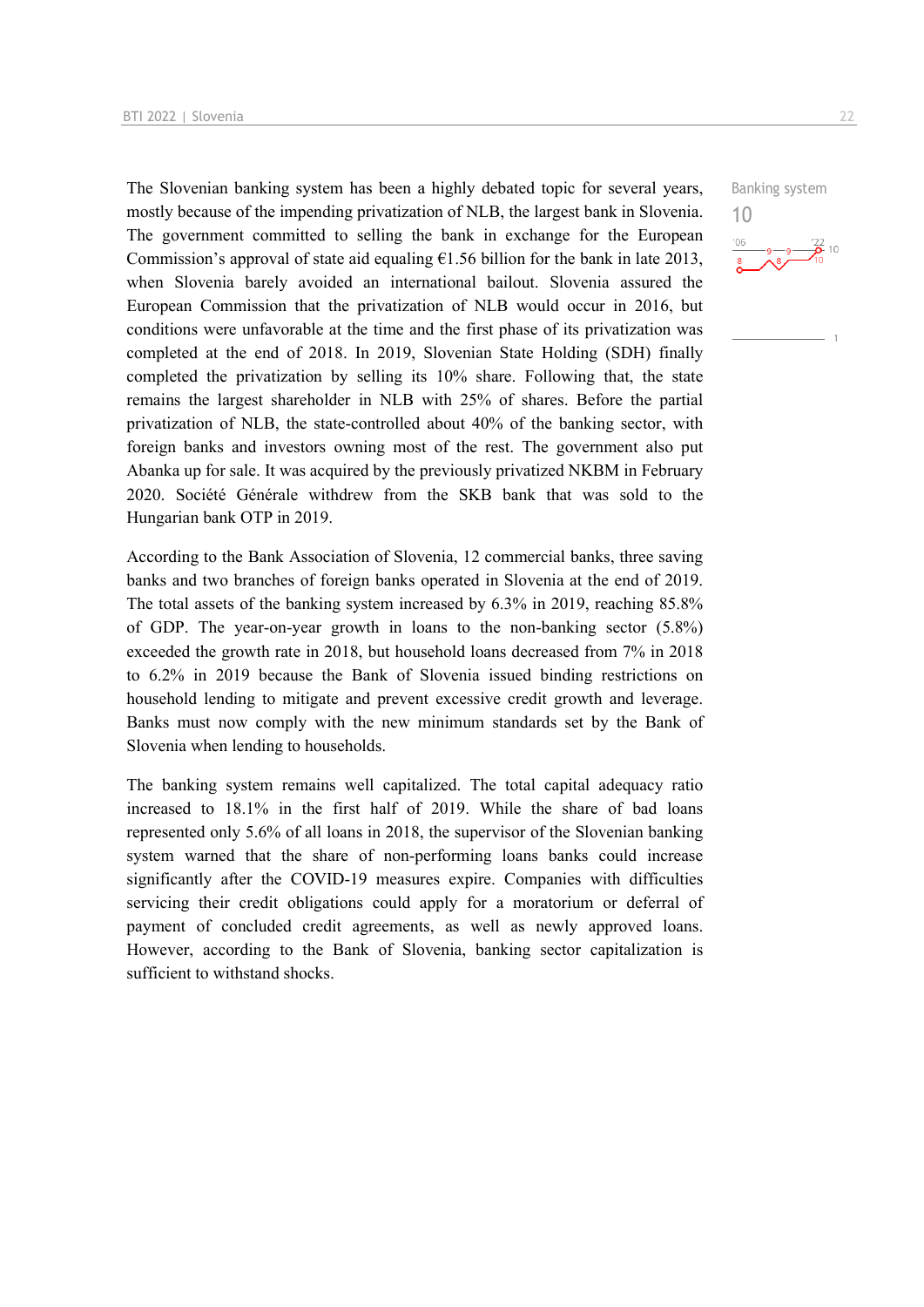#### **8 | Monetary and fiscal stability**

Slovenia is a member of the European Monetary Union (EMU) and its exchange rate policy is determined by the European Central Bank. The inflation rate in 2018 was 1.7% and in 2019 1.6%. Although the Bank of Slovenia regularly communicates with other economic actors, its independence is ensured. The governor of the Bank of Slovenia is elected by the National Assembly after issuance of a public tender and the candidate is proposed by the president.

In 2020, the central bank faced some challenges. In May 2020, its vice governor resigned after the Commission for the Prevention of the Corruption found that he had acted contrary to expected norms for integrity. In January 2019, the European Commission filed a lawsuit against Slovenia for seizing European Central Bank (ECB) documents during a criminal investigation at the Bank of Slovenia in 2016 in relation to remediation of the banks in 2013. In July 2020, members of the Parliamentary Committee on Public Finance Supervision began consideration of the Court of Auditors' audit of the Bank of Slovenia's operations in 2017 – 2018, which criticized the bank for not following regulations, internal acts and contractual provisions in several cases.

In Slovenia, 2020 ended with a 1.1% deflation. The level of deflation was mostly influenced by lower prices on petroleum products. In one year, prices for goods went down by 1.7%, while the prices of services went up by 0.2%.

Public debt has been one of Slovenia's biggest problems due to the 2008 – 2011 crisis. In 2011, the national debt was 46.6% of GDP. It reached 83.1% in 2015, decreasing somewhat since to 66.4% of GDP in 2019.

The budget deficit was 1.9% in 2008, but increased following the financial crisis to 14.7% in 2013 (due to the state's recapitalization of banks). Austerity measures lowered the deficit and, in 2017, there was a small budget surplus of 0.03% for the first time in 22 years. In 2018 and 2019, the budget surplus increased to 1.1% and 0.5% of GDP, respectively. Slovenia committed to establishing a Fiscal Council by ratifying the EU's Fiscal Stability Treaty. A fiscal rule was integrated into the constitution in 2013, while, in 2015, an implementing act was adopted.

Exceptional circumstances because of the COVID-19 pandemic and a significant decline in economic growth lowered the revenue estimate for 2020 to 43.7% of GDP (44.2% in 2019), while expenditure likely increased to 51.8% (43.7% in 2019).

The impact of the anti-coronavirus measures is projected to cost 4.4% of GDP, while the general government balance should have reached -8.1% of GDP due to the crisis. Therefore, the government estimates that public debt will increase to Monetary stability 10  $\frac{106}{2}$  $\frac{22}{2}$  10

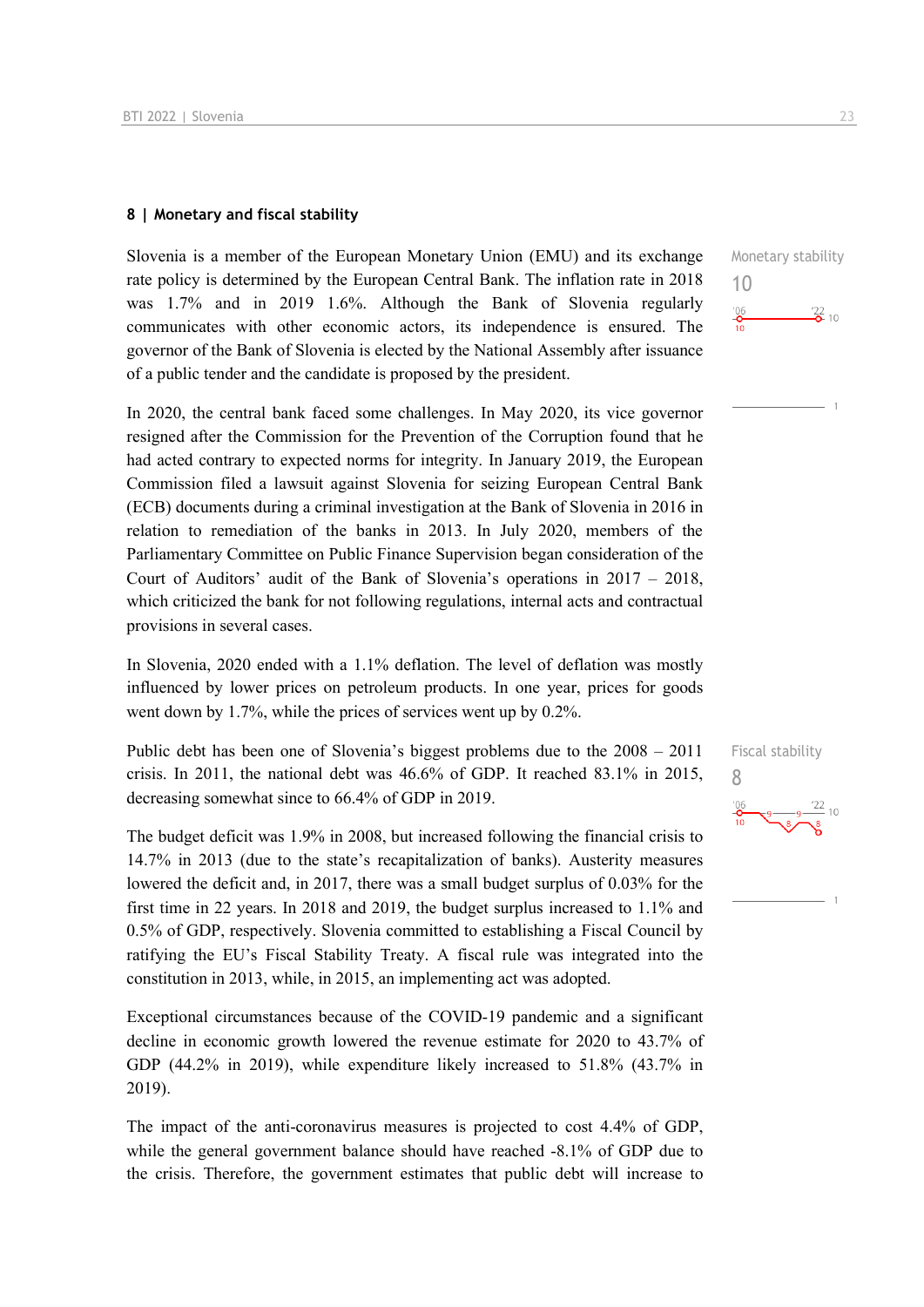82.4% of GDP in 2020. Such an extreme increase in public debt, which is among the highest in the EU, draws attention to the significant problems resulting from the 2008 – 2011 economic crisis and unsystematic and ad hoc social assistance to different social groups during the COVID-19 pandemic.

#### **9 | Private Property**

Property rights and procedures for acquiring property are adequately defined in Slovenia. Property rights are limited solely and rarely by the constitutionally defined public interest. According to World Bank data, the number of days needed to register property in Slovenia remained stable and high (391 days) for a long time until 2009. Since then, it has dropped significantly; registering property required 112 days in 2010 and 50.5 days in 2015 and remains at this level. Lowering bureaucratic obstacles is one of the priorities of the current government, which the creation of the position of Secretary of State for Debureaucratization in the cabinet of the Prime Minister Janez Janša makes evident.

Private companies are seen as the primary drivers of economic production and thus are given legal safeguards. After two waves of privatization (in the early 1990s and again in 2004 – 2008), the government established Slovenian State Holding (SDH) in 2012 to manage state property and determine which companies to privatize in the third wave of privatization in the run-up to EU accession. In 2019, SDH managed investments in 72 companies with about 71,000 employees worth more than  $\epsilon$ 10 billion. As the Slovenian population is aging the fastest in Europe, in April 2021, the new Office of Demography will own and manage state property.

In 2019, 205,139 companies operated in Slovenia (2.5% more than in 2018). They employed 940,948 people and generated  $E121,357$  million in revenue. The vast majority of new companies were micro-enterprises. Among fast-growing companies, small and medium-sized companies were the most numerous in 2018  $(95.6\%)$ .

During 2020, due to the COVID-19 pandemic, the government took several measures to support private business and self-employed people. Companies were entitled to compensation of wages, payment of social security contributions and a state guarantee for liquidity loans. Self-employed persons were entitled to a monthly basic income and an exemption from social security contributions.



10

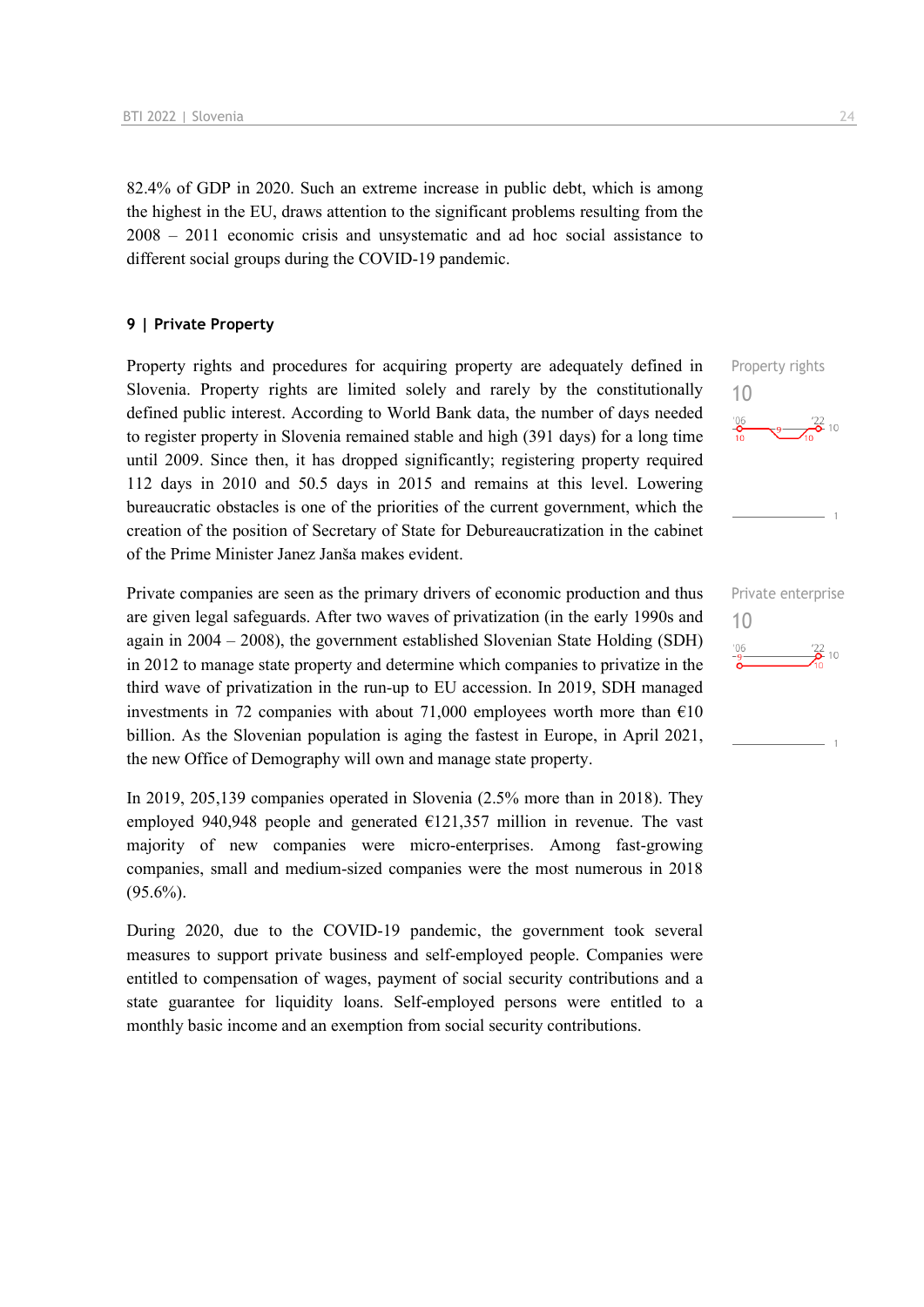#### **10 | Welfare Regime**

In Slovenia, austerity measures were adopted to handle the poor fiscal conditions that followed the 2009 global economic crisis. These measures had an important effect on the welfare state regime and social transfers. Slovenian Public Opinion's survey indicated consistent support for the welfare state's core values and overwhelming support for the state's involvement in health care, pensions and unemployment benefits.

In 2019, most government expenditures were allocated to social protection (16.5% of GDP) and health (6.7% of GDP). The welfare regime relies heavily on public organizations and the state budget. Although NGOs have become increasingly active and have taken up various activities to serve as a social safety net due to the narrowing of the state-run welfare regimes, their role further increased during the COVID-19 pandemic.

In 2018, at the suggestion of the Left Party, the governing coalition prepared a bill increasing the minimum wage that, despite some concerns, was passed by parliament. However, in 2020, the Left Party warned that some associations of employers called on entrepreneurs to not respect the minimum wage during the COVID-19 crises. This could mean additional pressure on the social system.

During 2020, several benefits were introduced to vulnerable groups in anticoronavirus packages. Individual recipients of benefits included large families, students, children, retired people, people with disabilities, newborns, workers living on minimum wage and elderly farmers with low income. Those who lost their jobs during the pandemic received a temporary wage compensation of  $\epsilon$ 514 per month. Solidarity allowances were generally  $E150$  (e.g., retired people  $E130 - 300$ , child allowance up to  $\epsilon$ 50 and over for larger families). Critics pointed out that unsystematic support and one-off benefits hardly constitute a sustainable welfare policy.

The health care system has been one of the most debated welfare institutions over the last four years. The need to stabilize and make the health care system more sustainable became evident during 2020 pandemic. In particular, solutions are sought for reducing wait times, preventing corruption in health care, regulating pay grades and reducing the burdens on health care. No major steps have been taken in this direction.

The long-term care of the elderly remains another important issue. Previous governments failed to prepare necessary legislation – as long-term care is currently not addressed; it does not need reforms but regulatory acts. Attempts were again made in 2020 but no act was passed. Establishment of an Office of Demography is in preparation. It will participate in the drafting the Demographic Fund Act, which should strengthen the pension system, which is in desperate need of reform due to the aging population. Currently the working population hardly manages to cover the pensions of the elderly, and this is likely to worsen in future years.

Social safety nets 9 $106$  $\frac{22}{10}$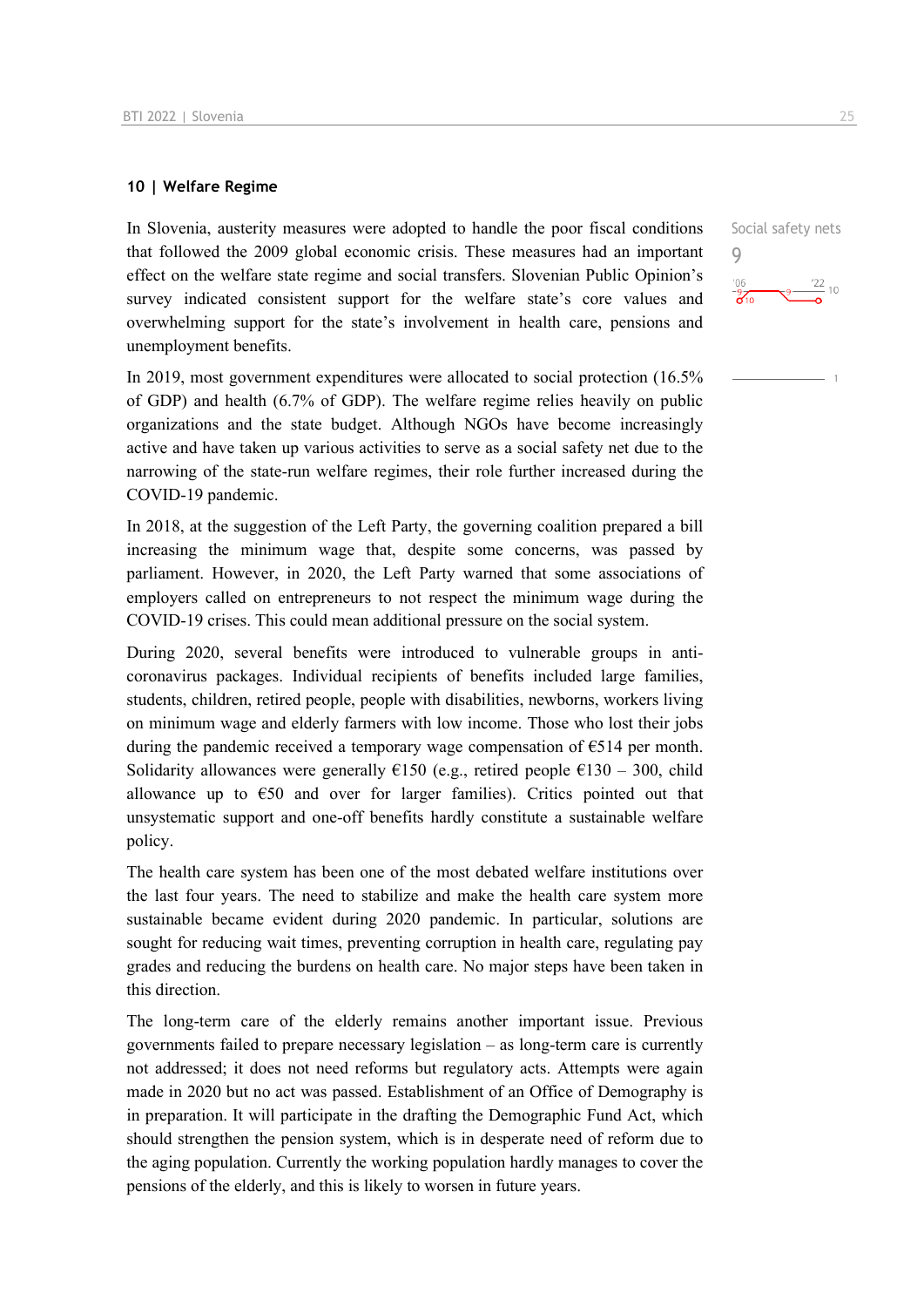Equality of opportunity has been achieved in Slovenia to a large extent. Women and ethnic, religious and other minorities have equal access to education, public office and employment. In 2020, the gross enrollment ratio was 100% for primary school, 116% for secondary school and 79% for tertiary school.

Slovenia is ethnically rather homogeneous with two autochthonous minorities (Hungarian and Italian) guaranteed special protection, rights of political representation and the official use of their language. At the end of 2018, women represented 45% of the active labor force (46.6% in 2017). In October 2018, the average salary of women was 93.1% of that of men. The gender equality index for 2019 was 68.3 points, which puts Slovenia 0.9 points above the EU average and ranks it 11th in the EU (10th in 2015).

Slovenia has a comprehensive legal and institutional framework to protect against discrimination, but its implementation is somewhat ineffective. A gender quota system was introduced for parliamentary, local and European Parliament elections in the mid-2000s but only a zip system looks likely to ensure a stable increase in female representation. No such system is present for parliamentary elections. But recent parliaments have featured a relatively high number of women, coinciding with the electoral successes of new parties in the 2011 and 2014 elections, when women represented one-third of all members of parliament. However, in 2018, female representation declined to 24%. At the same time, half of the Slovenian members of the European Parliament elected in 2019 were women.

Despite some signs of the re-traditionalization of society, Slovenia ensures equal opportunity to sexual and religious minorities.

#### **11 | Economic Performance**

The review period was characterized by good economic results after the economic crises between 2008 and 2011. Various economic indicators demonstrate improvement in economic situation in 2019 and 2020, compared to previous years. GDP growth resumed in 2014 and was 3.2% in 2019, peaking at €20,700 per capita, ranking Slovenia 15th in the EU.

In 2019 and 2020, a small deflation was observed (-1.8% and -1.1%, respectively). The level of unemployment in November 2020 was 8.6%, a year-on-year increase (7.4% in 2019), mostly due to the COVID-19 pandemic. In 2019, public debt further decreased to 66.4% of GDP, but due to the COVID-19 pandemic increased to about 80% of GDP in 2020 – among the highest increases in the EU. The budget surplus decreased to 0.5% of GDP in 2019, but it is expected to be around -8% of GDP in 2020, mostly because of the COVID-19 pandemic. After a drop in foreign direct investment (FDI) as a share of GDP in 2015 (4% of GDP), FDI continued to grow slowly, reaching 3.2% of GDP in 2019. The current account balance was 5.63% of GDP in 2019.



9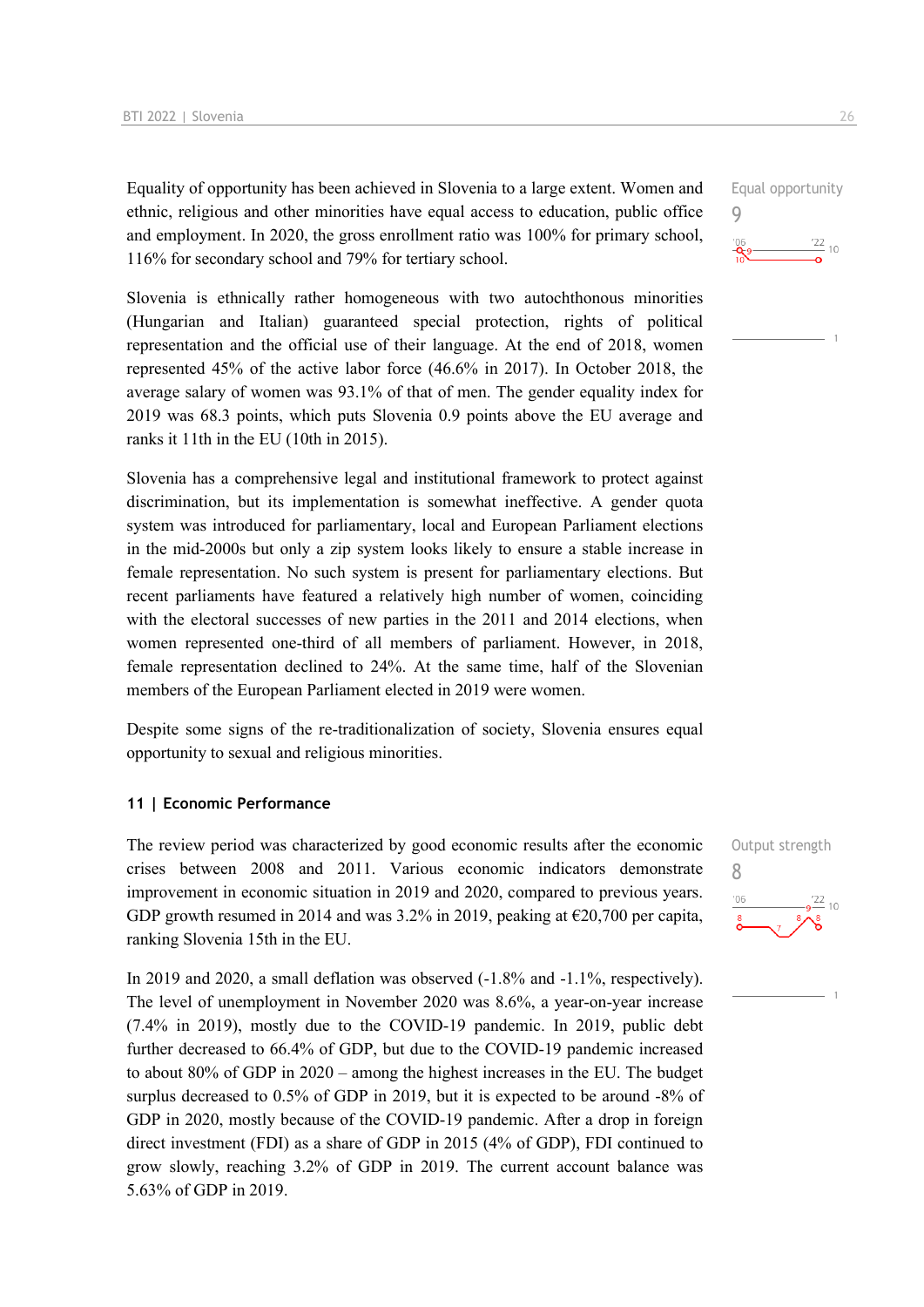The government has taken serious action to provide support to vulnerable groups and businesses during the coronavirus crisis. It is not yet known how this will affect economic indicators.

#### **12 | Sustainability**

Slovenia takes environmental concerns into account and has adopted appropriate legislation. In 2020, its Environment Performance Index was 72, the 18th highest globally, which is a drop of three places compared to 2018. In December 2017, the Development Strategy of Slovenia 2030, which includes sustainable development as a goal, was adopted, but in 2020, environmental concerns were put on the side lines.

Following the EU climate change policies, Slovenia encourages the use of renewable energy. Households can ask for subsidies for energy renovations of buildings, purchase of electric cars, new stoves and insulation. However, these funds are decreasing and fewer subsidies are available. An example of environmental goals being implemented as part of other policies is the higher tolls for older trucks.

In 2020, as part of the second anti-coronavirus package, construction legislation was changed, tightening conditions for involving NGOs in obtaining building permits. The third anti-coronavirus package abolished nature and environmental safeguards in the construction of large facilities. It: 1) allows investors to start building (at their own risk) without a valid building permit, 2) renders subordinate competent public institutions (such as the Institute for Nature Conservation, the Fisheries Research Institute, the Slovenian Forest Service, etc.), which are no longer allowed to issue a negative opinion regarding the construction of new objects, but need to come up with a solution instead, 3) allows the Ministry of the Environment to be both the drafter of an act and the body that approves it and 4) tightens the conditions for the participation of non-governmental organizations in the assessment of the impact of construction on the environment. The legislation does not deprive NGOs of the right to participate in proceedings but sets such a high threshold for participation that almost no organization can achieve – especially as qualifying NGOs need to have met the conditions two years prior to their assessments (other conditions include the numbers of active members, full-time employees and available financial assets).

According to the opinion of the minister of Environment, Slovenia has small environmental organizations with few members who often abuse their positions under suspicious conditions and blackmail investors by blocking procedures. In his opinion, the subjective views of individuals should not block the country's most important projects.

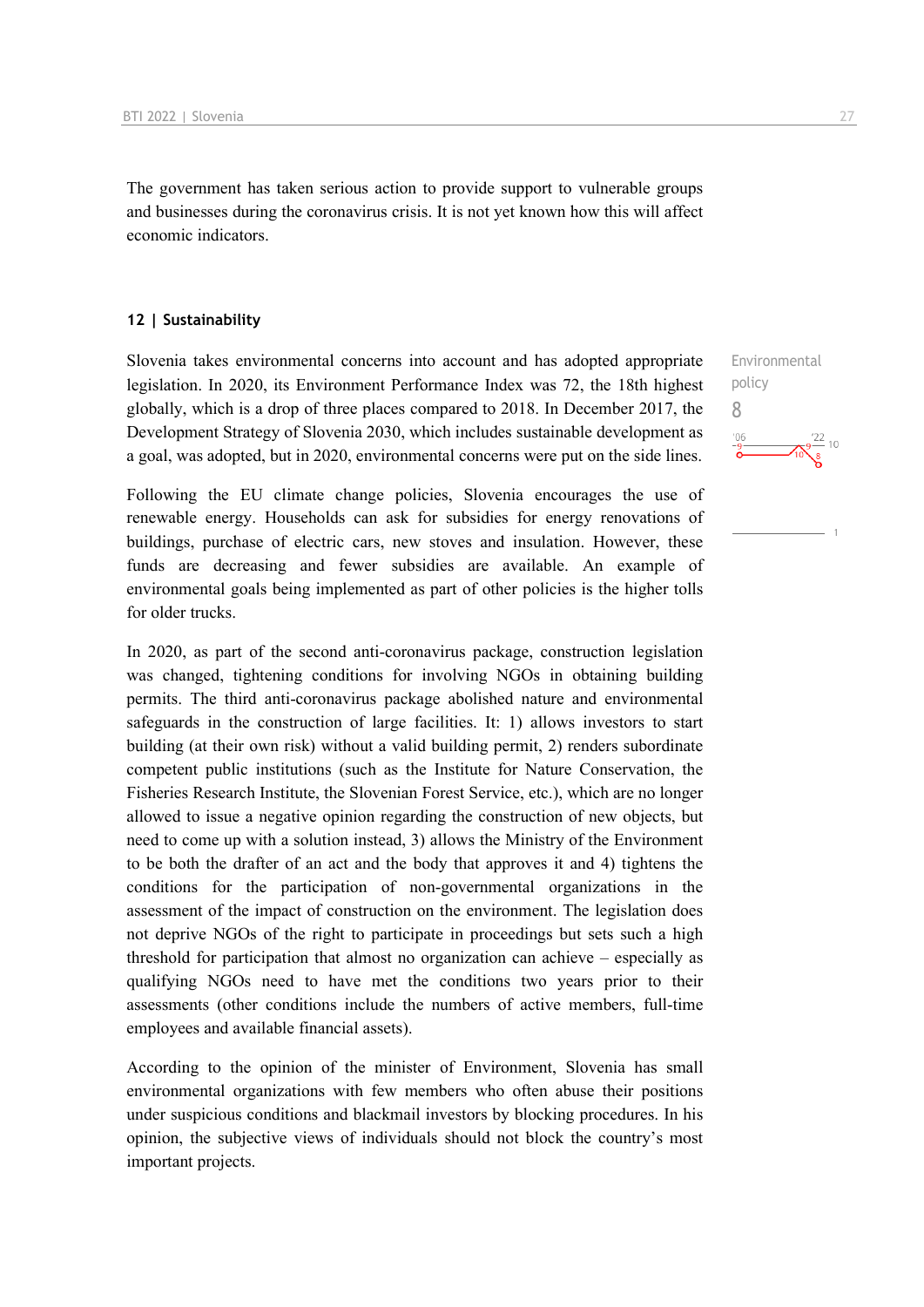A new environmental concern is the area around River Soča and the town of Anhovo, where there is environmental pollution due to asbestos and waste incineration and polluted drinking water due to release of carcinogenic hexavalent chromium from a treatment plant run by the Swiss company, Etermit. Several protests and citizens initiatives were organized to draw attention to this issue.

Slovenia's education policy ensures a nationwide system of education and training. Public expenditure on education amounted to 4.95% of GDP in 2018. Slovenia scored 0.910 in the U.N. Education Index in 2019 and ranked 22nd globally. The mean period of schooling was 12.7 years. The share of population above 25 years with at least some secondary education was 97.8%. Slovenia achieved a PISA score of 509 in mathematics, 495 in reading and 507 in science. All these indicate a highquality system.

Higher education and research are rarely subject to public debate. In the past, calls to increase public funding for research were made, but this debate has subsided. Since 2017, the share of GDP for research and development increased to 2.04% of GDP in 2019 from 1.9% in 2018 – 2019.

The COVID-19 pandemic posed challenges to the quality of education. From March 2020 to end of the school year and from October 2020 until the end of January 2021, most children were educated at home. Several issues were identified during distance education, ranging from lack of access to ICT equipment and internet access, some teachers' lack expertise in adapting to home learning, to vague and frequently changing instructions from the Ministry of Education that led to confusion among teaching staff and other relevant stakeholders.

Research and development have also faced some challenges and government interference – for example, when the government refused to appoint a director of the Pedagogical Institute, although the candidate was supported unanimously by the Council of the Institute.

Research activity was challenged by the Implementation of the Budget Act for 2021 and 2022 that banned new hires at research institutions for the next two years, even if the scope of work of an individual institution increased due to the acquisition of a research project. The increase in the budget for science was noticed in 2019, when the state planned to allocate  $\epsilon$ 200 million of its budget to R&D. Also controversial was the extension of the accreditation of the New University (closed to the leading party SDS) as part of the anti-coronavirus act.

Education policy / R&D 8 $\frac{22}{10}$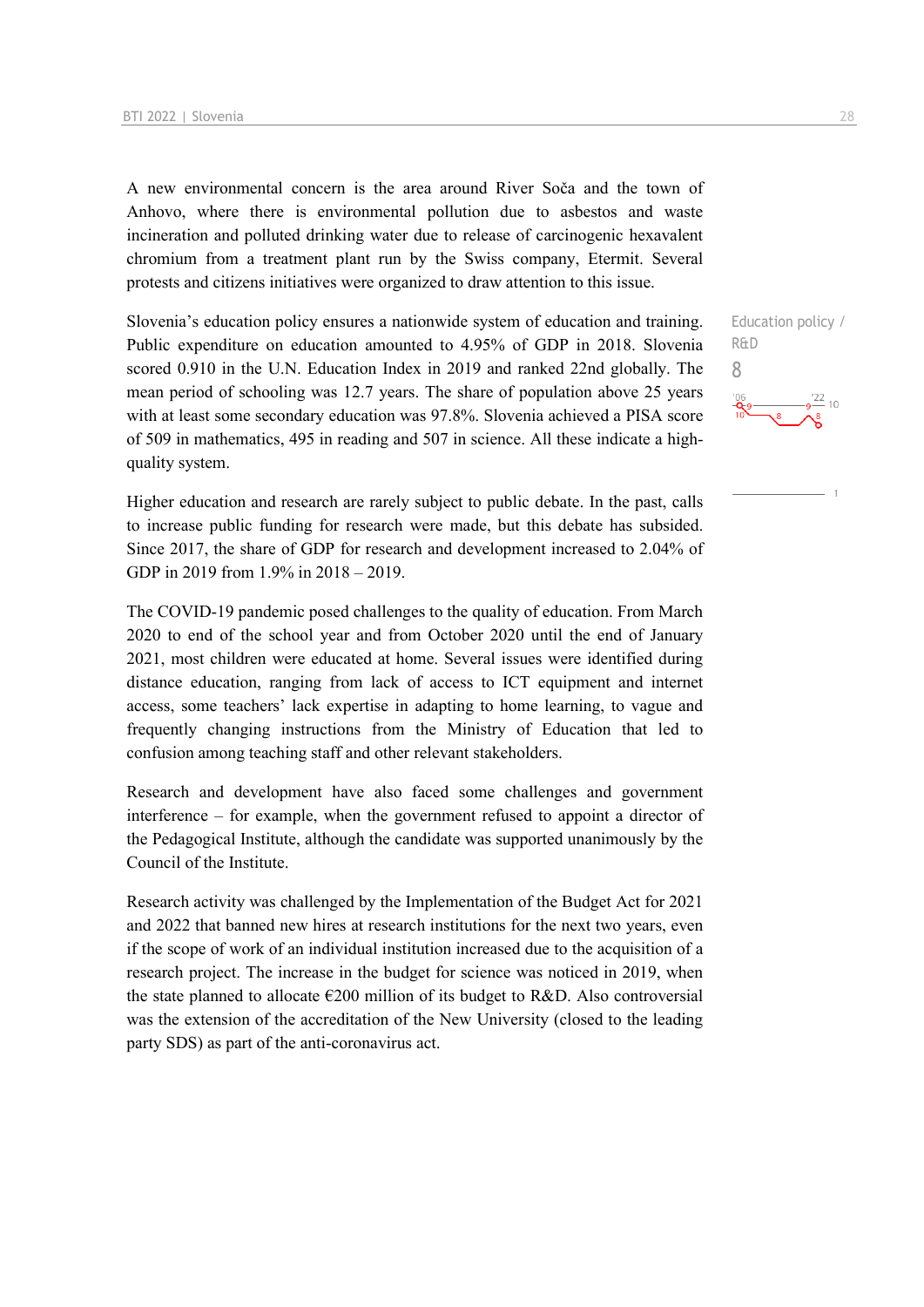## Governance

## I. Level of Difficulty

Generally, there are few structural constraints on governance in Slovenia due to low rate of extreme poverty, few natural disasters and a suitable geographic location. However, like the rest of the world, Slovenia endured the COVID-19 pandemic in 2020. Whereas, during the first wave, Slovenia was one of the most successful countries in the world with rather low numbers of cases and deaths, the situation drastically changed during the autumn and winter. As of January 31, 2021, there were 80,000 cases and 1,685 deaths per million related to COVID-19 – among the highest rates in the world.

The main difficulties in tackling the pandemic were the weak health system and the government's inability to develop adequate and trustworthy measures for limiting the spread of the virus, to reduce the negative effects of coronavirus on the economy, and to purchase equipment and supplies such as masks, ventilators or quick tests.

Additionally, the lockdown and closing down of certain services decreased economic performance, increased unemployment and worsened the economic positions of many households. Schools and kindergartens were closed for most children from mid-March to the end of June 2020 and again from the end of October and had yet to reopen as of the end of January 2021. This meant unequal access to education since many children lacked ICT equipment, competences and access to internet. Children from socially disadvantaged households also lost access to free meals. The impact of the drop in the quality of education at all levels will be seen in the coming years.

Since the transition, Slovenian civil society has been very vibrant and diverse. The number of CSOs is continuously growing. The lack of professionalization is compensated for by a grassroots base and high number of volunteers. However, in 2020, the public image of civil society deteriorated, especially in the areas of the environment and human rights, probably due to a negative campaign conducted by some politicians and negative press, while the role of charitable organizations increased, mostly due to an increased need for their services.

CSOs are evenly financed by public funds, private funds and their own market funds. However, public funds represent an important share of their financing. In

**Structural** constraints 2  $106$  $\frac{22}{10}$ 

ِ مَر



 $\mathbf{a}_1$  and  $\mathbf{a}_2$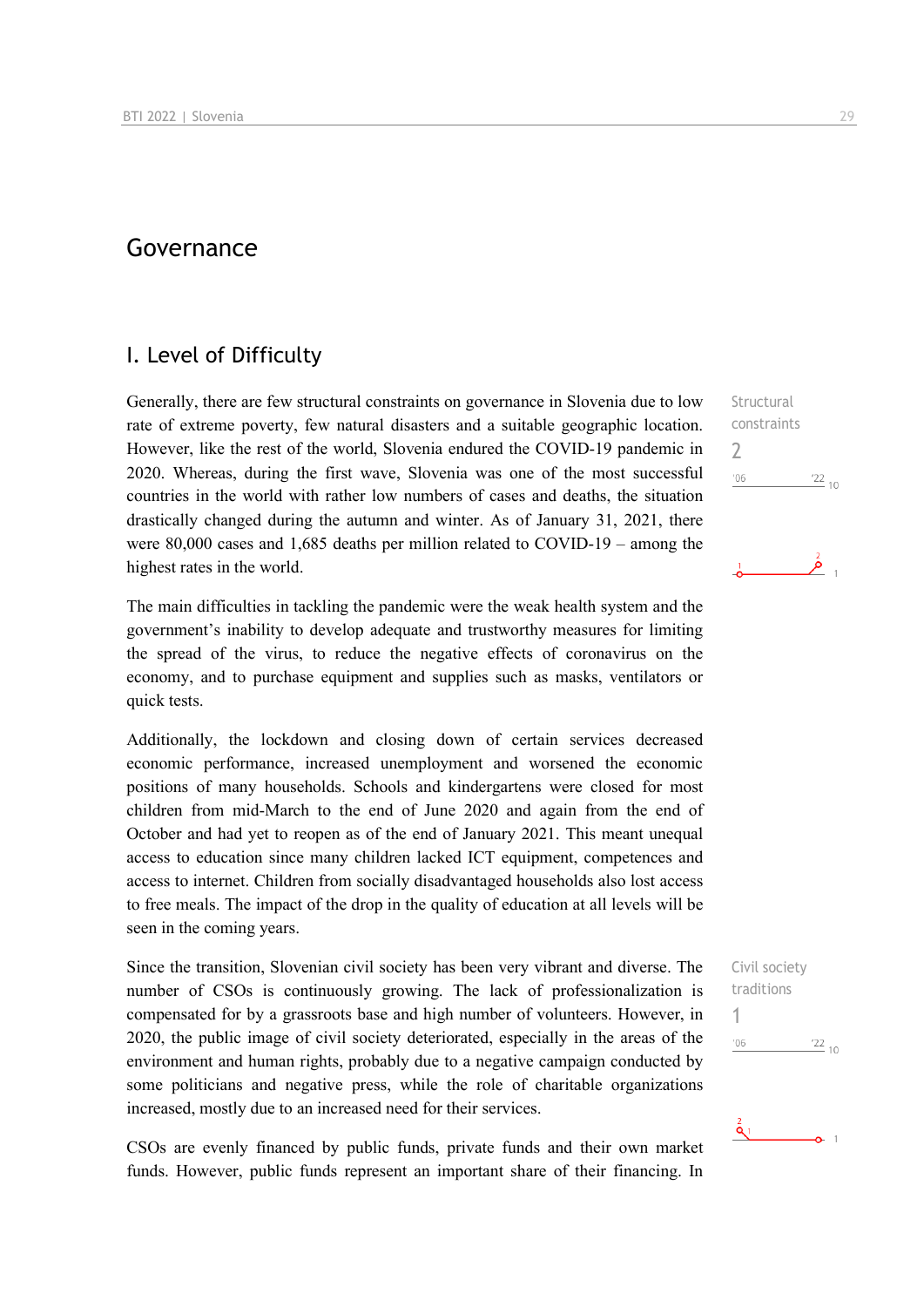2020, the government attempted to decrease the level of financing by closing down its NGOs fund. The attempt was not successful. Meanwhile, the share of income tax that individuals can allocate to civil society organizations doubled from what it was previously to 1%. According to the Slovenian Public Opinion survey 2020, 20.2% of respondents were members of various organizations (e.g., leisure associations, charities, environmental groups) and also active; an additional 9.7% were active despite not being members, while 12% were inactive members. The share of respondents who thought that people can be trusted decreased from 13.6% in 2018 to 12.6% in 2020, while the percentage of those who thought that one needs to be careful of others increased from 18% to 23.5%.

Trade unions are an important branch of civil society, and several umbrella organizations have direct access to policymaking. Together with employers' organizations, they cooperate with the government via the Economic and Social Council of Slovenia. However, in 2020 the Council of the Federation of Free Trade Unions demanded that the laws to mitigate the effects of the coronavirus crisis be discussed between social partners as appropriate to develop a neo-corporatist arrangement in Slovenia.

The most important cleavage in Slovenia is libertarian vs. authoritarian. It is intertwined with other types of cleavages and originates from a "division of spirits" during the all-encompassing conflict in Slovenia pre-WWII. Polarization among the political elite and in the public has increased considerably.

The migration crisis has re-traditionalized Slovenian society. Opposing views regarding the acceptance of refugees and migrants were voiced at local protests in 2015. The president's attempts to mitigate the cleavages had limited success. Some of the new parties (e.g., the List of Marjan Šarec, the party of Miro Cerar) emphasize that, as new faces in politics, they want to overcome this division. But the cleavage remains important for the identity of established parties. In 2020, the division was consolidated in the SDS's discourse – it stated that Slovenian media has its origins in the former communist regime. Prime Minister Janez Janša branded protesters as "caviar socialists." However, hardly any violent incidents were motivated by social, ethnic or religious differences in 2019 – 2020.

In November 2020, protests organized by Anonymous Slovenia (the Slovenian wing of the hacker group) turned into violent riots when they were hijacked by football fans and people with criminal records. For the first time since the protests in 2012, the police used water cannons in addition to tear gas.

The occurrence of a violent protests strengthened divisions along social, political and religious lines and contributed to an increase of conflicts in 2020.

Conflict intensity 3 $'06$  $\frac{22}{10}$ 

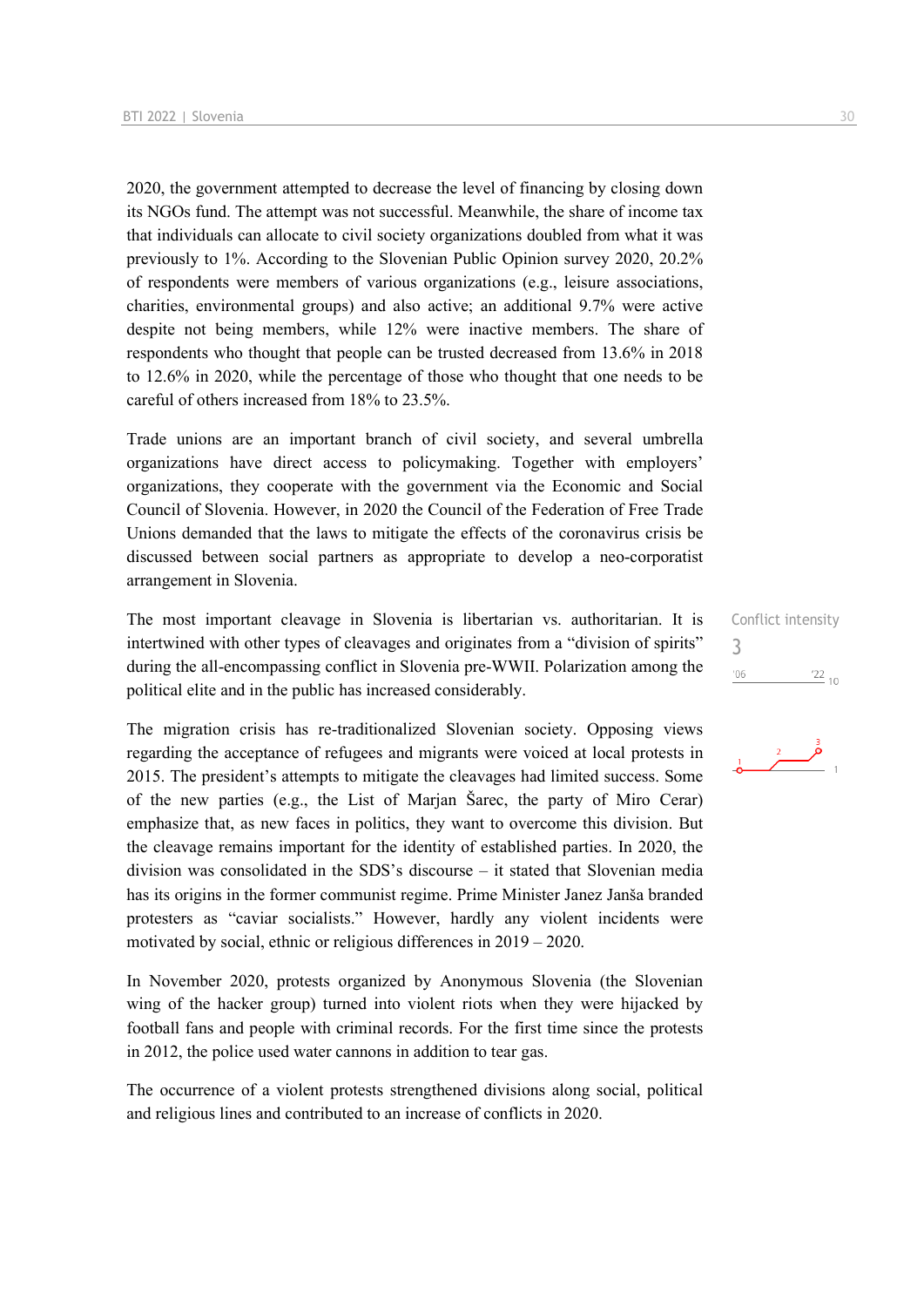## II. Governance Performance

#### **14 | Steering Capability**

Since the 2009 economic and fiscal crisis, governments have attempted to set and meet economic and fiscal priorities, and to respond to the short-term needs of the population. After years of absence of a strategic umbrella document to define the priorities of Slovenia after it joined the EU, in December 2017, the Development Strategy of Slovenia 2030 was adopted. It defines five strategic orientations and 12 interconnected development goals. The document proposed a new long-term foundation for development and, by integrating U.N. sustainable development goals, places Slovenia among those countries recognizing the importance of global responsibility toward the environment and society. The main goal of the Development Strategy is to ensure a quality life for all through balanced economic, social and environmental development that creates conditions and opportunities for present and future generations.

Despite the COVID-19 pandemic, some unresolved issues from previous years remained priorities for the current government. Danijel Krivec, the leader of Slovenian Democratic Party (SDS) parliamentary group, defined strengthening the health system and Demographic Fund as two main priorities of the coalition. However, the pandemic created new priorities. Measures to limit future waves of coronavirus became dominant.

Changes to the legislation on referendums in 2013 improved the government's ability to achieve set goals that were previously hindered by the opposition's use of referendums to obstruct change (a total of 25 referendums took place between 1990 and 2021). In 2020, additional changes were introduced in the Law on Referendums and Popular Initiatives, further easing the adoption of laws that avoid the challenge of referendums. This enabled anti-coronavirus laws to be sent to parliament immediately for promulgation and implementation by the government.

Health care and pension reforms have been on the agenda for several years and the changes are minor. For several years, the Long-Term Care Act, which gives everyone access to necessary services regardless of their financial position, has been in preparation. Some shifts took place in 2020, when the proposal of the act was prepared. But due to disagreements regarding the financing of long-term care, no agreement was reached. Although all Slovenia's governments have seen the need to reform health care, elderly care and pensions, they also have been aware of the difficulty of the task and thus have tried to avoid initiating reforms.

#### **Ouestion** Score



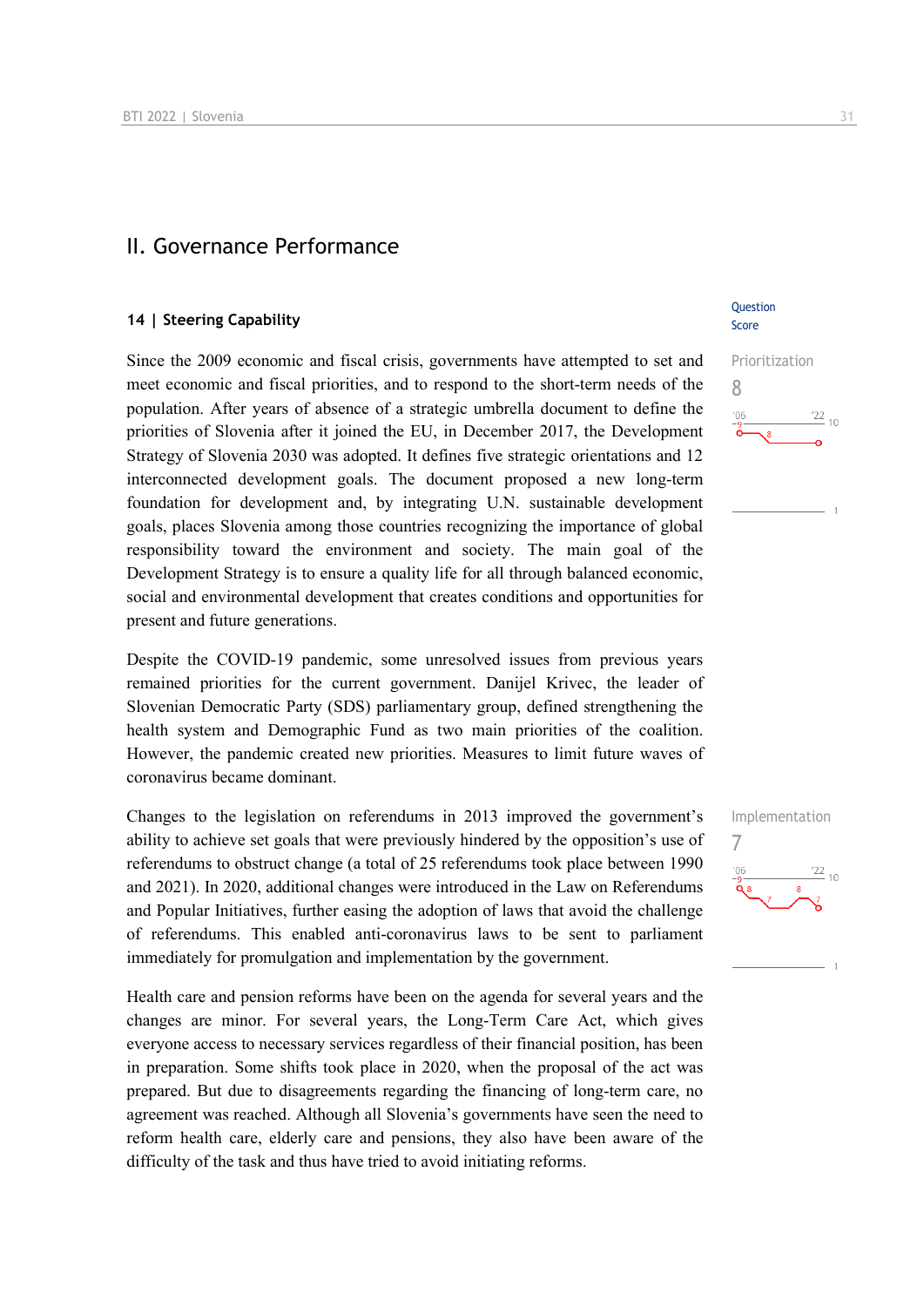While tackling the COVID-19 pandemic, the government has only been able to implement some of its desired policies, which focus on investment constructions such as infrastructure projects.

During the period under review, the Slovenian government could not always replace failed policies with innovative ones. Although most policy areas have undergone evaluation to institutionalize complex learning in recent years, the extent to which the information collected by these evaluations is used to draft new policies remains unclear. In general, the institutional capacity for strategic planning is weak. The government and ministries work with various advisory bodies that include experts and representatives of civil society. Slovenia has a strong tradition of departmentalism and collegial cabinets, but the government lacks the capacity and sectoral expertise to evaluate policies prepared by line ministries. Although, since 2009, under international pressure, Slovenia agreed to guarantee at least 30 days for public consultations regarding every proposed act, the regulation is regularly violated, and public consultations remain limited. The monitoring of governing procedures is also limited and done on an ad hoc basis. The evaluation of public policies has improved, especially since accession to the EU. Most evaluations are conducted within the framework of various EU policies. Slovenia has been also included in monitoring procedures, international comparative analyses and mechanisms for the exchange of good practices (ILO in the field of employment policy, PISA, TIMMS, PIRLS, ICILS, TALIS, ICCS, ESLC in the field of education policies), as well as in processes regarding the open method of coordination within the EU.

During the COVID-19 pandemic, the government tried to follow the example of other countries, for example, adopting the idea of tourist vouchers from abroad. It was also alleged that Ministry of Education has considered testing students in schools for coronavirus, as in Austria. However, many of the solutions, such as the ban on the movement between municipalities, were not introduced from elsewhere. Special advisory groups were established that included experts from various fields (i.e., health, the economic sector, etc.). Some controversies occurred when some members either decided to leave advisory groups or the government did not follow a group's recommendations.

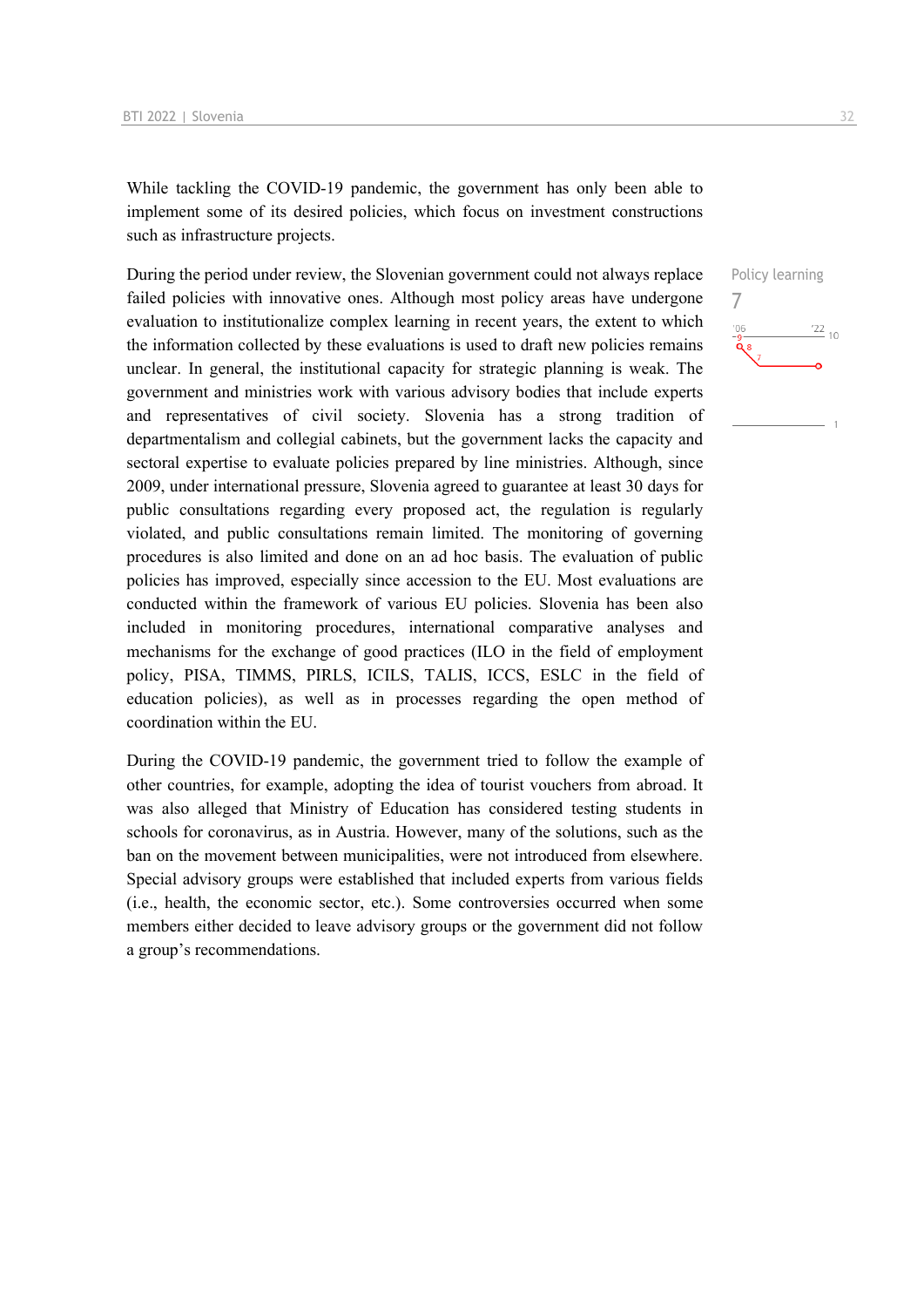#### **15 | Resource Efficiency**

Slovenia has adopted a merit system in administrative recruiting, but meritocratic criteria are not always properly applied. Ministers can specifically hire their closest advisers and incoming governments have repeatedly selected their own office and department heads. The right-wing government that entered office in March 2020 brought in people close to its parties as heads of different departments and offices, and also as directors of the National Institute of Public Health, the Statistics Office and the Financial Administration. The government also introduced many staff changes in the supervisory bodies of different institutions. On average, Janez Janša's government appointed 128 new people every month, in contrast to Marjan Šarec's 89.

While Slovenian economic and fiscal systems stabilized by the end of 2019, public debt remained quite high (about 66% of GDP). In 2020, public expenditures enormously increased, due to measures to overcome the negative impact of COVID-19 pandemic on the economy. Based on data from July 2020, the Fiscal Council estimated the first and third anti-coronavirus acts to cost almost  $E1.1$ billion. Five more anti-coronavirus acts were adopted by January 2021. Because of the pandemic, resource allocation changes were planned and partly implemented, as some hospitals were changed to COVID-19 hospitals, and patients not suffering from coronavirus were moved to other hospitals.

The Court of Auditors has consistently provided effective, independent auditing. Its reviews regarding the transparent and efficient use of finances indicate that human resources and information in the public sector have not always been used in full compliance with the law. Therefore, the court has repeatedly called on offenders to eliminate these anomalies and is becoming an increasingly more important institution.

No changes have been made recently in terms of decentralization. However, the interests of municipalities have been represented strongly in the National Assembly, since center-right parties are better represented at the local level than are center-left parties. Under the government of Marjan Šarec, the National Assembly increased lump-sum subsidies to municipalities.

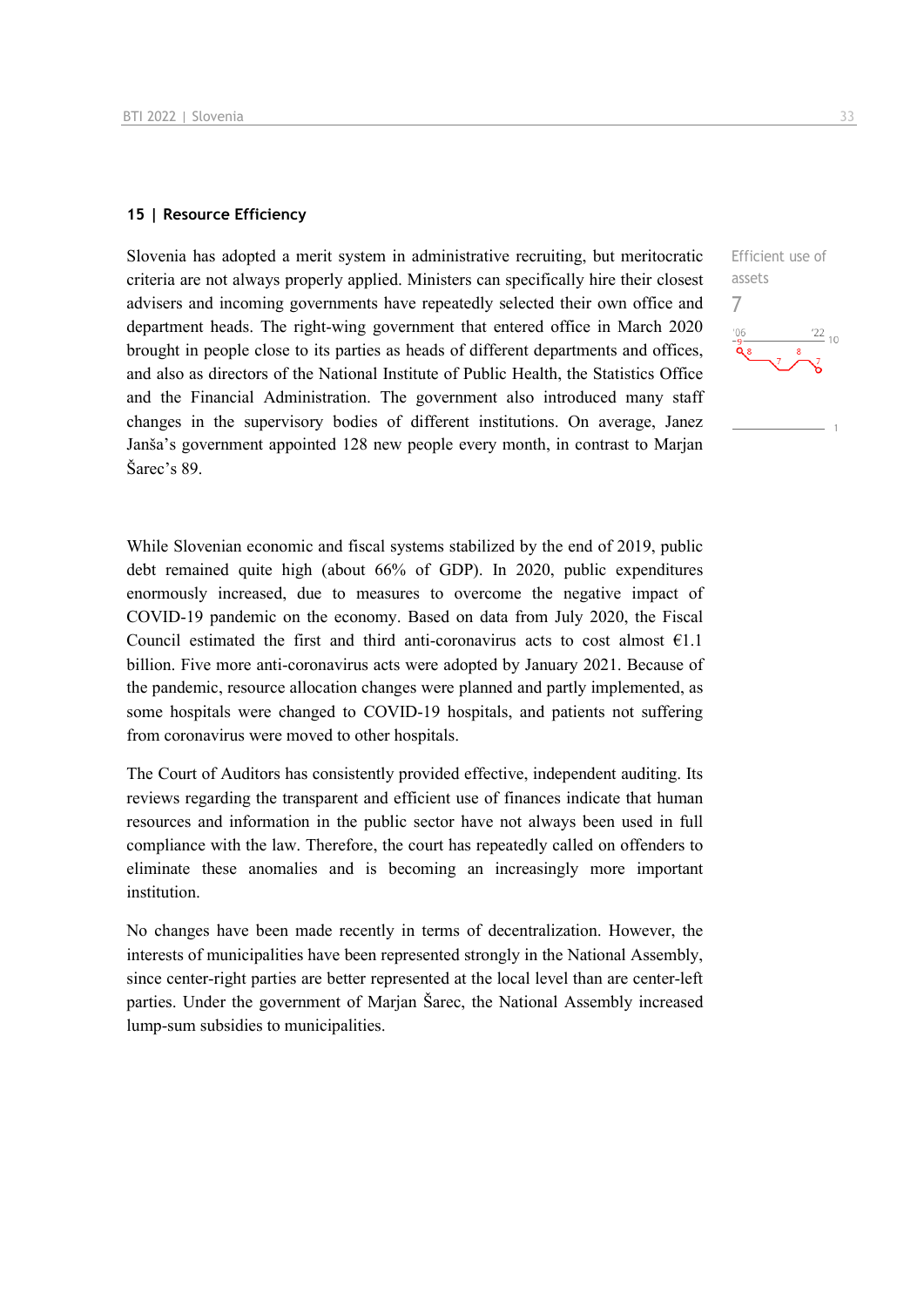One of the country's most important policy coordination bodies is the Economic and Social Council of Slovenia, during the regular meetings of which representatives of employers' organizations, trade unions and the government coordinate wide-ranging policies. Policy coordination among departments is ensured by permanent and ad hoc bodies in which civil servants and government representatives can cooperate, as can interest groups and experts. Usually, several coordination bodies are established within individual ministries. However, the institutional setup does not necessarily guarantee effective policy coordination. Informal coordination procedures have played a significant role and the dominance of party leaders means that much policy coordination takes place within parties.

Formally, under the government's rules of procedure since 2014, materials must be coordinated with the relevant ministries and offices before submission for debate by the government. With limited exceptions, draft legal acts must be coordinated in advance with the Ministry of Finance and the Government Office for Legislation. Every contacted ministry and government office must provide an opinion within 14 days. In an effort to improve policy coordination, in March 2016, the Government Office for Legislation introduced MOPED, a modular framework for electronic document processing.

Policy coordination is especially problematic and often inadequate regarding Slovenian positions with regard to EU legislative proposals. The role of the National Assembly is passive, while the structures for extra-governmental input are circumscribed.

In 2020, the Expert Group on Containment and Pandemic Management COVID-19 was established. Some adopted measures that affected the economy, such as closing down and opening services and shops, were made in agreement with the economic sector. Nevertheless, this seemed to result from lobbying rather than coordination, as several measures proposed by the expert group were not adopted by the government.

Several institutions have been established to fight corruption, but little success has been achieved in curbing systemic corruption. The Court of Auditors audits state spending; the Commission for the Prevention of Corruption (KPK) was established in 2010 as an independent state body, similar to the ombudsman, the information commissioner and the Court of Auditors. The KPK is not subordinated to and does not receive instructions or guidelines from the government or the National Assembly. It is not a law enforcement authority in pre-trial or criminal proceedings, although it has executive, supervisory and investigative powers. Professional officials, high-ranking civil servants and people responsible for public procurements are obliged to submit asset declarations to the KPK as part of its monitoring practices. The Office for Money-Laundering Prevention in the Ministry of Finance is responsible for the prevention and detection of money-laundering and terrorist financing. The information commissioner is responsible for guaranteeing citizens



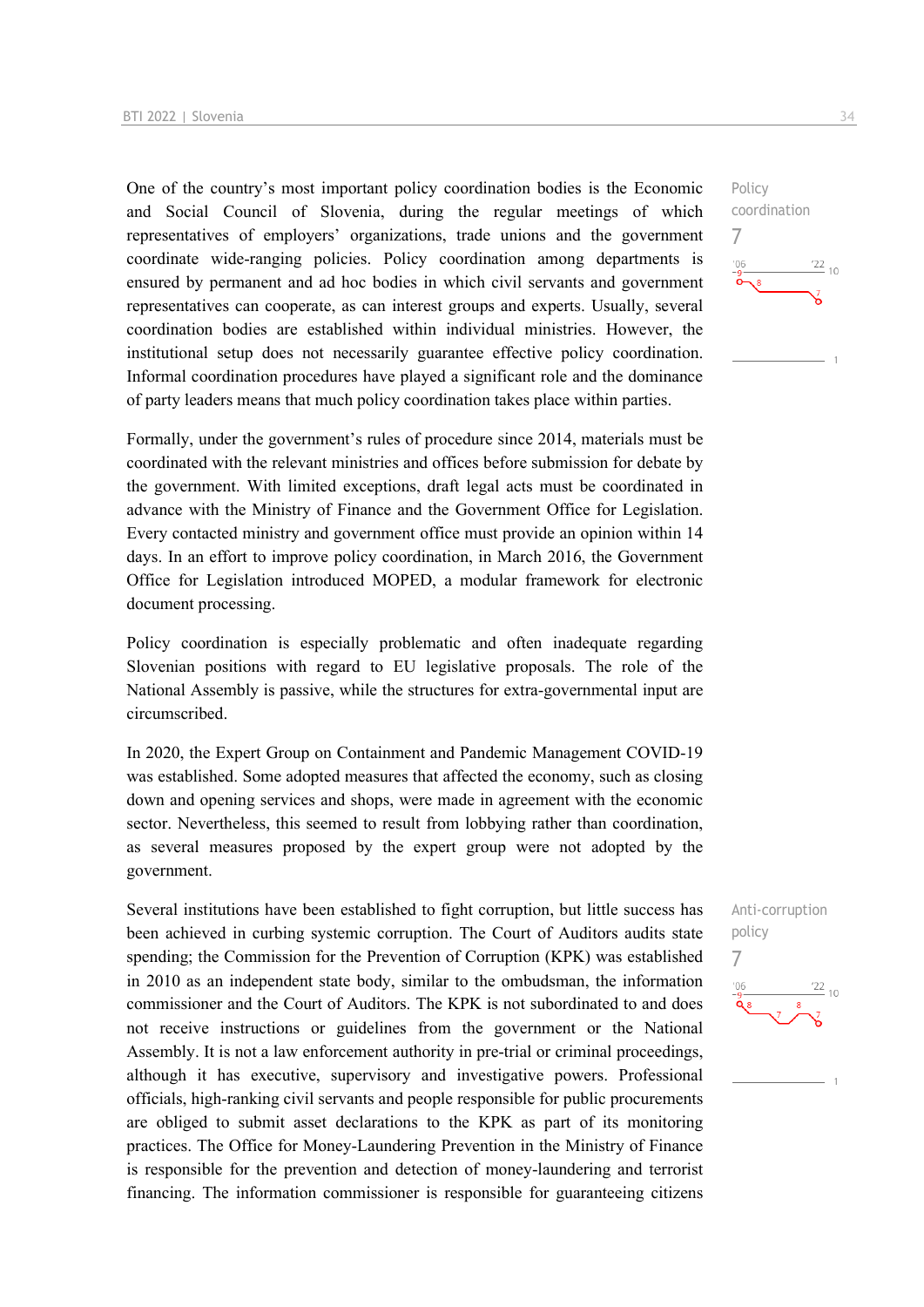and the media access to information but must also ensure personal data protection. Transparency International Slovenia has been an active advocate of transparency and fights corruption. Transparency in public procurement is legally ensured and the media has access to such information in practice.

Party financing has been regulated by law since 1990s. In 2013, the law was changed to combat corruption. All corporate donations were banned, and the control functions of the Court of Auditors were strengthened.

The National Assembly adopted a Code of Ethics for deputies in April 2020, which had been under debate since 1993. The code has only 10 articles, is rather general, and is based on five principles: reputation and integrity, loyalty, fairness and honesty, responsibility – including environmental responsibility – and dignity and respect.

Some measures to curb the COVID-19 pandemic posed new risks for breaches of integrity and the rule of law. Amendments to the law on COVID-19 intervention measures set higher thresholds for non-governmental organizations to participate in consultations. The KPK warned that the relaxation of the procedures for obtaining building permits and the tightening of conditions for NGOs increases the risk of corruption and breaches of integrity.

#### **16 | Consensus-Building**

Despite significant differences among major actors concerning many policies, all the actors agree that democracy is a strategic long-term aim. In 2020, disagreements occurred between draconian and less restrictive measures to combat the spread of coronavirus. Still, the consensus was that the spread needed limiting.

Among major actors, many differences in terms of economic policies exist – most notable are between advocates of neoliberal and welfare state policies, and these differences are becoming more salient. However, all major political actors agree that market economy is a strategic long-term aim.

There are no significant anti-democratic political actors in Slovenia who need to be excluded or co-opted. However, the new right-wing government led by Janez Janša has been seen by the opposition parties and many citizens as a move toward a more authoritarian form of democracy. The government has been accused of taking advantage of the COVID-19 pandemic to introduce restrictive policies.

Consensus on goals 9  $\frac{106}{10}$  $\frac{22}{9}$  10

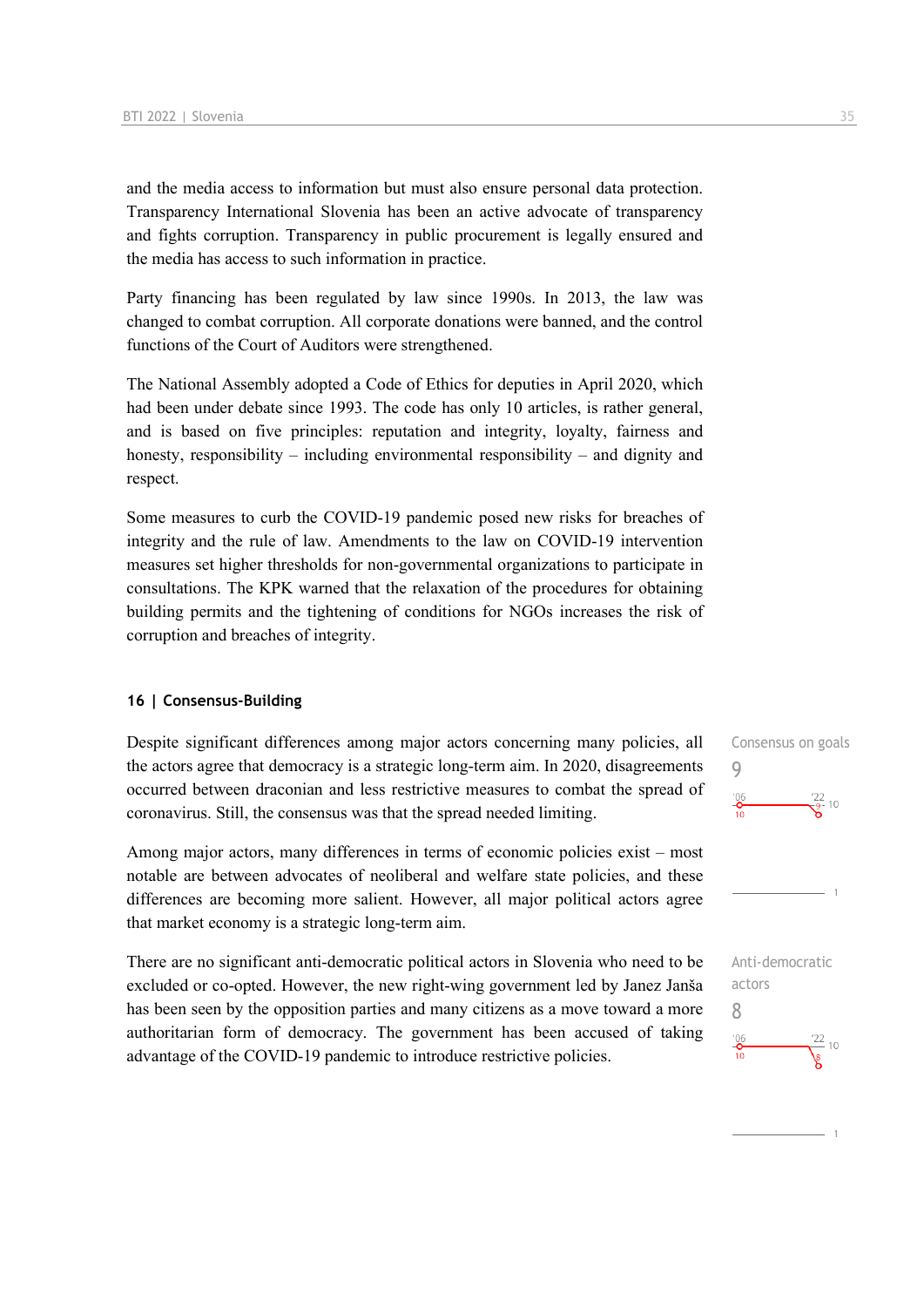Slovenia has no ethnic or religious cleavage, but a libertarian-authoritarian cleavage is present and important. The Catholic Church and the Slovenian Democratic Party (SDS) are important actors on the authoritarian side. An economic cleavage has also been gaining importance since 2004, after the SDS adopted a right-wing position, and especially since the economic crisis in 2009.

Social and political polarization have increased. Public calls were made in 2020 to overcome them. Along with several other political leaders, President Borut Pahor has been trying to depolarize cleavage-based conflicts by attempting to bridge different political camps, organizing cleavage-related discussions between different political parties and ideological views, and avoiding taking sides in some instances.

Interest groups and CSOs play an important role in the formulation and implementation of various policies. The vital role of some interest groups is recognized (e.g., groups of employers, trade unions, farmers, crafts and trades, independent professions and non-commercial fields). They have a special status and their involvement in policymaking is institutionalized in the National Council, the upper house of the parliament. Furthermore, the associations of employers and trade unions have a special role in Slovenian society, enshrined in their institutionalized cooperation with the government in the social partnership system, the Economic and Social Council of Slovenia.

The 2009 Resolution on Normative Activity required that ministries prepare draft legislation in a transparent fashion and grant interested or affected organizations at least a month to participate in the policymaking process. However, the resolution remains discretionary, and the principles have rarely been respected in practice governments have often failed to organize consultations or have provided inadequate deadlines or no deadlines (2019 Civil Society Organization Sustainability Index). In 2019, ministries formed several new consultative bodies involving civil society representatives, yet the organization of public consultations did not change notably.

Several online tools are used to encourage public participation in policymaking. On predlagam.vladi.si, citizens can propose new regulations; a "stop bureaucracy" report collects experiences with unacceptable bureaucratic practices and thus contributes to simpler, more transparent and faster procedures. Citizens can also submit opinions and comments on draft regulations through an e-democracy portal. Finally, a portal of draft government decisions ("Gradiva v vladni obravnavi") monitors the preparation and adoption of government decisions and verifies their compliance with the public's comments and suggestions.

During 2020, the government made no clear attempts to actively involve civil society actors in the COVID-19 response. When civil society's ideas were included in governmental proposals or considered during voting in the National Assembly, this was more a result of advocacy activities by civil society members than of deliberation by politicians.

conflict management 7  $\frac{22}{10}$ Civil society participation 7 $\frac{22}{10}$ 

Cleavage /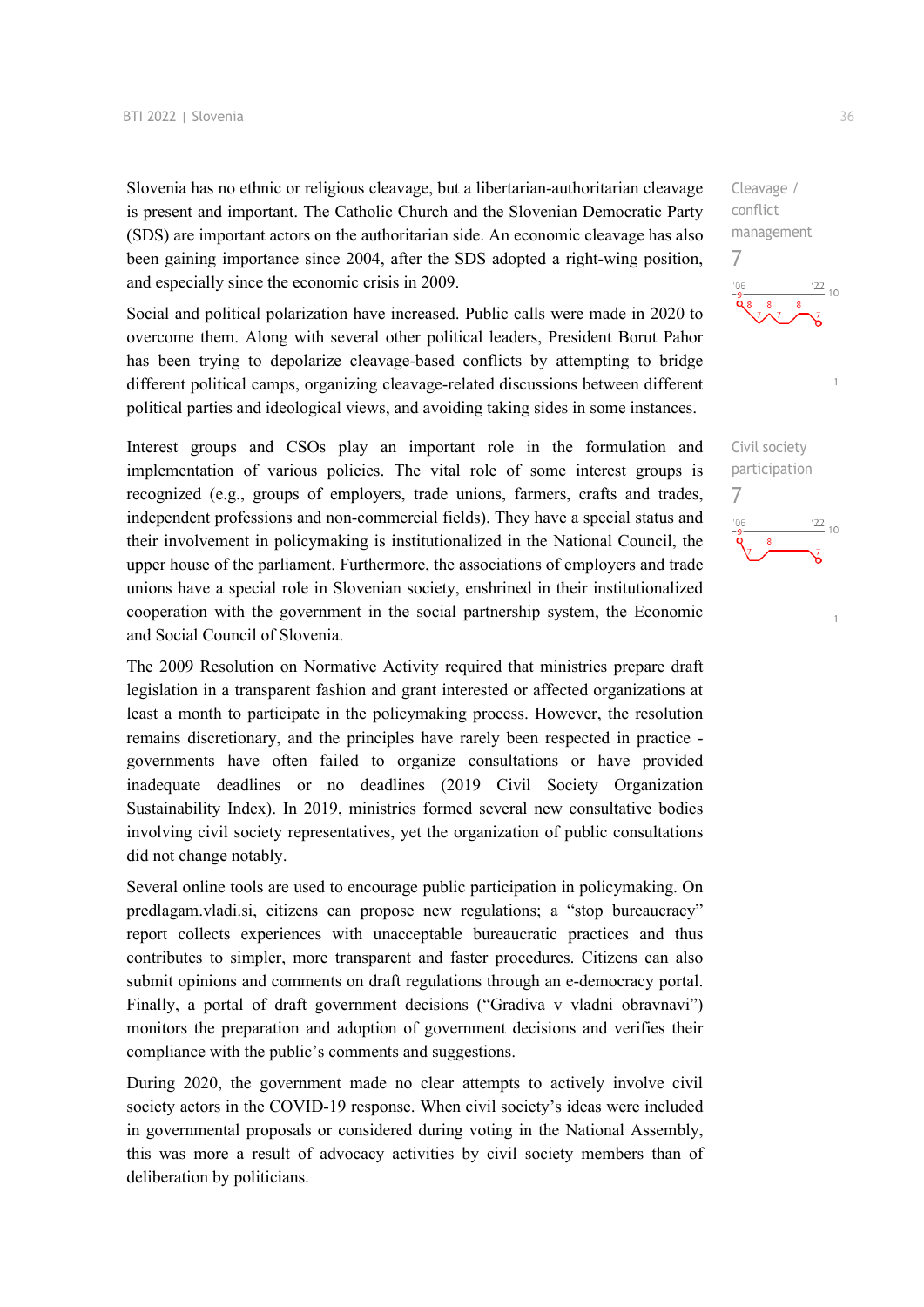For years, Slovenian political leadership has sought reconciliation regarding historical events that occurred during and after World War II. One of the main advocates of reconciliation is President Borut Pahor. Some important symbolic steps have been made in this regard. In the center of Ljubljana, the Monument to the Victims of All Wars was unveiled in 2017.

The year 2020 marked the 30-year anniversary of the first reconciliation ceremony held in Kočevski Rog with the aim of settling the conflict between opposing sides in World War II. On this occasion historian, Peter Štih, the president of Slovenian Academy of Science and Arts, warned that the divisions over the events during and after the World War II have increased over the past three decades, and ever fewer people believe in the possibility of reconciliation.

#### **17 | International Cooperation**

Slovenia is a member of different international organizations, including the EU, and can seek international assistance. EU funds are very important for Slovenia and their role became more noticeable during the COVID-19 pandemic. In August 2020, the European Commission approved a  $€100$ -million Slovenian scheme to support companies affected by the pandemic and for research, development and production of coronavirus-related products. In September 2020, Prime Minister Janez Janša stated that Slovenia must invest funds from the European reconstruction package wisely and promptly, but the EC was not satisfied with the first plan Slovenia prepared.

The Development Strategy of Slovenia 2030 was adopted in December 2017. The strategy represents an umbrella development framework defined by the Vision of Slovenia, an overview of the current situation and global trends and challenges. To implement Slovenia's development goals, a four-year national development policy program and a medium-term fiscal strategy have been prepared. These are renewed annually. Using the OECD framework for assessing the impact of individual scenarios and agreed measures, Slovenia monitors the implementation of the strategy's objectives and the path of the development policy.

The strategy also includes the Sustainable Development Goals (SDGs) for the implementation of the U.N. Agenda for Sustainable Development (Agenda 2030). Slovenia reported on the implementation of the SDGs to the High-Level Political Forum for the first time in 2017, and intends to review implementation of the goals and sub-goals at least twice before 2030.

Effective use of support 9



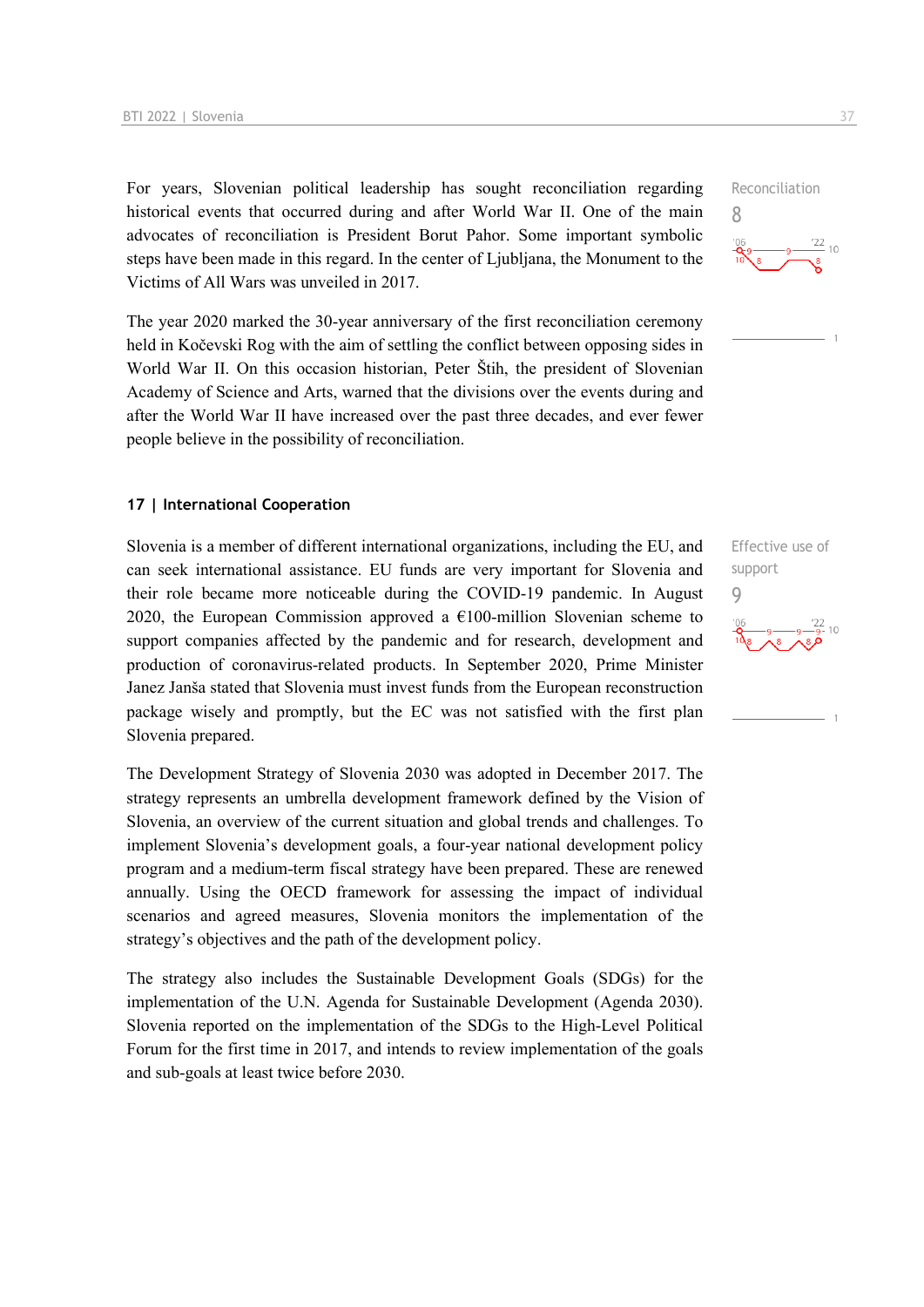In general, Slovenia respects multilateral agreements and participates in international coordination. For years, Slovenia was recognized by the international community as a reliable partner willing to participate in different forms of international collective action. While Slovenia continues to honor its international commitments, in 2020, international politics changed to some extent. When Slovenia voted against a WHO resolution ensuring Palestine a permanent supply of medical equipment and remedies, it caused dissatisfaction among the opposition and the general public.

Slovenia has also departed from core EU politics and aligned itself closer to the Visegrad countries. This became problematic, especially since Hungary and Poland have been violating the rule of law and often obstruct agreements within the EU. In 2020, Slovenia's foreign policy was closer to United States under President Trump than it had been in the last decade. This was problematic within the EU, which frequently opposed Trump's policies.

Slovenia has been a member of the EU since 2004. In recent years, Slovenia has been criticized for the absence of any clear goals with regard to its EU membership – it is frequently described as very inactive in EU decision-making processes. In 2018, Slovenia determined its strategic interests and priority goals in the EU: to remain in the core part of the EU, EU enlargement in the Western Balkans, a common response to migration (both external and internal) and a continued borderless Schengen region. Slovenia has tried to maintain good relations and cooperation, especially with Western Balkans countries. EU enlargement to include the Western Balkans will be one of the key priorities of Slovenia's presidency of the EU Council in the second half of 2021.

With Janša's right-wing government, cooperation with the Visegrad Group (Slovakia, the Czech Republic, Hungary and Poland) intensified. In June 2020, Janša met with the ambassadors of the Visegrad Four to discuss the Three Seas Initiative from the point of view of the structural and development needs of the region, especially with regard to establishing and modernizing infrastructure connections. The four countries also agreed that Western Balkans and further enlargement needed increased attention from the EU. Seven Prime Ministers or presidents from neighboring countries met at the Bled Strategic Forum in August 2020. This forum is relevant as a platform where the highest representatives of politics, business and civil society meet to discuss issues critical to the future of the international community. In 2013, Slovenia and Croatia initiated the Brdo-Brijoni Process, an annual multilateral forum for the countries of the Western Balkans, but the 2020 meeting was canceled due to the COVID-19 pandemic.

While disputes between Slovenia and Croatia occasionally surface, the two countries are currently inclined to have good relations. During the summer of 2020, despite the growth of infections from coronavirus in Croatia, Slovenia did not introduce a quarantine for Slovenians returning from holidays in Croatia –



Regional cooperation 9 $\frac{22}{10}$  $106$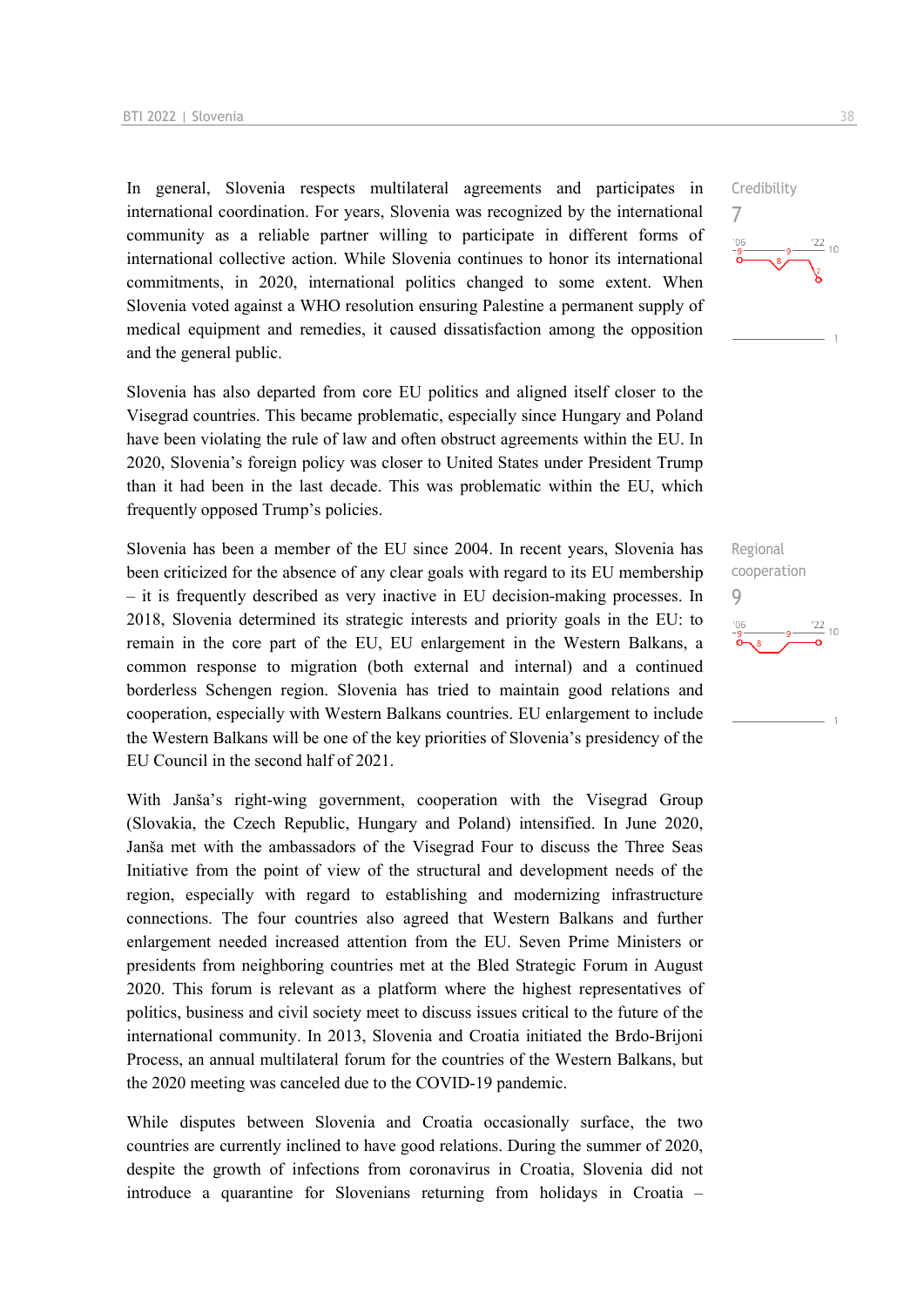Slovenian leaders thus helped Croatia to save its tourism season. In autumn 2020, when Croatia experienced destructive earthquakes, the Slovenian government immediately sent help. Many citizens and charity organizations also responded by sending various goods. In December 2020, Prime Minister Janša agreed to represent Croatia at an EU summit when Croat Prime Minister Plenković needed to selfisolate.